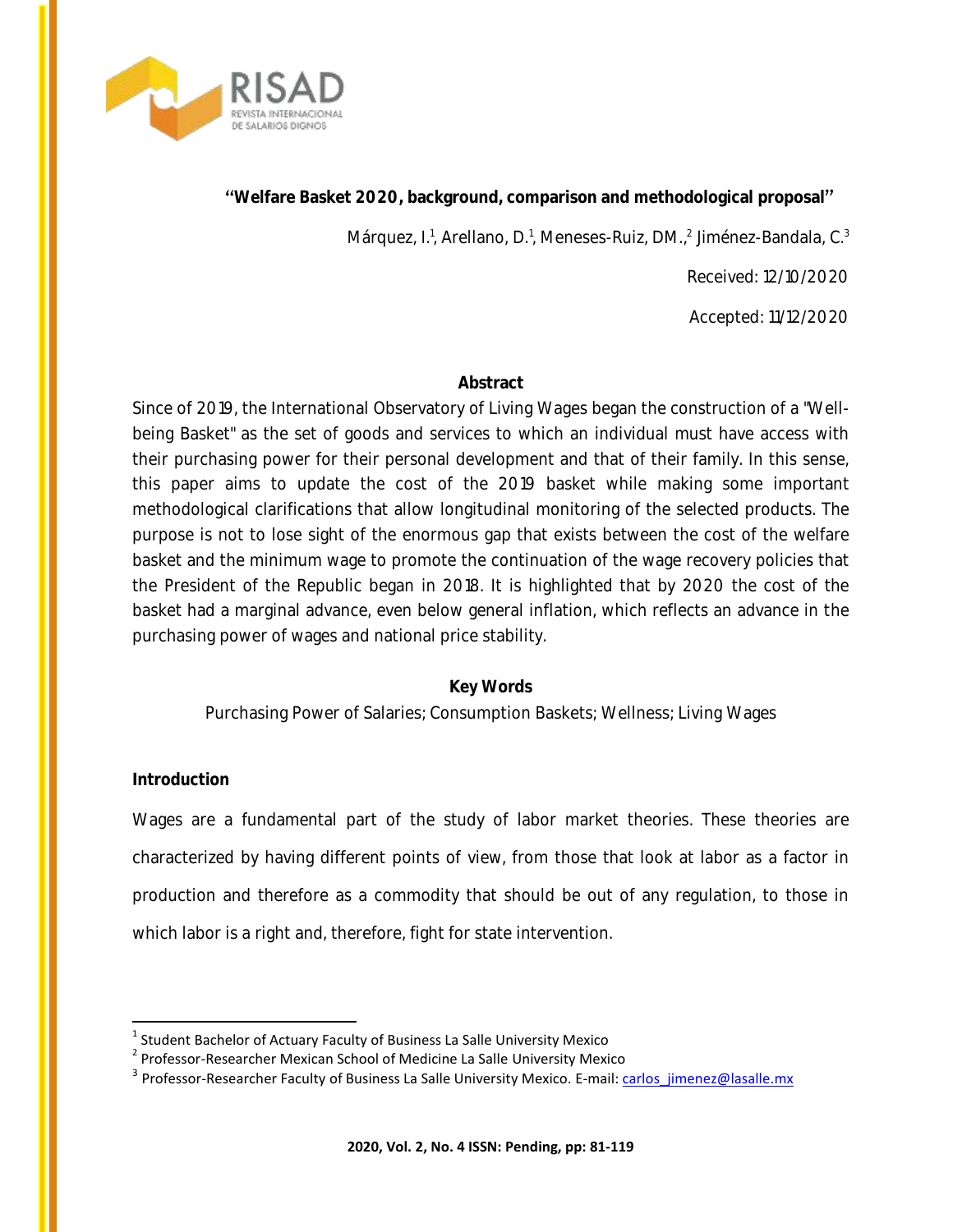From the perspective of labor as a right, wages should be sufficient to guarantee a dignified life for the worker and his or her family; from the perspective of criticism of the political economy, wages should be sufficient to reconstitute the forces of the worker and reproduce the labor force. However, for the neoclassical school, wages are not a function of the needs of the worker, but of the market forces that will efficiently and unregulated set the prices of labor (wages).

The Mexican Constitution adopted a perspective of work as a right, article 123 states that salary levels should be sufficient for family needs, although during the neoliberal period this was ignored and salaries fell in their purchasing power. In 2018, with the declaration of an end to neoliberalism, a policy of wage recovery was initiated with extraordinary increases that have narrowed the gap, but are still insufficient.

In this year of 2020, the CoVid-19 pandemic caused a drop in production levels as never before recorded, but at the same time it exposed the precarious working conditions and national inequalities to face the pandemic. Therefore, we believe that far from being an argument to stop the wage recovery, it should be an incentive to continue it.

For this study, we proposed a methodology that considers the indispensable salary of a head of household based on the acquisition of a welfare basket. A basket was constructed, composed of a nutritional food part, products to elaborate and preserve food and a non-food part. In the first part of this document, some theoretical background to the construction of the basket is presented and later, the corresponding calculations for a November 2020 price level are shown and compared with the 2019 edition.

**I. History of consumer baskets**

82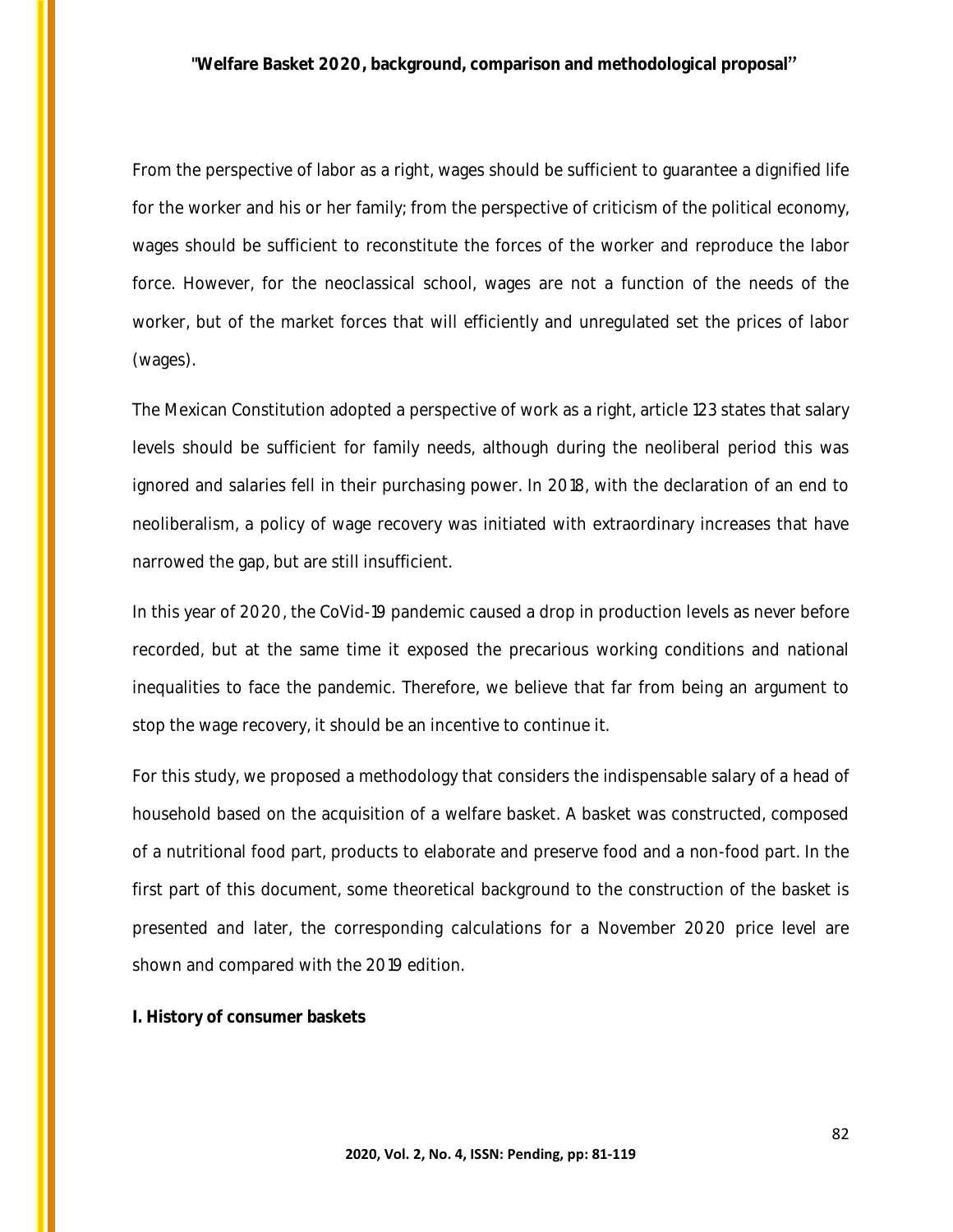The basic food basket continues to be a political tool, it is internationally recognized, it considers the minimum requirements of food and nutrition. It also indicates the household's income level and indirectly indicates the level of poverty and social inequality (CONEVAL, 2012).

This year a basic food basket was proposed, designed for the most vulnerable population. It contains food groups such as basic grains, meat, fish, eggs, milk and derived products, personal hygiene, pharmaceuticals, cleaning products, fruits and vegetables. It considers 40 products to meet minimum needs (SEGALMEX, 2020). This basket has been proposed by the Secretariat of Agriculture and Social Development at least to avoid falling into a food need.

Another example of a food basket with which comparison is made is the basket proposed for the CAB INPC (Change of base year for the National Consumer Price Index) for the year 2010 (INEGI 2010) where weightings are taken, but not the food considerations that a family should have with dignity.

| TODIO TELLOPOSCO TOOG DOSNOTTOL THO OND THE O ZOTO |                                                      |
|----------------------------------------------------|------------------------------------------------------|
| Rice                                               | Edible animal fats                                   |
| <b>Bread</b>                                       | Fresh or refrigerated fruit                          |
| Other bakery products                              | Fruits and nuts                                      |
| Food pastes                                        | Canned fruits and fruit products                     |
| Other products made from cereals                   | Fresh or refrigerated vegetables and legumes, except |
|                                                    | potatoes and other tubers                            |
| Flours and other cereals                           | Dried, processed and canned vegetables               |
| <b>Breakfast Cereals</b>                           | Potatoes and other tubers                            |
| Beef and veal                                      | French fries                                         |
| Pork meat                                          | Sugar                                                |
| Poultry meat                                       | Honey, jams and jelly                                |
| Other edible meats                                 | Chocolate                                            |
| Edible Viscera                                     | Confectionery products                               |
| Dried, salted and smoked meat and sausages         | Ice cream, snow and popsicles                        |
| Fresh, chilled or frozen fish and seafood          | Sauces, condiments and concentrates                  |
| Canned or processed fish and seafood               | Salt, spices and culinary herbs                      |
| Fresh milk                                         | Baby food                                            |
|                                                    |                                                      |

**Table 1. Proposed food basket for the CAB INPC 2010**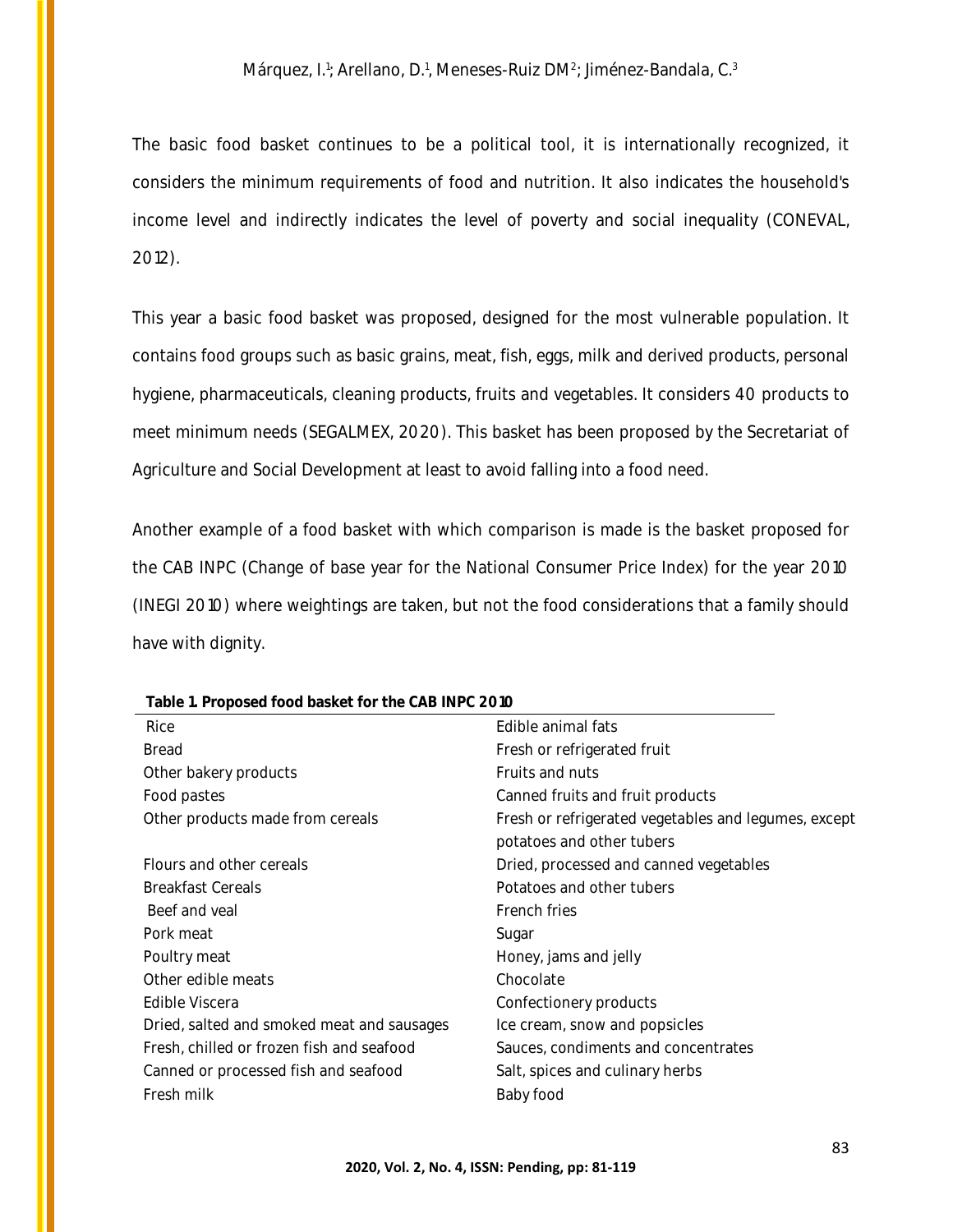| Condensed, reconstituted and evaporated or | Non-alcoholic beverages      |
|--------------------------------------------|------------------------------|
| powdered milk                              |                              |
| Yogurt                                     | Coffee                       |
| Other milk-based products                  | Теа                          |
| Cheese                                     | Chocolate                    |
| Eggs                                       | Natural and mineral water    |
| <b>Butter</b>                              | Soft drinks and concentrates |
| Margarine and other vegetable fats         | Fruit and vegetable juices   |

Source: Own elaboration with articles taken from the National Consumer Price Index (NCPI). Base 2nd Fortnight December 2010

Another proposed basket is from CONEVAL, built since 1992 from the response of food and other goods and services consumption, which builds an extreme poverty line by income, which is equivalent to the value of the food basket per person per month and also builds the poverty line by income, which is equivalent to the total value of the food and non-food basket per person per month (CONEVAL, 2020). It takes into account the following products and services:

| TUDIO 2. I OOU UHU HOH TOOU DUSIOL OF LIIO WOHULO IIHOS |                                                                                     |
|---------------------------------------------------------|-------------------------------------------------------------------------------------|
|                                                         | Products from the urban and rural basket Goods and services in non-food expenditure |
| Cereal and derivatives                                  | Public transportation                                                               |
| Meats                                                   | Cleaning and care of the house                                                      |
| Fish and seafood                                        | Personal care                                                                       |
| Milk and derivatives                                    | Education, culture and recreation                                                   |
| Egg                                                     | Communications and services for vehicles                                            |
| Oils and Fats                                           | Housing and conservation services                                                   |
| Tubers                                                  | Clothing, footwear and accessories                                                  |
| Vegetables and legumes                                  | Glassware, linens and household utensils                                            |
| Fresh and processed fruits                              | <b>Health Care</b>                                                                  |
| Legumes                                                 | Household goods and home maintenance                                                |
| Seeds                                                   | Recreational items                                                                  |
| Sugars and Honeys                                       | Other expenses                                                                      |

**Table 2. Food and non-food basket of the welfare lines**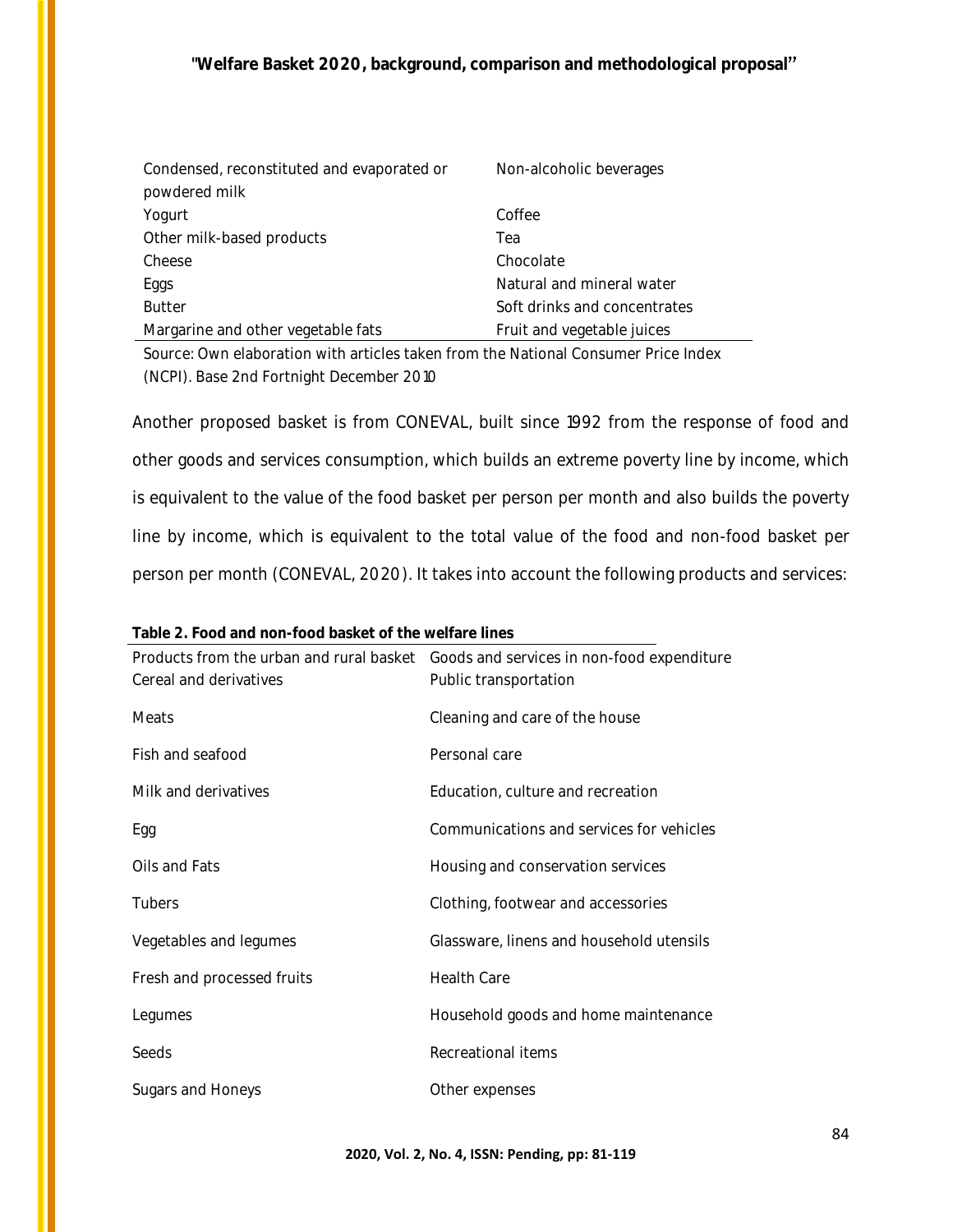Species and dressings

Drinks

Prepared foods

Foods outside the home

Source: Own elaboration with articles taken from CONEVAL 2012. Construction of the wellness lines. Methodological document

An example of a food and non-food basket that can be compared to the one constructed in this study is that of COPLAMAR. Its name is "normative basket of essential satisfiers" (CNSE). It includes products grouped by categories: household appliances, cosmetics, among others, according to Coplamar; water heater, family telephone, men's pajamas, automobile, vacuum cleaner, among others that are not included in the CNSE, technologies under development (personal computers, compact discs) (Boltvinik, 2012). In order to create the non-food basket, the different forms of access to consumption of decent needs were taken into account. From Coplamar's normative basket, the education items according to the CNSE, to the goods and services in their final presentation.

| Table 3. CNSE basket categories |  |  |
|---------------------------------|--|--|
|---------------------------------|--|--|

| Food                               |
|------------------------------------|
| Education                          |
| Housing                            |
| Health                             |
| Geography of Marginalization       |
| Macroeconomics of essential needs. |
| ⌒                                  |

Source: Own elaboration with articles taken from CNSE

2012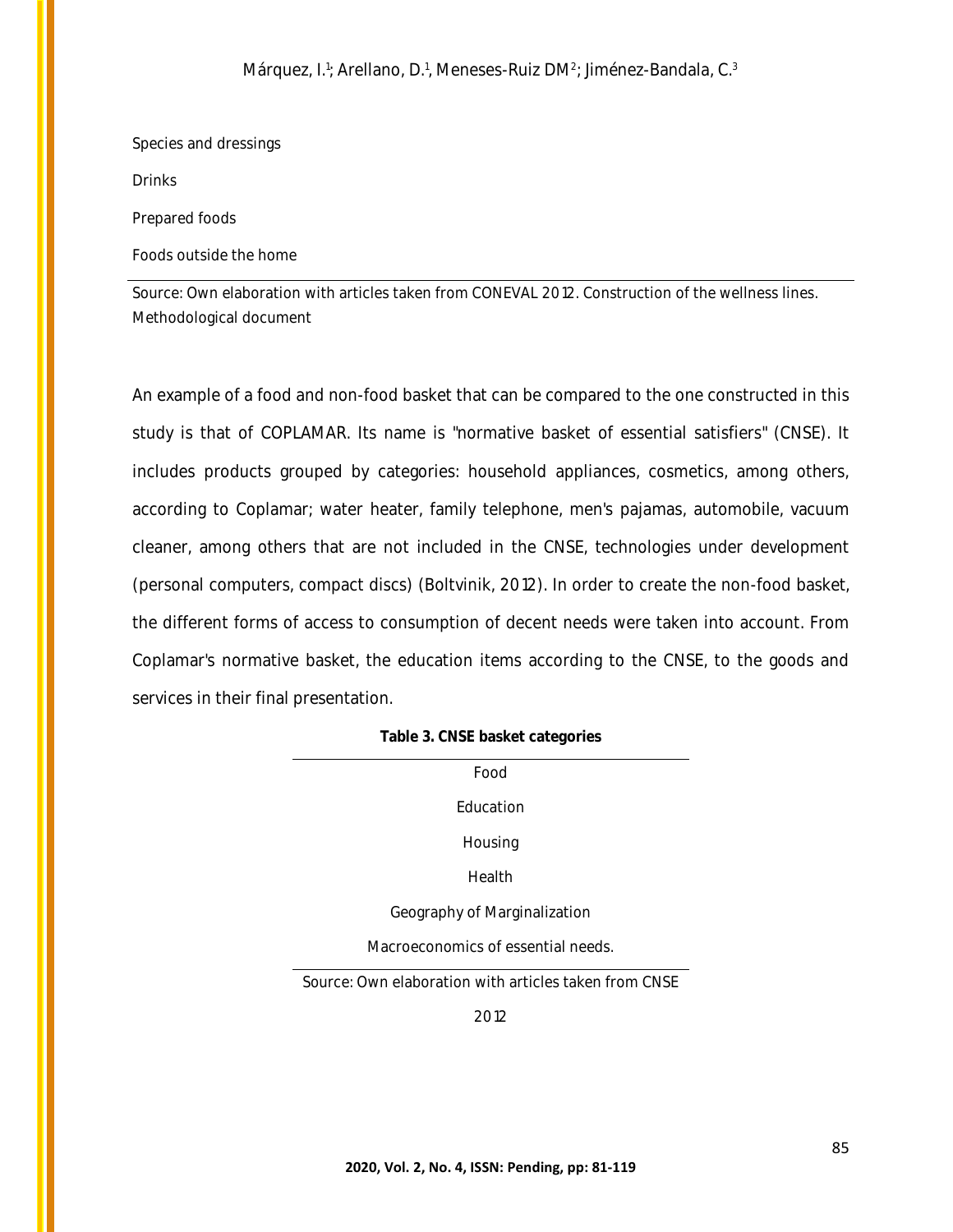With regard to the labor trend index, the comparison, with respect to previous six-year periods, of the percentage of the working class that does not have access to a basic food basket seemed to be on the rise due to the increase in unemployment. However, the wage increase counteracted this effect, however, the effect of this year's pandemic caused this effect to lose its downward trend, but in general terms unemployment increased recently given the effects of COVID-19 (INEGI, 2020).



In the urban area, 31.8% of the inhabitants have been living in working poverty since the first quarter of 2020. Their income was not enough to feed all the members of their household, according to the food basket, while in rural areas 47.9% were not able to acquire with their household's labor income the food basket (CONEVAL, 2020). Under the proposed methodology, at least 80% of the population is also not sufficient to have access to a welfare basket.

The comparison of the consumption basket that was proposed is composed of a Food Basket and a Non-Food Basket in the period of 2019 and 2020.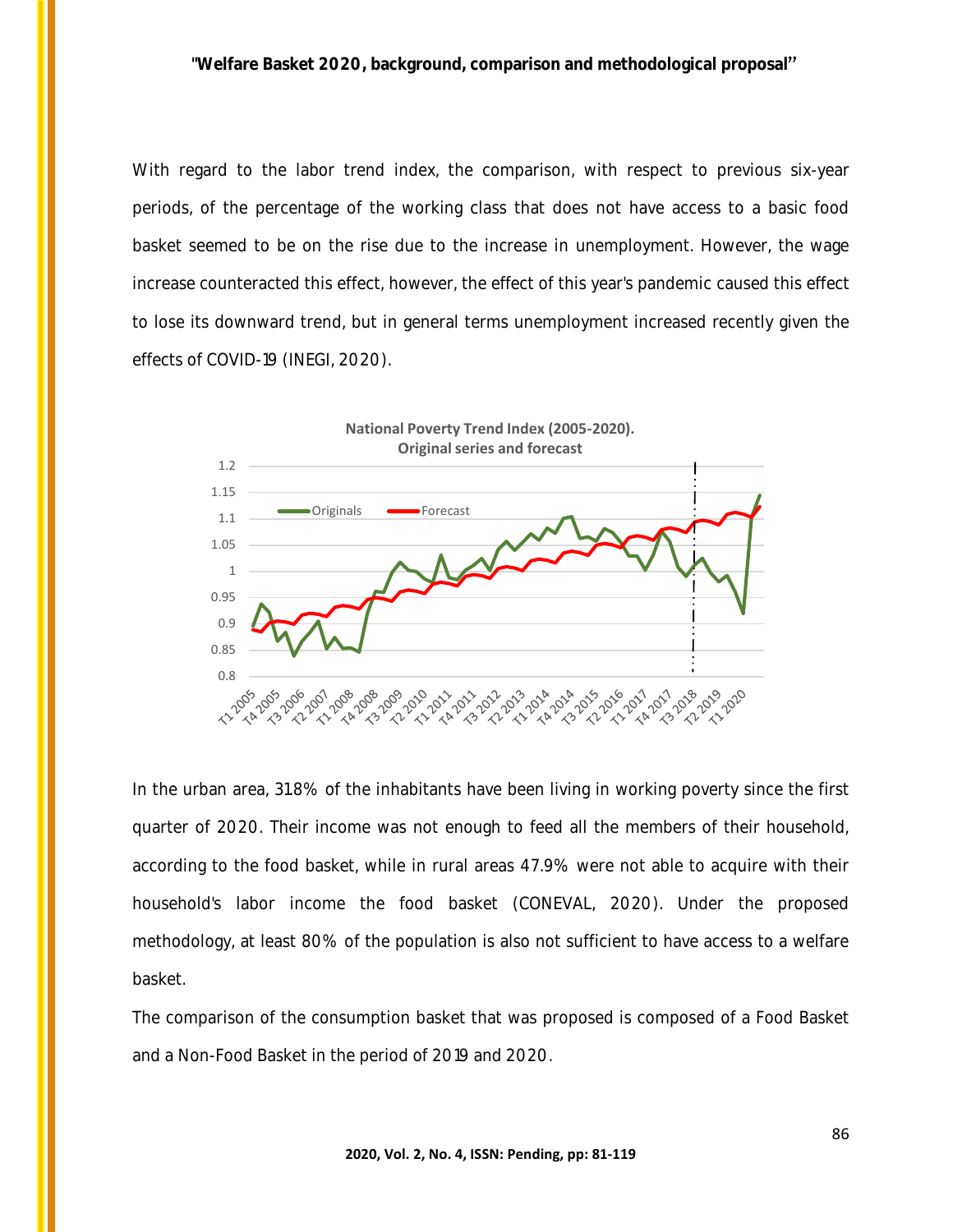### **II. Elaboration of consumer baskets**

### *a) Food basket*

Kilocalorie factors by sex and age group with moderate level of physical activity were taken into account to calculate the food basket (ANM, 2015). For the daily nutritional requirement in children under 15 years of age it was 1882.5 kcal and for those over 15 years of age it was 2,624. The daily family contribution is 9, 754.5 kcal. Also, the proportion of macronutrients was calculated with the proportion of 60 % of carbohydrates, 15 % of proteins and 25 % of lipids. The distribution of equivalents according to Perez (2014) was used.

The cost of the food basket for the population of Mexico City in 2020 consists of the calculation of the average weight per equivalent according to the components of the food groups. The cost per equivalent derives in the calculation of the price for the amount of consumption required. (see Table 5 in the Annex) (Márquez, Arellano, Meneses & Bandala, 2019).

For expenses related to food preparation, consumption and preservation, such as items and accessories needed for food preparation, the shelf life of each item was taken into account according to the corresponding use (Calderón, 2014). The daily cost of inputs for food preparation, consumption and conservation calculated for inhabitants of Mexico City in 2019 was \$29.40, while for 2020 it is \$32.84. This represents a variation of 11.7% over the previous year. (see Table 6 in the Annex) (Márquez, Arellano, Meneses & Bandala, 2019).

### *b) Non-food basket*

A distinction was made between items of different needs according to the use that people may need for different members of the household. Different decisions were defined that helped to differentiate at least eight basic needs groups, which are: cleaning and care of the house,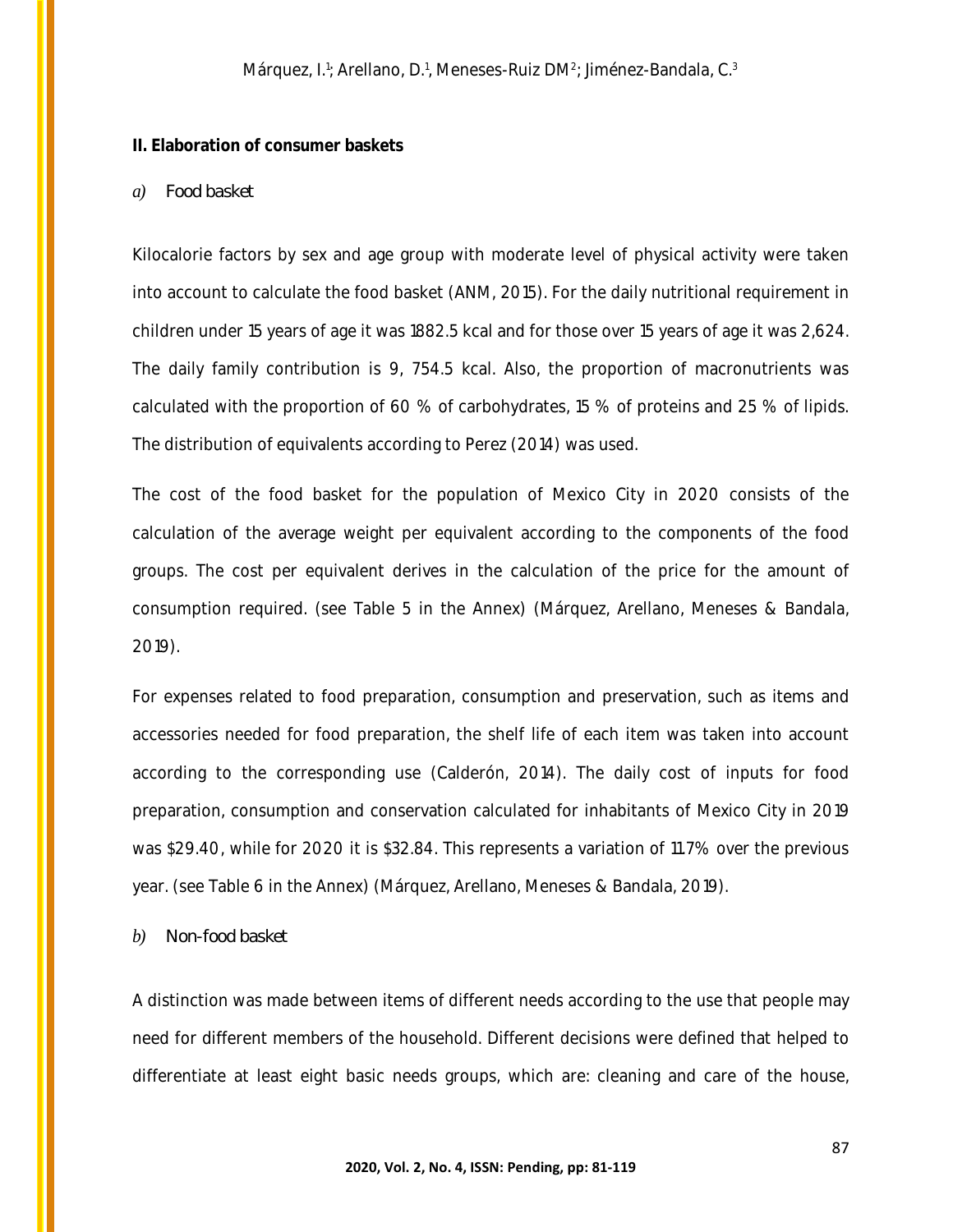personal care, education, culture and recreation, communications, housing and services, clothing, footwear and accessories, glassware, household linen and appliances, household goods and maintenance, leisure items, festivities and other expenses (see Table 7 in the Annex) (Márquez, Arellano, Meneses & Bandala, 2019).

Price exploration was conducted via the internet and in some self-service and department stores (Márquez, Arellano, Meneses & Bandala, 2019). The Laspeyres method was used to calculate the index by product category:

$$
L(p) = \frac{\sum_{j=0}^{n} p_{j,t} q_{j,0}}{\sum_{j=0}^{n} p_{j,0} q_{j,0}} \tag{1}
$$

Where

 $p_{j,t}\;$  is the price j in the final period

 $p_{j,0}$  is the price j in the final period

 $q_{i,0}$  is the amount j in the initial period

| Table 4. Results of each basket and index |  |
|-------------------------------------------|--|
|-------------------------------------------|--|

| Basket      | <b>Price 2019</b> | Precio 2020 | Index    |
|-------------|-------------------|-------------|----------|
| Food        | \$9,570.04        | \$9,355.83  | $-2.24%$ |
| <b>PCCA</b> | \$881.92          | \$985.11    | 11.70%   |
| Non food    | \$15,142.46       | \$15,526.24 | 2.53%    |
| Total       | \$25,594.43       | \$25,867.18 | 1.07%    |

Source: Own elaboration with data taken from the 3 baskets proposed (CBA, PCCA, CBNA)

**Conclusions**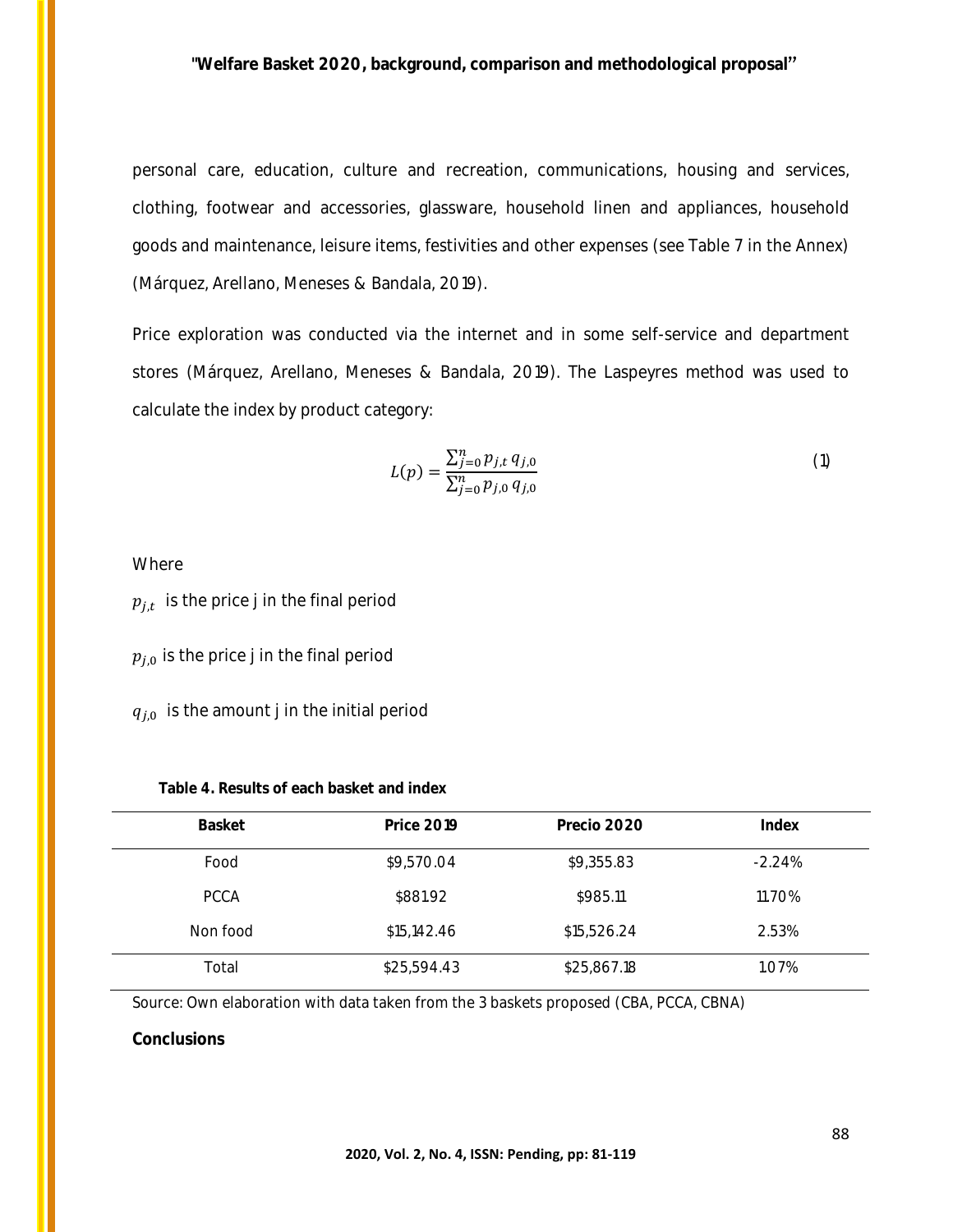The cost of the total non-food consumption basket by the end of 2019 was \$15,142.47, giving us a daily cost of \$504.74. By the end of 2020, the search for items with similar characteristics to those observed in 2019 was done again, in another case the same item and its price variation was observed. This time we found a total price of \$15,481.59. In this way, we obtained a variation of 2.24% with respect to last year and obtained a daily price of \$517.54.

At the end of the sum of the expenditure of the three baskets, a 1.07% increase is obtained, dealing with the food basket, the food preparation, consumption and conservation basket and the basic non-food basket. It has a price of \$25,594.43 for 2019 and \$25,867.17 for 2020 in total. The comparison. The cost of the basket per day is \$862.24 which compared to the minimum wage of \$123.22, gives us a difference of \$739.02.

### **References**

ANM. (2015). Guías alimentarias y de actividad física. Academia Nacional de Medicina

- Aguilar, Alonso (2015). Canasta básica y calidad de la alimentación en México. Revista Latinoamericana de Economía, 46(182).
- Arellano D., Márquez I., Meneses D. y Bandala C. (2019). Canasta básica 2019, antecedentes, comparativa y propuesta metodológica. *Revista Internacional de Salarios Dignos*. 2(1), pp. 1-20.
- Boltvinik, Julio (2003). La canasta normativa de satisfactores esenciales de la Coplamar. Génesis y desarrollos recientes. COMERCIO EXTERIOR, 53 (5), pp. 473-484
- Boltvinik Julio (2012). Treinta años de medición de la pobreza en México. Una mirada desde Coplamar. Estudios sociológicos XXX: Número extraordinario.
- Calderón, Chelius M. (2014). Metodología para la construcción de la canasta alimentaria desde la perspectiva del derecho humano a la alimentación: los casos de México y el Salvador. Repositorio Institucional. Universidad Iberoamericana Puebla, pp 3-89

CONEVAL (2012). Construcción de las líneas de bienestar. Documento metodológico, p. 9,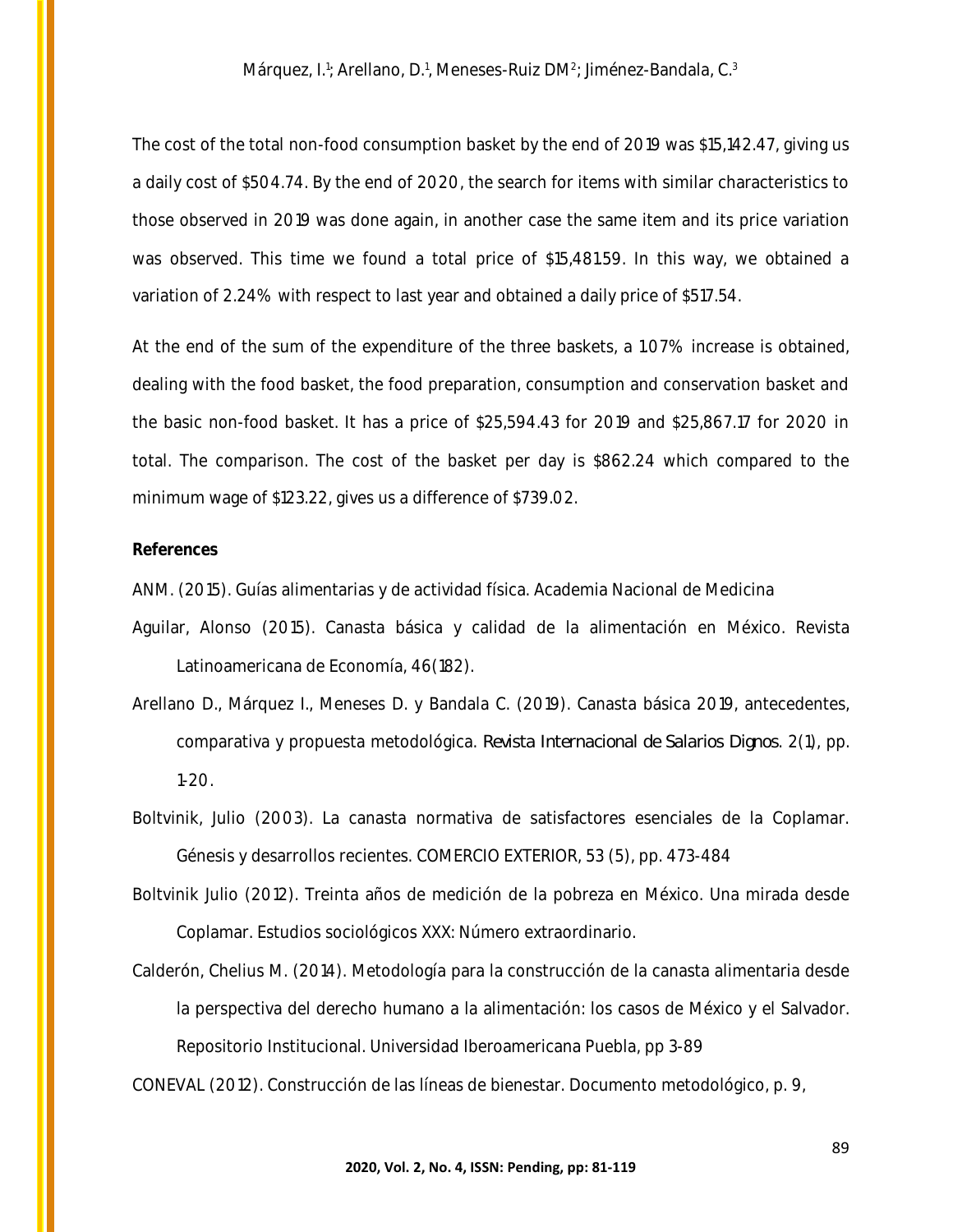CONEVAL (2020), Informe de pobreza en México Consejo Nacional de Evaluación de la Política de Desarrollo Social.

González, Jaime, y Mariña, Abelardo (1995), "Reestructuración de salarios en la industria manufacturera, 1982-1991", Economía: Teoría y Práctica, 0 (4), pp. 53-83.

INEGI (2009). Censos económicos. Instituto Nacional de Estadística y Geografía.

INEGI (2010) Índice Nacional de Precios al Consumidor (INPC). Base 2ª Quincena diciembre 2010

INEGI (2020) Encuesta Nacional de Ocupación y Empleo. Instituto Nacional de Estadística y Geografía.

Lechuga J. & Gómez, C. (2015). Relaciones analíticas entre salarios, productividad y precios. La canasta básica y su consumo en México, 1993-2011. Economía: Teoría y práctica (43).

Pérez Lizaur AB y cols. SMAE (2014). Sistema Mexicano de Alimentos Equivalentes. 4ª ed. México: Fomento de Nutrición y Salud, A.C. / Ogali.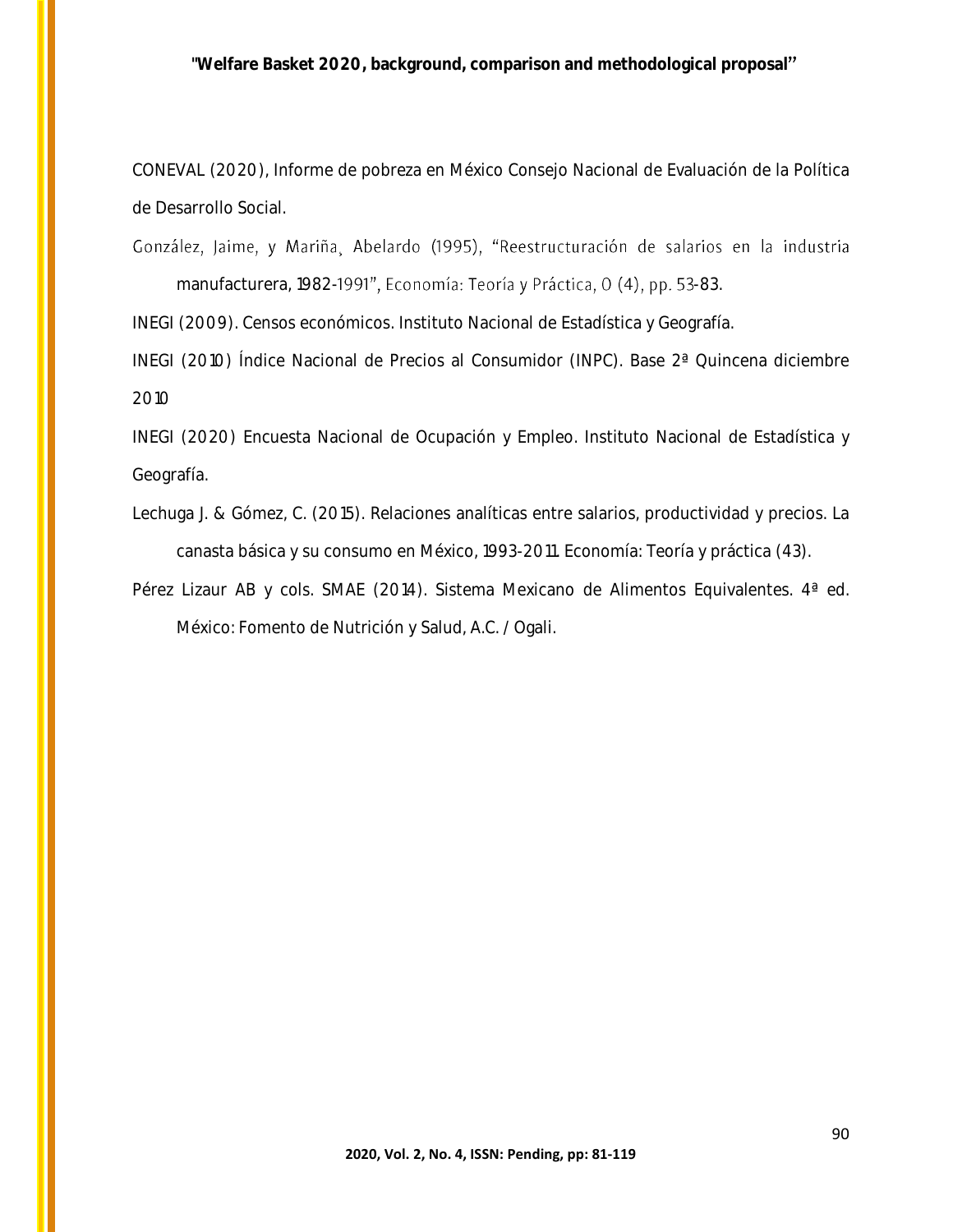

## **ANEXO**

**Tabla 5. Comparación de composición y costo mensual de la canasta de alimentos para habitantes de la Ciudad de México 2019-2020**

| Var         | Food group               | Indicator  | Specification                                     | Average<br>price per<br>kg 2019 | Average<br>price per<br>kg 2020 | Variation | Grams |          | 2020     | Equiv | Monthly<br>value<br>2019 | Monthly value<br>2020 | Variation |
|-------------|--------------------------|------------|---------------------------------------------------|---------------------------------|---------------------------------|-----------|-------|----------|----------|-------|--------------------------|-----------------------|-----------|
|             |                          |            | Tomato 1 KG. BALL/SINALOA<br>OR BALL TOMATO       | 33.48                           | 30.63                           | $-8.51%$  | 120   | \$       | 3.68     |       |                          |                       |           |
|             |                          |            | White onion without tail 1KG                      | 25.06                           | 36.01                           | 43.70%    | 58    | \$       | 2.09     |       |                          |                       | $-0.10%$  |
|             |                          |            | Green Beans 1 KG                                  | 33.56                           | 38.09                           | 13.50%    | 63    | \$       | 2.40     |       |                          | 1,362.10              |           |
|             |                          |            | Green tomato 1 kg                                 | 25.83                           | 19.24                           | $-25.51%$ | 86    | \$       | 1.65     | 15    | 1,363.50                 |                       |           |
|             |                          | Vegetables | Tree Chili 1 kg                                   | 97.65                           | 91.34                           | $-6.46%$  | 90    | \$       | 8.22     |       |                          |                       |           |
|             |                          |            | Large Carrot 1kg                                  | 15.57                           | 14.61                           | $-6.17%$  | 65    | \$       | 0.95     |       |                          |                       |           |
|             | Fruits and<br>Vegetables |            | Italian/Japanese Pumpkin<br>(long)                | 17.50                           | 24.17                           | 38.11%    | 91    | \$       | 2.20     |       |                          |                       |           |
|             |                          |            |                                                   | AVERAGE                         |                                 |           |       |          |          |       |                          |                       |           |
|             |                          |            | Banana tabasco/chiapas 1 kg                       | 18.19                           | 14.93                           | $-17.92%$ | 54    | \$       | 0.81     |       |                          |                       |           |
|             |                          |            | Valencia orange 1kg                               | 14.92                           | 18.17                           | 21.78%    | 152   | \$       | 2.76     |       |                          |                       |           |
| Food Basket |                          | Fruits     | Maradol Papaya 1 kg                               | 26.85                           | 27.85                           | 3.72%     |       | \$       |          | 24    | 2,181.60                 | 1,604.31              | $-26.46%$ |
|             |                          |            | Chinese melon 1 kg                                | 23.95                           | 18.62                           | $-22.25%$ | 179   | \$       | 3.33     |       |                          |                       |           |
|             |                          |            | Apple, golden 1 kg                                | 36.25                           | 40                              | 10.34%    | 106   | \$       | 4.24     |       |                          |                       |           |
|             |                          |            | AVERAGE                                           |                                 |                                 |           |       |          | 2.228208 |       |                          |                       |           |
|             |                          | Cereals    | Paste for soup the modern<br>package 200 g noodle | 6.14                            | 7.54                            | 22.80%    | 60    | \$       | O.45     |       |                          |                       |           |
|             | Cereals and              |            | Roll/piece                                        | 1.60                            | 1.67                            | 4.37%     | 20    | \$       | 0.03     | 32    | 684.48                   | 804.264               | 17.50%    |
|             | tubers                   |            | Corn tortilla (Kg)                                | 12.85                           | 12.91                           | 0.47%     | 30    | \$       | 0.39     |       |                          |                       |           |
|             |                          | Tubers     | Potato alpha/white 1 kg                           | 19.61                           | 23.6                            | 20.35%    | 105   | \$       | 2.48     |       |                          |                       |           |
|             |                          |            |                                                   | AVERAGE                         |                                 |           |       | 0.837775 |          |       |                          |                       |           |
|             |                          | Legumes    | Pinto bean, La Merced, 900 g                      | 27.59                           | 37.42                           | 35.63%    | 86    | \$       | 3.22     | 8     | 576                      | 772.35<br>\$          | 34.09%    |
|             | Food of                  | <b>FAO</b> | Beefsteak 1 kg                                    | 154.11                          | 167.06                          | 8.40%     | 35    | \$       | 5.85     | 12    | 1,224.00                 | 1,360.25              | 11.13%    |
| animal      |                          |            | Ground beef 1 kg                                  | 121.88                          | 133.8                           | 9.78%     | 30    | \$       | 4.01     |       |                          |                       |           |

**2020, Vol. 2, No. 4 ISSN: Pending, pp: 81-119**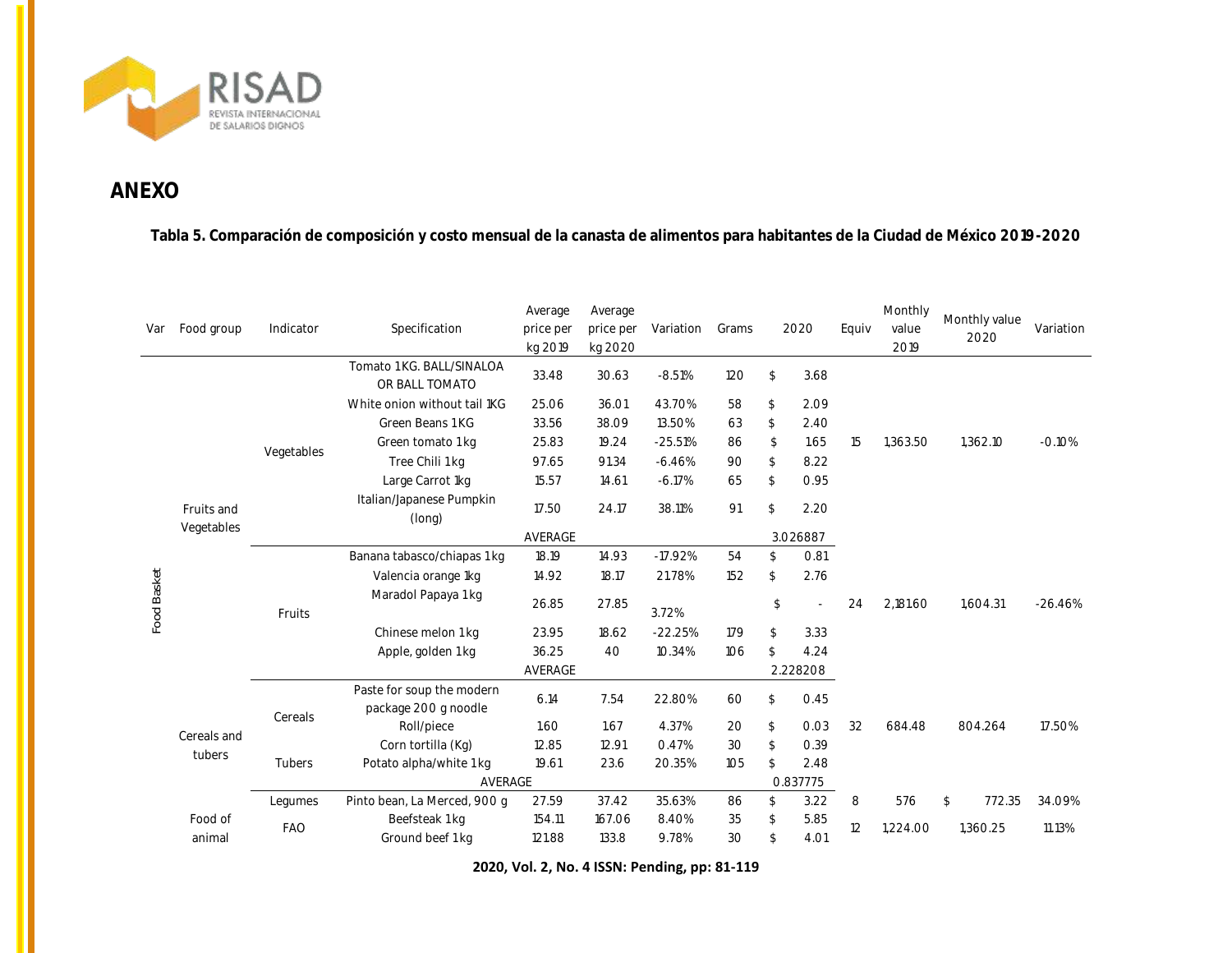| origin           |                     | Pork, loin 1kg                        | 110   | 108.25 | $-1.59\%$ | 40  | ፍ  | 4.33    |    |           |              |           |
|------------------|---------------------|---------------------------------------|-------|--------|-----------|-----|----|---------|----|-----------|--------------|-----------|
|                  |                     | Chicken breast/bulk with<br>bone 1 kg | 84.27 | 84.61  | 0.40%     | 30  | \$ | 2.54    |    |           |              |           |
|                  |                     | Chicken leg/bulk 1 kg                 | 54.67 | 56.92  | 4.12%     | 38  |    | 2.16    |    |           |              |           |
|                  |                     | AVERAGE                               |       |        |           |     |    | 3.68508 |    |           |              |           |
|                  |                     | Red egg / with 12                     | 28.38 | 28.48  | 0.35%     | 176 |    | 5.01    | 4  | 840       | 601.50       | $-28.39%$ |
| Dairy            |                     | Whole Milk (1L) WHOLE                 | 19.88 | 21.62  | 8.75%     | 235 | \$ | 5.08    | 8  | 1128      | 1.219.37     | 8.10%     |
|                  | Oils and Fats       | Cocoon Oil 840 ml Canola              | 30.88 | 33.4   | 8.16%     | 5   | \$ | O.17    |    | 24<br>612 | 487.55       | $-20.34%$ |
| Oils and<br>Fats |                     | Hass avocado 1kg                      | 48.79 | 38.3   | $-21.50%$ | 31  |    | 1.19    |    |           |              |           |
|                  |                     | AVERAGE<br>2.861870                   |       |        |           |     |    |         |    |           |              |           |
| Sugars           |                     | Brown sugar 2 kg                      | 45.14 | 44     | $-2.53%$  | 9   | \$ | 0.40    | 12 | 72        | \$<br>142.56 | 98.00%    |
|                  | Complementary foods | Ground table salt 1 kg                | 14.12 | 14.18  | 0.42%     | 9.6 | \$ | 0.14    |    | 4.06      | 4.08         | 0.59%     |
|                  |                     | Water 10 L. carafe CIEL               | 30.08 | 33.25  | 10.54%    |     |    | 33.25   |    | 884.4     | 997.50       | 12.79%    |

**Source: Own elaboration based on Calderón's table (2014)**

**Table 6. Comparison of composition and monthly cost of inputs for food preparation, consumption and conservation for inhabitants of Mexico City 2019-2020**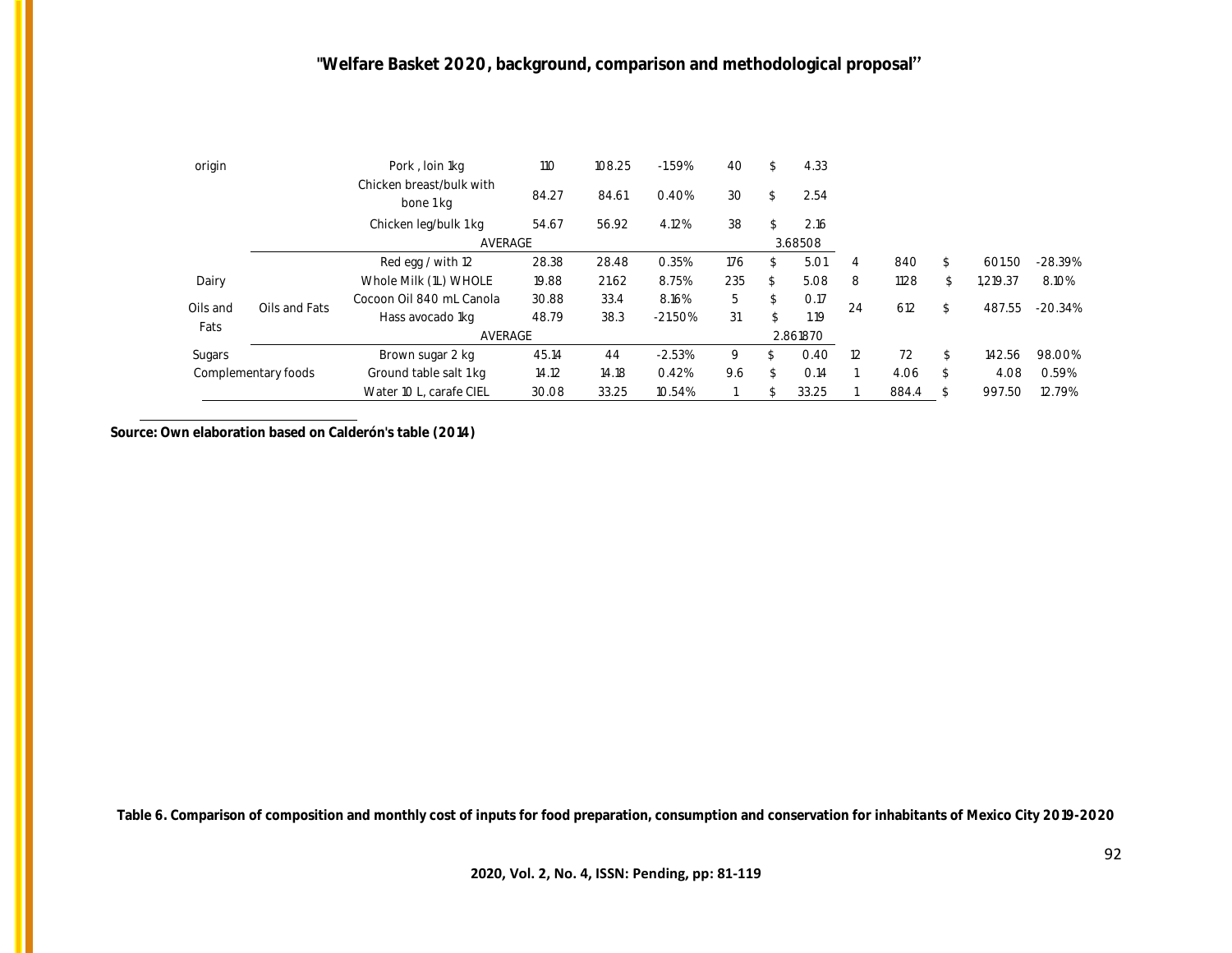| Var                                            | Food group                | id  | Specification                                                               |                         | Average price<br>2019 |                         | Average price<br>2020 | Var %     | Oty            | Lifetim<br>$\rm e$ | Weight<br>(price/lifeti<br>me) | Monthly<br>value<br>2020 |
|------------------------------------------------|---------------------------|-----|-----------------------------------------------------------------------------|-------------------------|-----------------------|-------------------------|-----------------------|-----------|----------------|--------------------|--------------------------------|--------------------------|
|                                                |                           | 457 | Crockery 16 Pieces Dome Crown 1488113                                       | $\mathcal{S}$           | 439.00                | $\mathbb{S}$            | 449.00                | 2.28%     | $\overline{1}$ | 24                 | 18.71                          | 18.71                    |
|                                                | Pottery,<br>glassware and | 458 | Cutlery set for 4 people Vitoria 1530048                                    | \$                      | 249.00                | $\mathcal{S}$           | 279.00                | 12.05%    | $\overline{1}$ | 36                 | 7.75                           | 7.75                     |
|                                                | cutlery                   | 459 | <b>Pitcher With Glasses Cases</b>                                           | \$                      | 129.00                | $\mathsf{\$}$           | 129.00                | 0.00%     | $\overline{4}$ | 24                 | 5.38                           | 21.50                    |
|                                                |                           | 460 | Carafe with plastic lid 2.250 L 1289100                                     | \$                      | 49.00                 | \$                      | 49.00                 | 0.00%     | $\mathbf{1}$   | 24                 | 2.04                           | 2.04                     |
|                                                | Kitchenware               | 461 | Carbon steel cookware 7 pieces KSA 1530171                                  | $\sqrt[6]{\frac{1}{2}}$ | 399.00                | $\mathbb{S}$            | 368.94                | $-7.53%$  | $\overline{1}$ | 36                 | 10.25                          | 10.25                    |
|                                                |                           | 462 | Mold or Ice Tray with Easy Release Silicone                                 | $\mathbb{S}$            | 99.00                 | \$                      | 84.55                 | $-14.60%$ | $\overline{1}$ | 18                 | 4.70                           | 4.70                     |
|                                                |                           | 463 | Rolled Edge Fruit Bowl                                                      | \$                      | 29.00                 | $\sqrt[6]{\frac{1}{2}}$ | 32.00                 | 10.34%    | $\overline{1}$ | 48                 | 0.67                           | 0.67                     |
|                                                |                           | 464 | Dish Drainer Mainstays Mat Type                                             | \$                      | 199.00                | $\mathcal{L}$           | 229.00                | 15.08%    | $\overline{1}$ | 36                 | 6.36                           | 6.36                     |
|                                                |                           | 465 | Pressure cooker 6 L Ekco 1822515                                            | $\mathcal{S}$           | 399.00                | $\mathbb{S}$            | 469.00                | 17.54%    | $\overline{1}$ | 60                 | 7.82                           | 7.82                     |
|                                                |                           | 466 | Plate (4 pieces), carving 25 square various decorations                     | s.                      | 76.00                 | -S                      | 76.00                 | 0.00%     | $\overline{4}$ | 12                 | 6.33                           | 25.33                    |
|                                                |                           | 467 | Set Of 12 Plastic Containers Store It Colors                                | $\mathbb{S}$            | 79.00                 | $\mathbb{S}$            | 79.00                 | 0.00%     | $\overline{1}$ | 24                 | 3.29                           | 3.29                     |
|                                                |                           | 468 | Stainless Steel Serving Spoon 43cm Restaurant Kitchen                       | \$                      | 25.00                 | $\mathcal{S}$           | 25.00                 | 0.00%     | $\overline{1}$ | 24                 | 1.04                           | 1.04                     |
|                                                |                           | 469 | Nylon Turner 1358101                                                        | \$                      | 16.00                 | $\sqrt{2}$              | 17.00                 | 6.25%     | $\overline{1}$ | 24                 | 0.71                           | O.71                     |
|                                                |                           | 470 | Stainless Steel Crusher                                                     | \$                      | 39.00                 | $\sqrt{2}$              | 45.59                 | 16.90%    | $\overline{1}$ | 24                 | 1.90                           | 1.90                     |
| Food preparation, consumption and conservation |                           | 471 | Large single funnel 1196237                                                 | \$                      | 29.00                 | $\mathbb{S}$            | 29.00                 | 0.00%     | $\overline{1}$ | 96                 | 0.30                           | 0.30                     |
|                                                |                           | 472 | blue cutlery organizer                                                      | $\mathcal{S}$           | 115.00                | $\mathbb{S}$            | 114.00                | $-0.87%$  | $\overline{1}$ | 72                 | 1.58                           | 1.58                     |
|                                                |                           | 473 | Handcrafted Oval Palm Placemats Colors (4 pieces)                           | \$                      | 104.00                | $\sqrt[6]{}$            | 108.00                | 3.85%     | $\overline{1}$ | 36                 | 3.00                           | 3.00                     |
|                                                |                           | 474 | Metepec clay pots (without lid)                                             | <sup>\$</sup>           | 80.00                 | $\sqrt[6]{3}$           | 80.00                 | 0.00%     | $\overline{1}$ | 36                 | 2.22                           | 2.22                     |
|                                                |                           | 475 | Blue Pewter Pot 22 Cm Capacity 5 Liters                                     | \$                      | 579.00                | $\mathcal{S}$           | 485.00                | $-16.23%$ | $\overline{1}$ | 36                 | 13.47                          | 13.47                    |
|                                                | Plastic utensils          | 476 | 9-piece Plenus Tramontina knife set 5011554                                 | $\mathcal{S}$           | 269.00                | $\mathcal{S}$           | 249.00                | $-7.43%$  | $\overline{1}$ | 72                 | 3.46                           | 3.46                     |
|                                                |                           | 477 | Chopping board 25 x 30 cm 1579111                                           | \$                      | 79.00                 | \$                      | 69.00                 | $-12.66%$ | $\overline{1}$ | 84                 | 0.82                           | 0.82                     |
|                                                |                           | 478 | 1 piece of glass salt or pepper shaker Restaurant souvenir                  | \$                      | 21.00                 | $\mathbb{S}$            | 19.00                 | $-9.52%$  | $\overline{1}$ | 36                 | 0.53                           | 0.53                     |
|                                                |                           | 479 | Sugar bowl with stainless steel lid 350112                                  | \$                      | 59.00                 | $\mathbb{S}$            | 65.00                 | 10.17%    | $\overline{1}$ | 18                 | 3.61                           | 3.61                     |
|                                                |                           | 480 | Thick Round Steel Comal With Handle 28.5cm Diameter                         | \$                      | 99.00                 | $\mathcal{S}$           | 95.20                 | $-3.84%$  | $\overline{1}$ | 24                 | 3.97                           | 3.97                     |
|                                                |                           | 481 | Spatula Small Chromed Steel Heavy Duty 35 Cm                                | \$                      | 39.00                 | \$                      | 37.20                 | $-4.62%$  | $\overline{1}$ | 12                 | 3.10                           | 3.10                     |
|                                                |                           | 482 | Wooden shovel, Bamboo Turner Kitchen Mía Bamboo Natural<br>BAA-1617 1358134 | $\mathbb{S}$            | 22.00                 | $\mathcal{S}$           | 21.90                 | $-0.45%$  | $\overline{1}$ | 24                 | 0.91                           | 0.91                     |
|                                                |                           | 483 | Easy Bucket 5011031                                                         | $\mathbb{S}$            | 19.00                 | $\mathbb{S}$            | 19.00                 | 0.00%     | $\overline{2}$ | 24                 | 0.79                           | 1.58                     |
|                                                |                           | 484 | 10 inch stainless steel French beater (globe)                               | \$                      | 89.00                 | $\mathcal{S}$           | 89.00                 | 0.00%     | $\overline{1}$ | 36                 | 2.47                           | 2.47                     |
|                                                |                           | 485 | Juliana Elegant Mtx Grater                                                  | \$                      | 39.00                 | $\mathbb{S}$            | 36.54                 | $-6.31%$  | $\overline{1}$ | 36                 | 1.02                           | 1.02                     |
|                                                |                           | 486 | Ekco Delite Cake Shovel                                                     | \$                      | 29.00                 | $\mathbb{S}$            | 29.00                 | 0.00%     | $\overline{1}$ | 120                | 0.24                           | 0.24                     |
|                                                |                           | 487 | 6" flat black polycarbonate clip                                            | $\mathbb{S}$            | 29.00                 | $\mathbb{S}$            | 24.42                 | $-15.79%$ | $\overline{1}$ | 24                 | 1.02                           | 1.02                     |
|                                                |                           | 488 | Kr7h Fuller Stainless Steel Vegetable and Cheese Scratcher                  | \$                      | 109.00                | $\sqrt[6]{\frac{1}{2}}$ | 109.00                | 0.00%     | $\overline{1}$ | 60                 | 1.82                           | 1.82                     |
|                                                |                           | 489 | Can opener, Milagro Ekco M00270078                                          | $$\mathbb{S}$$          | 69.00                 | $\mathbb{S}$            | 64.00                 | $-7.25%$  | $\overline{1}$ | 18                 | 3.56                           | 3.56                     |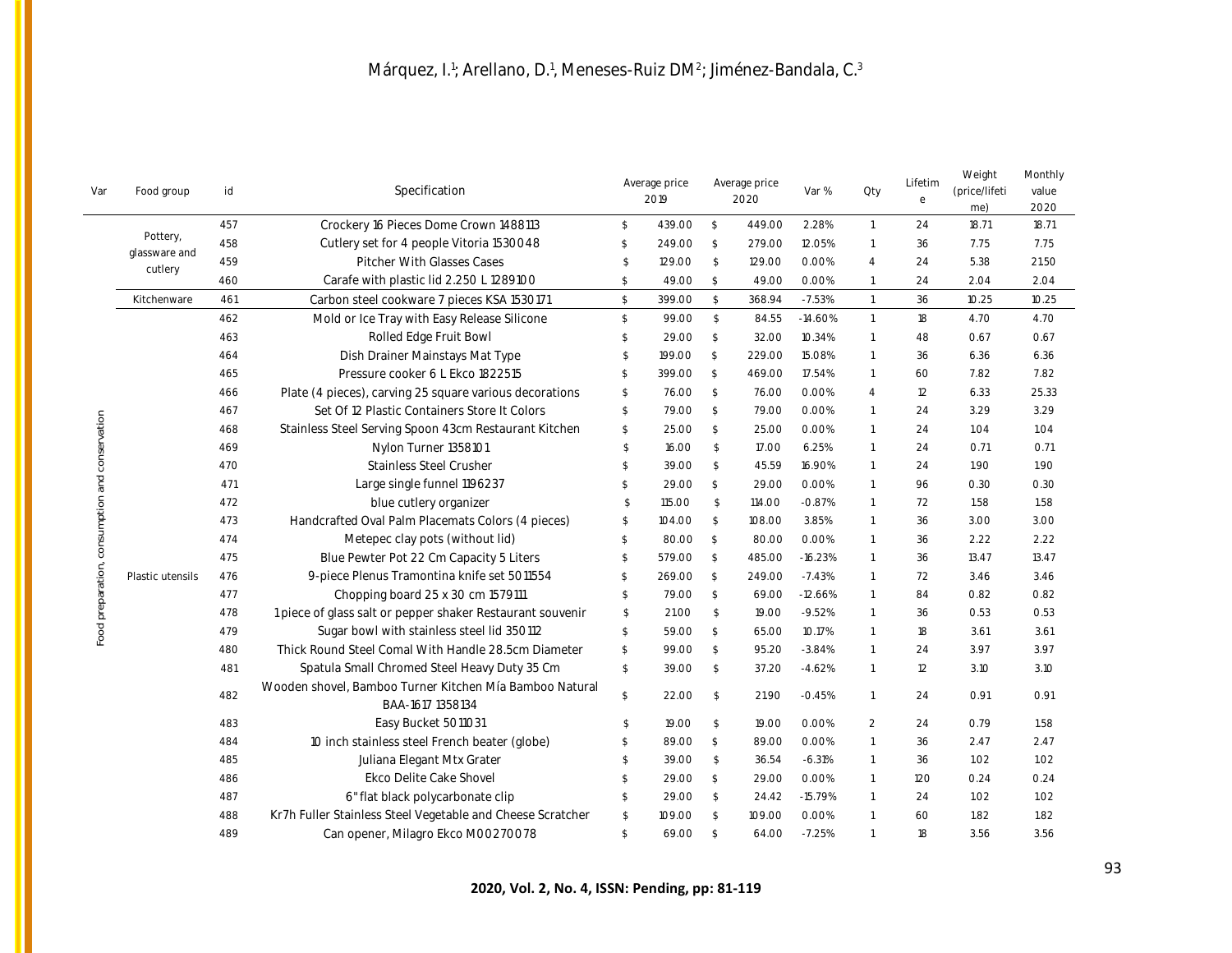|                                      | 490 | STRAINER 14 CM EKCO                                                                                                | 75.00        |               | 78.00    | 4.00%     | 2             | 60  | 1.30   | 2.60   |
|--------------------------------------|-----|--------------------------------------------------------------------------------------------------------------------|--------------|---------------|----------|-----------|---------------|-----|--------|--------|
|                                      | 491 | Amborella Corazones Verde Menta Kitchen Handle                                                                     | 27.00        | $\mathcal{S}$ | 26.90    | $-0.37%$  | $\mathcal{P}$ | 24  | 1.12   | 2.24   |
|                                      | 492 | Spice 9 x 9.5 RSXXI Cm Spices                                                                                      | 138.00       |               | 135.00   | $-2.17%$  | $\mathcal{P}$ | 60  | 2.25   | 4.50   |
|                                      | 493 | Set 3 Refractories - PYROREY C544                                                                                  | 379.00       |               | 329.00   | $-13.19%$ |               | 60  | 5.48   | 5.48   |
|                                      | 494 | Tortilla Napkin Elaborated in Mitla Loom Oaxaca 4 Pz                                                               | 150.00       |               | 160.00   | 6.67%     | 3             | 72  | 2.22   | 6.67   |
|                                      | 495 | Transparent Plastic Napkin Ring 7.3x14.2cm 1pc Blue                                                                | 8.00         |               | 3.90     | $-51.25%$ |               | 24  | 0.16   | 0.16   |
|                                      | 496 | white pixel cupboard                                                                                               | 2,196.00     |               | 2,339.00 | 6.51%     |               | 96  | 24.36  | 24.36  |
| Furniture<br>Home appliances<br>Bags | 497 | Dining Room Valery 4 Person Square Vintage Canon Sturdy<br>Wood Restaurant Events Coffee Heavy Duty Table & Chairs | 4,350.00     |               | 4.290.00 | $-1.38%$  |               | 120 | 35.75  | 35.75  |
|                                      | 498 | Stove Of 30 With 6 Acros Burners Af5434d                                                                           | 7,247.00     |               | 7,299.00 | 0.72%     |               | 324 | 22.53  | 22.53  |
|                                      | 499 | Black & Decker Blender BI0600bp                                                                                    | 537.28       |               | 549.00   | 2.18%     |               | 120 | 4.58   | 4.58   |
| Energy                               | 500 | Daewoo Oven KOR 16Ssm 1.6 Feet Silver                                                                              | 3,899.00     | -S.           | 3,605.00 | $-7.54%$  |               | 120 | 30.04  | 32.49  |
|                                      | 501 | Refrigerator Winia 9 Cubic Feet Silver                                                                             | 9,264.00     |               | 7.490.00 | $-19.15%$ |               | 180 | 41.61  | 41.61  |
|                                      | 502 | Canvas bag 45*45 cm 1535101                                                                                        | 19.00        |               | 19.00    | 0.00%     |               |     | 19.00  | 19.00  |
|                                      | 503 | LP gas, 30 kg                                                                                                      | \$<br>483.00 |               | 587.10   | 21.55%    |               |     | 587.10 | 587.10 |
|                                      | 504 | Electricity, bimonthly consumption of 125 KWH, 41% of<br>electrical energy (bimonthly cost)                        | 51.02        |               | 70.58    | 38.34%    |               | 2   | 35.29  | 35.29  |
|                                      |     | Total                                                                                                              |              |               |          |           |               |     |        | 985.11 |

**Source: Own elaboration based on Calderón's table (2014)**

### **Table 7. Comparison of the composition and monthly cost of the non-food basket for inhabitants of Mexico City 2019-2020**

| Variable       | Group          |  | Indicator       | Specification                                     | Price (a)<br>2019 | Price (a)<br>2020 | Var %    | Qty Lifetime<br>$(b)$ $(c)$ | Weight<br>2020<br>(a/c) | Monthly<br>Value<br>2019 | Monthly Value 2020 |
|----------------|----------------|--|-----------------|---------------------------------------------------|-------------------|-------------------|----------|-----------------------------|-------------------------|--------------------------|--------------------|
|                |                |  | Work            | Collective transportation, 2 trips                | \$420.00          | \$420.00          | 0.00%    |                             |                         | 420.00 \$420.00          | \$420.00           |
|                | Public         |  | transportation  | per day for one month                             |                   |                   |          |                             |                         |                          |                    |
|                | transportation |  |                 | Transportation Collective transportation, 2 trips | \$56.00           | \$56.00           | $0.00\%$ |                             | 56.00                   | \$56.00                  | \$56.00            |
| Transportation |                |  | of visitors and | per family member per month                       |                   |                   |          |                             |                         |                          |                    |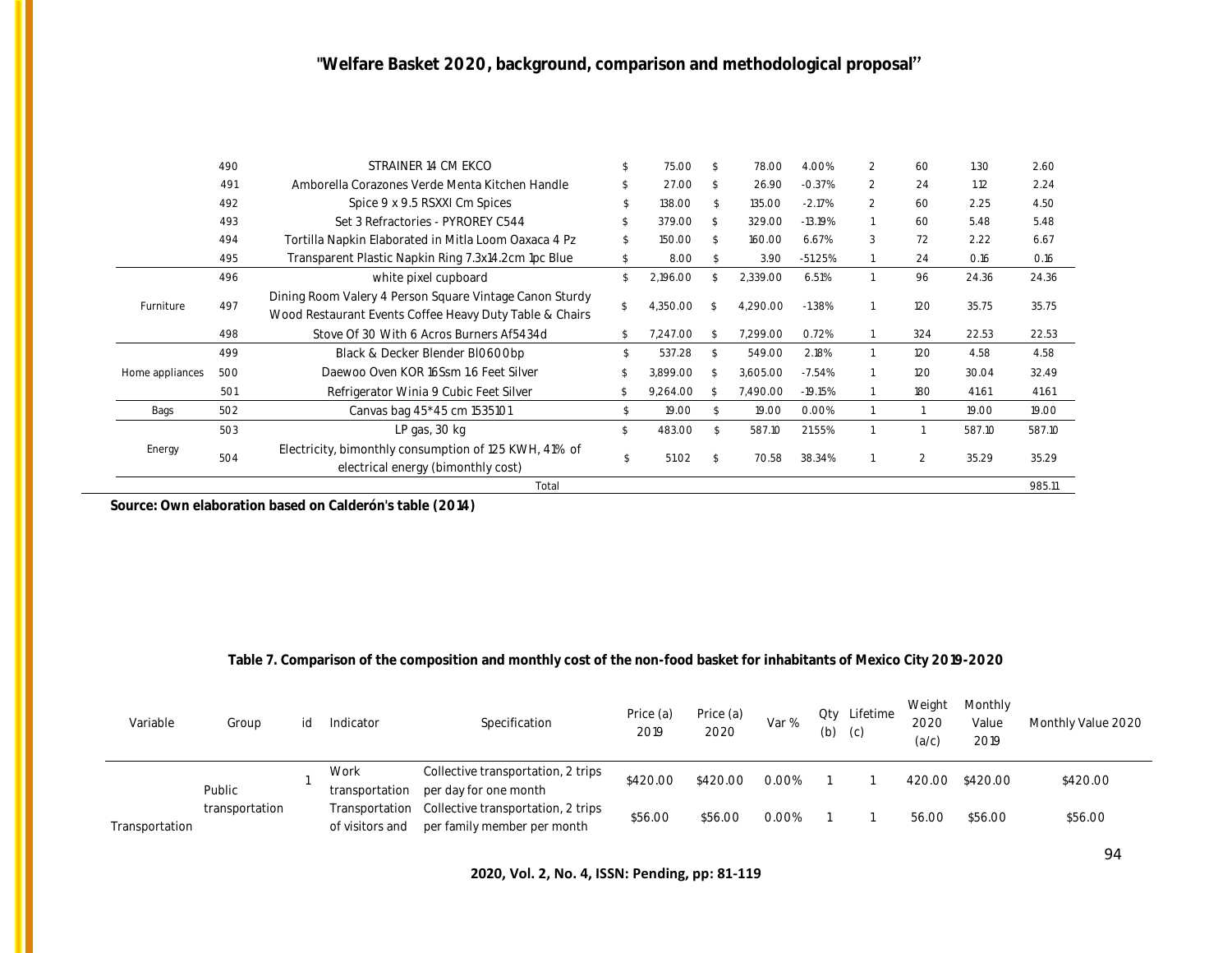|                                          |   | recreation                      |                                                             |                       |         |           |                |              |       |          |          |
|------------------------------------------|---|---------------------------------|-------------------------------------------------------------|-----------------------|---------|-----------|----------------|--------------|-------|----------|----------|
| Freight<br>transportation                |   | Freight for<br>moving           | Freight for moving, City Movers,<br>truck of 20 m3          | \$4,800.00 \$4,961.00 |         | 3.35%     | $\overline{1}$ |              | 41.34 | \$40.00  | \$41.34  |
|                                          |   | Clothespins                     | Something utli in net 50 pcs.                               | \$36.00               | \$37.90 | 5.28%     |                |              | 6.32  | \$12.00  | \$12.63  |
|                                          | 5 | Clotheslines                    | Aurrera polyethylene 15 mts.                                | \$23.00               | \$23.00 | 0.00%     | $\mathbf{1}$   |              | 1.92  | \$1.92   | \$1.92   |
|                                          |   | Bar soap                        | Zote, 400 grams                                             | \$15.58               | \$15.45 | $-0.83%$  |                | 1            | 15.45 | \$62.32  | \$61.80  |
| Detergents<br>and washing<br>accessories |   | Detergent<br>powder<br>Powdered | Ariel, 850 grams                                            | \$29.06               | \$27.70 | $-4.68%$  |                |              | 27.70 | \$116.24 | \$110.80 |
|                                          |   | dishwashing<br>detergent        | Roma, in povlo, 1 kg bag                                    | \$27.79               | \$27.60 | $-0.68%$  | $\overline{1}$ |              | 27.60 | \$27.79  | \$27.60  |
|                                          |   | Rubber gloves                   | Vargas, nitrile glove                                       | \$25.00               | \$20.00 | 20.00%    | 1              |              | 20.00 | \$25.00  | \$20.00  |
| Softeners,                               |   | Chlorine                        | Chloralex, 950 milliliters                                  | \$12.13               | \$13.26 | 9.32%     |                |              | 13.26 | \$48.52  | \$53.04  |
| bleaches and                             |   | Softeners                       | Suavitel, 850 milliliters                                   | \$22.33               | \$18.04 | $-19.21%$ |                |              | 18.04 | \$44.66  | \$36.08  |
| cleaners                                 |   | Cleaners                        | Pinol, 1 liter                                              | \$18.54               | \$18.65 | 0.59%     |                |              | 9.33  | \$37.08  | \$37.30  |
|                                          |   | <b>Brush</b>                    | Brush type broom                                            | \$49.00               | \$42.90 | $-12.45%$ | $\overline{1}$ |              | 7.15  | \$8.17   | \$7.15   |
|                                          |   | Puller                          | Jumbo                                                       | \$20.00               | \$26.93 | 34.65%    | -1             |              | 4.49  | \$3.33   | \$4.49   |
|                                          |   | Mop                             | <b>Great Value</b>                                          | \$25.50               | \$25.50 | 0.00%     | $\overline{1}$ |              | 6.38  | \$6.38   | \$6.38   |
|                                          |   | Picker                          | PLASTIC DUSTPAN WITH METAL<br><b>ROD</b>                    | \$29.90               | \$33.00 | 10.37%    | $\overline{1}$ |              | 2.75  | \$2.49   | \$2.75   |
|                                          |   | <b>Broom</b>                    | lux                                                         | \$20.00               | \$20.00 | 0.00%     | $\overline{1}$ |              | 3.33  | \$3.33   | \$3.33   |
| Brooms.<br>fibers,                       |   | Clothes brush                   | <b>Brush</b>                                                | \$35.00               | \$35.00 | 0.00%     | $\overline{1}$ |              | 1.94  | \$1.94   | \$1.94   |
| scouring pads                            |   | Wire fiber                      | Scotch-brite                                                | \$25.00               | \$25.00 | 0.00%     | $\overline{1}$ |              | 12.50 | \$12.50  | \$12.50  |
| and rags                                 |   | Plastic fiber                   | Scotch-brite, fiber with sponge<br>8*12 cm                  | \$26.36               | \$25.50 | $-3.26%$  | $\overline{1}$ |              | 12.75 | \$13.18  | \$12.75  |
|                                          |   | <b>Broom</b>                    | Klintek                                                     | \$13.65               | \$12.00 | $-12.09%$ | $\overline{1}$ |              | 4.00  | \$4.55   | \$4.00   |
|                                          |   | Scouring pad                    | unbranded                                                   | \$20.00               | \$20.00 | 0.00%     | $\overline{1}$ | $\mathbf{1}$ | 20.00 | \$20.00  | \$20.00  |
|                                          |   | Dishcloth                       | Great Value multipurpose                                    | \$10.50               | \$10.00 | $-4.76%$  | $\overline{1}$ | $\mathbf{1}$ | 10.00 | \$10.50  | \$10.00  |
|                                          |   | Jergas                          | Great Value for kitchen                                     | \$13.90               | \$13.90 | 0.00%     | $\overline{1}$ |              | 3.48  | \$3.48   | \$3.48   |
| Personal<br>hygiene paper                |   | Paper napkins                   | Petal, 2 rolls 90 double sheets.                            | \$29.82               | \$29.50 | $-1.07%$  |                |              | 29.50 | \$59.64  | \$59.00  |
| Matches                                  |   | Matches                         | Ecological Classic Matches 10<br>Boxes with 50 Matches each | \$14.22               | \$16.90 | 18.85%    | $\overline{1}$ | $\mathbf{1}$ | 16.90 | \$14.22  | \$16.90  |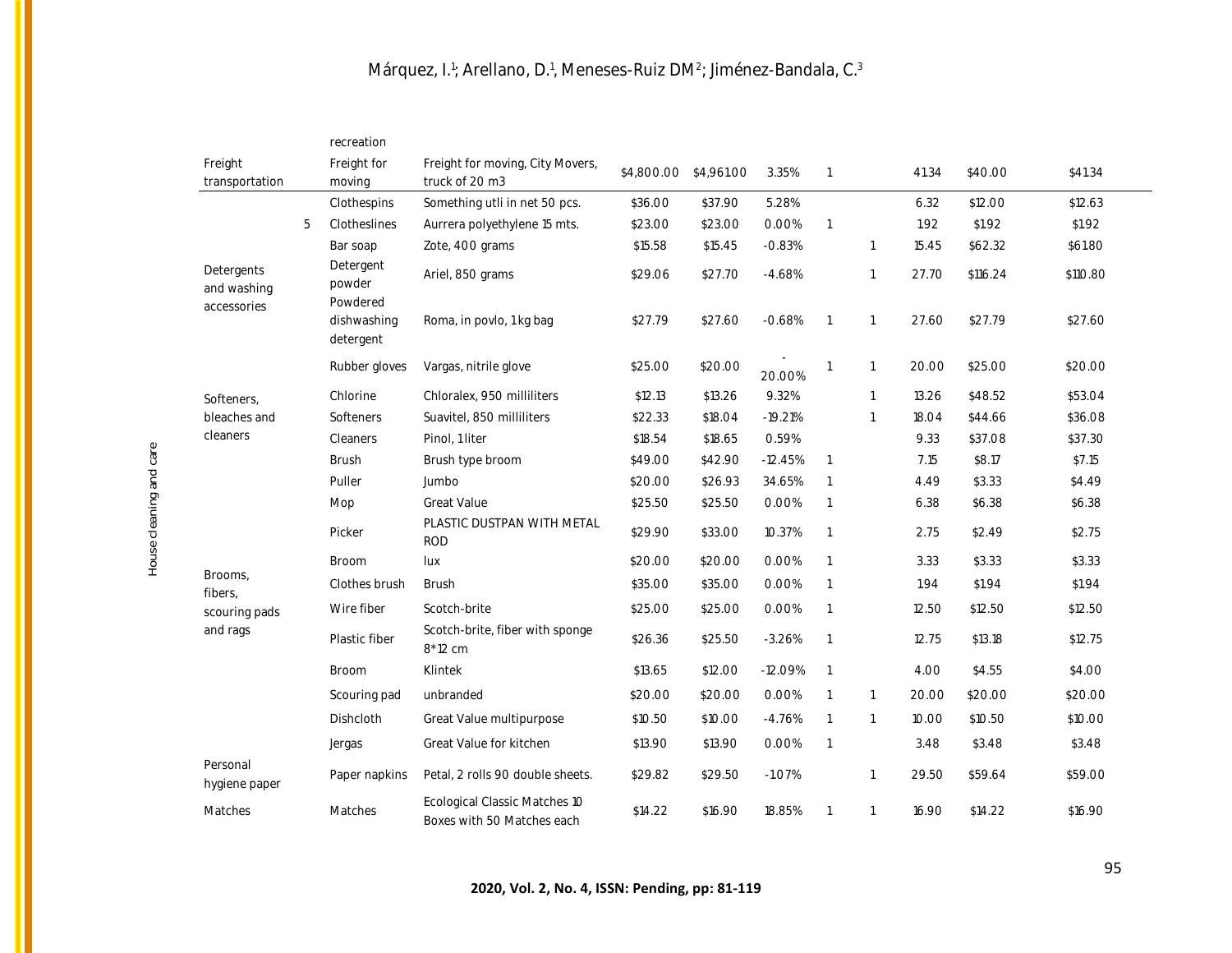|                  |    | Lighter                      | Great Value multipurpose mini<br>lighter                         | \$15.00  | \$14.90  | $-0.67%$  | $\overline{1}$ |     | 3.73  | \$3.75  | \$3.73  |
|------------------|----|------------------------------|------------------------------------------------------------------|----------|----------|-----------|----------------|-----|-------|---------|---------|
| <b>Batteries</b> |    | AAA batteries                | Energizer AAA, 6 pcs                                             | \$111.71 | \$123.41 | 10.47%    | $\overline{1}$ |     | 20.57 | \$18.62 | \$20.57 |
|                  |    | AA batteries                 | Energizer AA, 6 pcs                                              | \$94.72  | \$80.40  | $-15.12%$ | $\overline{1}$ |     | 13.40 | \$15.79 | \$13.40 |
| Spotlights       |    | Energy saving<br>light bulbs | Volteck F-28E, Spiral lamp, 2 pcs.                               | \$108.00 | \$88.00  | $-18.52%$ |                |     | 3.67  | \$31.50 | \$25.67 |
| Extensions       |    | Electrical<br>extension      | iGOTO ED13-4B, 4 m                                               | \$29.00  | \$30.06  | 3.66%     | $\overline{1}$ |     | 1.25  | \$1.21  | \$1.25  |
| and regulators   |    | Light regulator              | Voltage regulator vica t-1 400w<br>750va 8 contacts              | \$249.00 | \$254.04 | 2.02%     | $\overline{1}$ |     | 2.12  | \$2.08  | \$2.12  |
| Pesticides       |    | Insecticide<br>spray         | Raid, 338 milliliters                                            | \$69.00  | \$65.37  | $-5.26%$  | $\overline{1}$ |     | 10.90 | \$11.50 | \$10.90 |
|                  |    | Solid<br>insecticide         | Raidolitos, Spirals 12 pcs.                                      | \$12.93  | \$18.90  | 46.17%    |                |     | 3.15  | \$4.31  | \$6.30  |
|                  |    | Clothes<br>canister          | Squirrel engraved white 1 pc                                     | \$59.00  | \$59.00  | 0.00%     | $\overline{1}$ |     | 2.46  | \$2.46  | \$2.46  |
|                  |    | Trays                        | Smooth or Engraved Heavy-Duty<br>Plastic Resistible Bucket       | \$19.00  | \$19.90  | 4.74%     | $\overline{1}$ |     | 0.83  | \$0.79  | \$0.83  |
| Plastic          |    | <b>Bathtubs</b>              | 25 liter bathtub                                                 | \$185.00 | \$195.50 | 5.68%     | $\overline{1}$ |     | 8.15  | \$7.71  | \$8.15  |
| household        |    | Waste basket                 | La Ardilla plain white 1 piece                                   | \$29.90  | \$29.90  | 0.00%     |                |     | 0.50  | \$1.00  | \$1.00  |
| utensils         |    | Waste basket                 | Sterilite White 11.4 L                                           | \$59.00  | \$64.00  | 8.47%     |                |     | 1.78  | \$4.92  | \$5.33  |
|                  |    | Hose                         | Hose 2 layers 1/2 10 mts green<br>pretul                         | \$75.00  | \$85.00  | 13.33%    | $\overline{1}$ |     | 1.42  | \$1.25  | \$1.42  |
|                  |    | <b>Basins</b>                | Plastic Trends 11 Plastic Trends Lt                              | \$49.00  | \$39.00  | $-20.41%$ |                |     | 1.63  | \$4.08  | \$3.25  |
|                  | 42 | Uncovering                   | Wc Plunger Pump Wc Hand<br>Pump Rubber Wooden Stick 1464<br>Adir | \$23.00  | \$21.00  | $-8.70%$  | $\overline{1}$ |     | 0.88  | \$0.96  | \$0.88  |
|                  |    | Flexometer                   | COLOR FLEXOMETER 3 mt Pretul<br>Code: 21607                      | \$34.38  | \$37.00  | 7.62%     | $\overline{1}$ | 648 | 0.06  | \$0.05  | \$0.06  |
| Tools            |    | Hammer                       | Truper, 16oz, curved nail                                        | \$92.00  | \$98.00  | 6.52%     | 1              | 648 | O.15  | \$0.14  | \$0.15  |
|                  | 45 | Flat<br>screwdriver          | Screwdriver 4 Inches Handi<br>Works Flat Tip 6.3 mm              | \$22.00  | \$25.00  | 13.64%    | $\overline{1}$ | 648 | 0.04  | \$0.03  | \$0.04  |
|                  |    | Cross<br>screwdriver         | Screwdriver Handi Works Cross<br>Point 6 Inches                  | \$22.00  | \$25.00  | 13.64%    | $\overline{1}$ | 648 | 0.04  | \$0.03  | \$0.04  |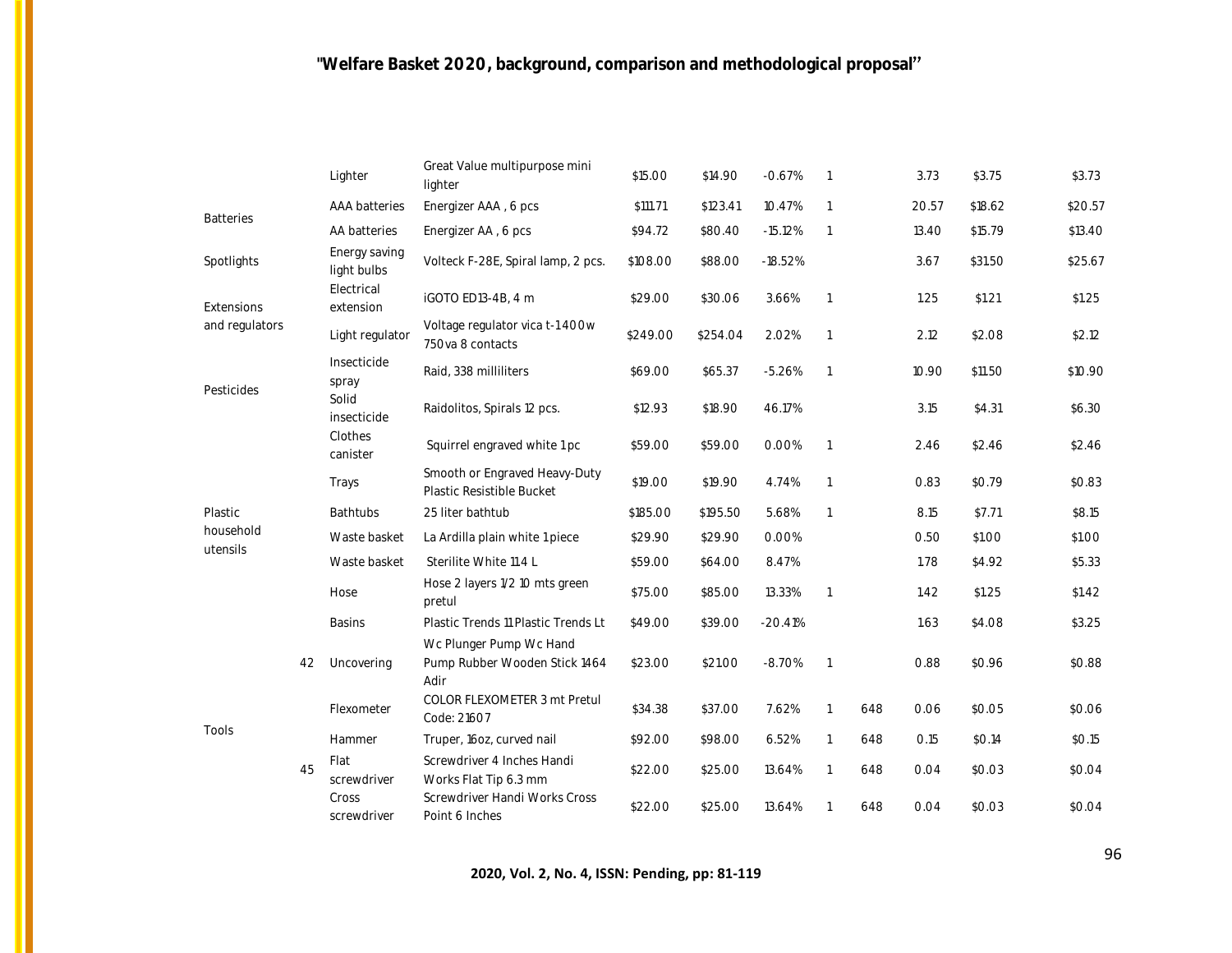|                        |    | Perico                 | 3/4" Truper "Perico" Adjustable<br><b>Wrench 15513</b> | \$87.00    | \$92.72    | 6.57%     | $\overline{1}$           | 648          | 0.14   | \$0.13   | \$0.14   |
|------------------------|----|------------------------|--------------------------------------------------------|------------|------------|-----------|--------------------------|--------------|--------|----------|----------|
|                        |    | Mechanical<br>grippers | Foy Pm8 Hm4 Carbon Steel<br>Mechanic's Clamps          | \$90.00    | \$90.00    | 0.00%     | $\overline{1}$           | 648          | 0.14   | \$0.14   | \$0.14   |
| Gas                    |    | Gas cylinder           | Procurement, 30 kg cylinder                            | \$1,499.00 | \$1,499.00 | 0.00%     | $\overline{\phantom{a}}$ | 648          | 2.31   | \$2.31   | \$2.31   |
| installation           |    | Gas regulator          | IUSA, one-way regulator                                | \$100.00   | \$103.00   | 3.00%     | $\overline{1}$           |              | 8.58   | \$8.33   | \$8.58   |
| items                  |    | Teflon tape            | Ninsa, 1/2"*260 centimeters                            | \$4.00     | \$4.50     | 12.50%    | $\overline{1}$           |              | 0.19   | \$0.17   | \$0.19   |
|                        |    | Body soap              | Camay, 150 grams                                       | \$11.61    | \$13.90    | 19.72%    |                          | $\mathbf{1}$ | 13.90  | \$34.83  | \$41.70  |
|                        |    | Hair rinse             | Pert, bottle 360 milliliters                           | \$30.88    | \$30.44    | $-1.42%$  | $\overline{1}$           | $\mathbf{1}$ | 30.44  | \$30.88  | \$30.44  |
|                        |    | Shampoo                | Caprice, 750 milliliter bottle                         | \$30.02    | \$29.23    | $-2.63%$  | $\overline{1}$           | $\mathbf{1}$ | 29.23  | \$30.02  | \$29.23  |
|                        |    | Toothpaste             | Colgate, 100 ml                                        | \$31.95    | \$27.73    | $-13.21%$ |                          | $\mathbf{1}$ | 27.73  | \$63.90  | \$55.46  |
|                        |    | Mouthwash              | Astringosol, 300 milliliters                           | \$59.00    | \$54.00    | $-8.47%$  | $\overline{1}$           |              | 9.00   | \$9.83   | \$9.00   |
|                        |    | Dental floss           | Oral B                                                 | \$51.00    | \$55.00    | 7.84%     | $\overline{1}$           |              | 4.58   | \$4.25   | \$4.58   |
|                        | 58 | Toothbrush             | indicator, soft                                        | \$31.49    | \$31.42    | $-0.22%$  |                          |              | 10.47  | \$41.99  | \$41.89  |
| Personal care          |    | Men's<br>deodorant     | Old spice, bar 50 grams                                | \$42.70    | \$42.96    | 0.61%     | $\overline{1}$           | 1.5          | 28.64  | \$28.47  | \$28.64  |
| items                  |    | Women's<br>deodorant   | Dove, bar 45 grams                                     | \$42.74    | \$42.03    | $-1.66%$  |                          | 1.5          | 28.02  | \$56.99  | \$56.04  |
|                        |    | Foot powder            | Mexana, 80gr                                           | \$37.54    | \$45.35    | 20.80%    |                          |              | 7.56   | \$25.03  | \$30.23  |
|                        |    | Body cream             | Hinds, 400 milliliters                                 | \$39.84    | \$41.04    | 3.01%     | $\overline{1}$           |              | 20.52  | \$19.92  | \$20.52  |
|                        |    | Shaving cream          | Gillette, 175 milliliters                              | \$59.15    | \$65.05    | 9.97%     | $\overline{1}$           |              | 21.68  | \$19.72  | \$21.68  |
|                        |    | Men's rakes            | Gillette, 5 pcs                                        | \$103.33   | \$113.83   | 10.16%    | $\overline{1}$           | 5            | 22.77  | \$20.67  | \$22.77  |
|                        |    | Rakes for<br>women     | Gillete Venus 2 pcs                                    | \$93.44    | \$111.00   | 18.79%    | $\overline{1}$           |              | 37.00  | \$31.15  | \$37.00  |
|                        |    | Sanitary<br>napkins    | Always, active towels, moderate<br>flow, 14 pcs.       | \$44.18    | \$45.32    | 2.58%     | $\overline{1}$           | 1            | 45.32  | \$44.18  | \$45.32  |
| Personal               |    | Disposable<br>tissues  | Kleenex, box of 100 sheets                             | \$21.00    | \$20.00    | $-4.76%$  | $\overline{1}$           | $\mathbf{1}$ | 20.00  | \$21.00  | \$20.00  |
| hygiene paper          |    | Toilet paper           | Suavel, 12 rolls of 200 double<br>sheets               | \$40.11    | \$42.96    | 7.11%     | $\overline{1}$           | $\mathbf{1}$ | 42.96  | \$40.11  | \$42.96  |
|                        |    | Toilet soap            | Baby magic, 100 grams                                  | \$16.28    | \$17.18    | 5.53%     |                          | $\mathbf{1}$ | 17.18  | \$32.56  | \$34.36  |
| <b>Baby toiletries</b> |    | Diapers                | Chicolastic, 40 pcs.                                   | \$115.00   | \$118.72   | 3.23%     |                          | $\mathbf{1}$ | 118.72 | \$230.00 | \$237.44 |
|                        |    | Shampoo                | Grissi, 250 milliliters                                | \$48.97    | \$49.99    | 2.08%     |                          | $\mathbf{1}$ | 49.99  | \$195.88 | \$199.96 |

Personal care

97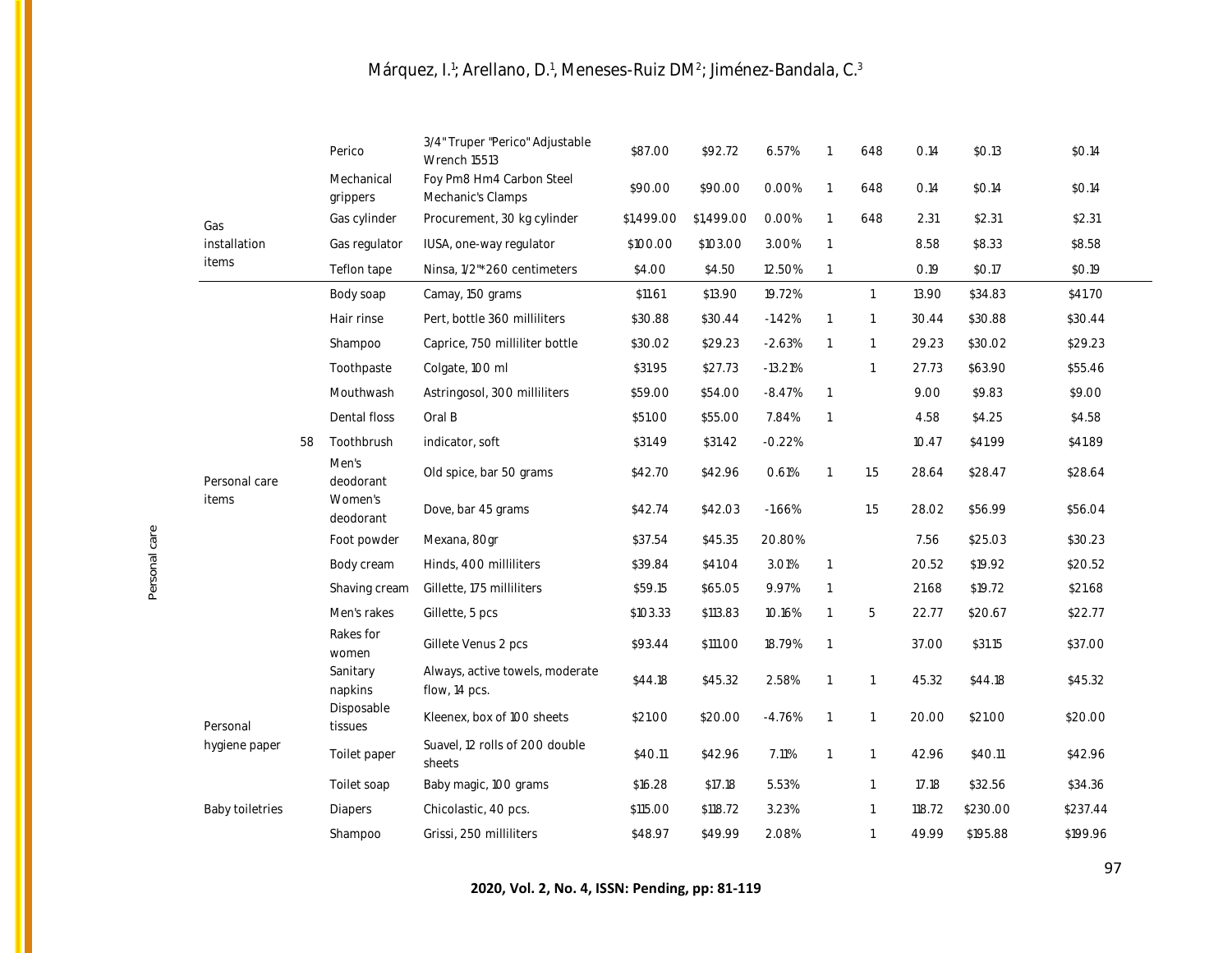|              |    | Baby powder               | Baby Magic, 200 gr                                           | \$60.13    | \$58.12    | $-3.34%$  |                |              | 29.06 | \$30.07 | \$29.06  |
|--------------|----|---------------------------|--------------------------------------------------------------|------------|------------|-----------|----------------|--------------|-------|---------|----------|
|              |    | Baby oil                  | Menen, 200 ml                                                | \$55.00    | \$59.50    | 8.18%     |                |              | 29.75 | \$27.50 | \$29.75  |
|              |    | Cradle                    | D'bebé Corral Crib Dreams Beige<br>Free Shipping             | \$2,490.00 | \$2,549.00 | 2.37%     | -1             | 648          | 3.93  | \$3.84  | \$3.93   |
|              |    | Cobija                    | soft polar blanket, the blanket<br>measures 1.25 x 1.50 mts. | \$184.00   | \$189.00   | 2.72%     |                |              | 1.58  | \$4.60  | \$4.73   |
| Baby items   |    | Sheet                     | Baby Colors Cotton Sheets for<br><b>Baby Boys</b>            | \$50.00    | \$49.67    | $-0.66%$  |                |              | 0.83  | \$2.50  | \$2.48   |
|              |    | High chair                | Prinsel Kinder 2-in-1 High Chair<br>Green/Orange             | \$1,999.00 | \$1,999.00 | 0.00%     | $\overline{1}$ |              | 16.66 | \$16.66 | \$16.66  |
|              |    | Stroller                  | Prinsel Plus Stroller                                        | \$999.00   | \$1,112.00 | 11.31%    | $\mathbf{1}$   | 648          | 1.72  | \$1.54  | \$1.72   |
|              |    | Toys                      | Little Snoopy Fisher Price 1                                 | \$249.00   | \$250.00   | 0.40%     | $\overline{1}$ |              | 4.17  | \$4.15  | \$4.17   |
|              |    | Mirror                    | Klárity 49 X 34 Cm Mirror                                    | \$169.00   | \$149.00   | $-11.83%$ | $\overline{1}$ |              | 1.24  | \$1.41  | \$1.24   |
|              |    | Hairbrush                 | Large Biehl's Cushion Brush                                  | \$48.00    | \$50.78    | 5.79%     | $\overline{1}$ |              | 4.23  | \$4.00  | \$4.23   |
|              | 82 | Combs                     | Hysoki Plastic Comb, Narrow<br>Prongs                        | \$5.00     | \$6.59     | 31.80%    |                |              | 0.55  | \$1.67  | \$2.20   |
|              |    | Personal nail<br>clippers | NAIL CLIPPERS BOY                                            | \$10.00    | \$13.50    | 35.00%    |                |              | 0.56  | \$1.67  | \$2.25   |
| Toiletries   |    | Donuts                    | Unmarked, 6 pieces                                           | \$26.00    | \$30.00    | 15.38%    | $\mathbf{1}$   |              | 10.00 | \$8.67  | \$10.00  |
|              |    | Leagues                   | No piece, 30 pieces                                          | \$34.48    | \$40.00    | 16.01%    | $\overline{1}$ | $\mathbf{1}$ | 40.00 | \$34.48 | \$40.00  |
|              | 86 | Head pins                 | Conair, 90 pcs.                                              | \$49.00    | \$50.00    | 2.04%     |                | $\mathbf{1}$ | 50.00 | \$98.00 | \$100.00 |
|              |    | Lotion                    | Brut classic lotion 100 ml                                   | \$119.00   | \$135.00   | 13.45%    | 1              |              | 11.25 | \$9.92  | \$11.25  |
|              |    | Hair gel                  | Barracuda hair strengthening gel<br>for men 250 g            | \$19.00    | \$22.00    | 15.79%    | $\overline{1}$ |              | 7.33  | \$6.33  | \$7.33   |
|              |    | Nail varnish              | Bissú, 15 milliliters                                        | \$25.00    | \$25.00    | 0.00%     |                |              | 2.08  | \$2.08  | \$2.08   |
|              |    | Nail polish               | Revlon, 14.7 ml                                              | \$64.00    | \$64.00    | 0.00%     | $\overline{1}$ |              | 10.67 | \$10.67 | \$10.67  |
| Makeup and   | 91 | Acetone                   | Cutex original with protein 200<br>ml                        | \$30.90    | \$34.00    | 10.03%    | $\overline{1}$ |              | 11.33 | \$10.30 | \$11.33  |
| beauty items | 92 | Makeup                    | Saniye R1172 Matte Liquid<br>Makeup Matte R1172 With Spf30   | \$59.00    | \$50.00    | $-15.25%$ | $\overline{1}$ |              | 16.67 | \$19.67 | \$16.67  |
|              |    | Lipstick                  | Raquel Matte Lipstick 4 g                                    | \$27.00    | \$30.00    | 11.11%    |                |              | 15.00 | \$13.50 | \$15.00  |
|              |    | Mascara                   | Waterproof Mascara Black                                     | \$43.50    | \$42.00    | $-3.45%$  |                |              | 14.00 | \$14.50 | \$14.00  |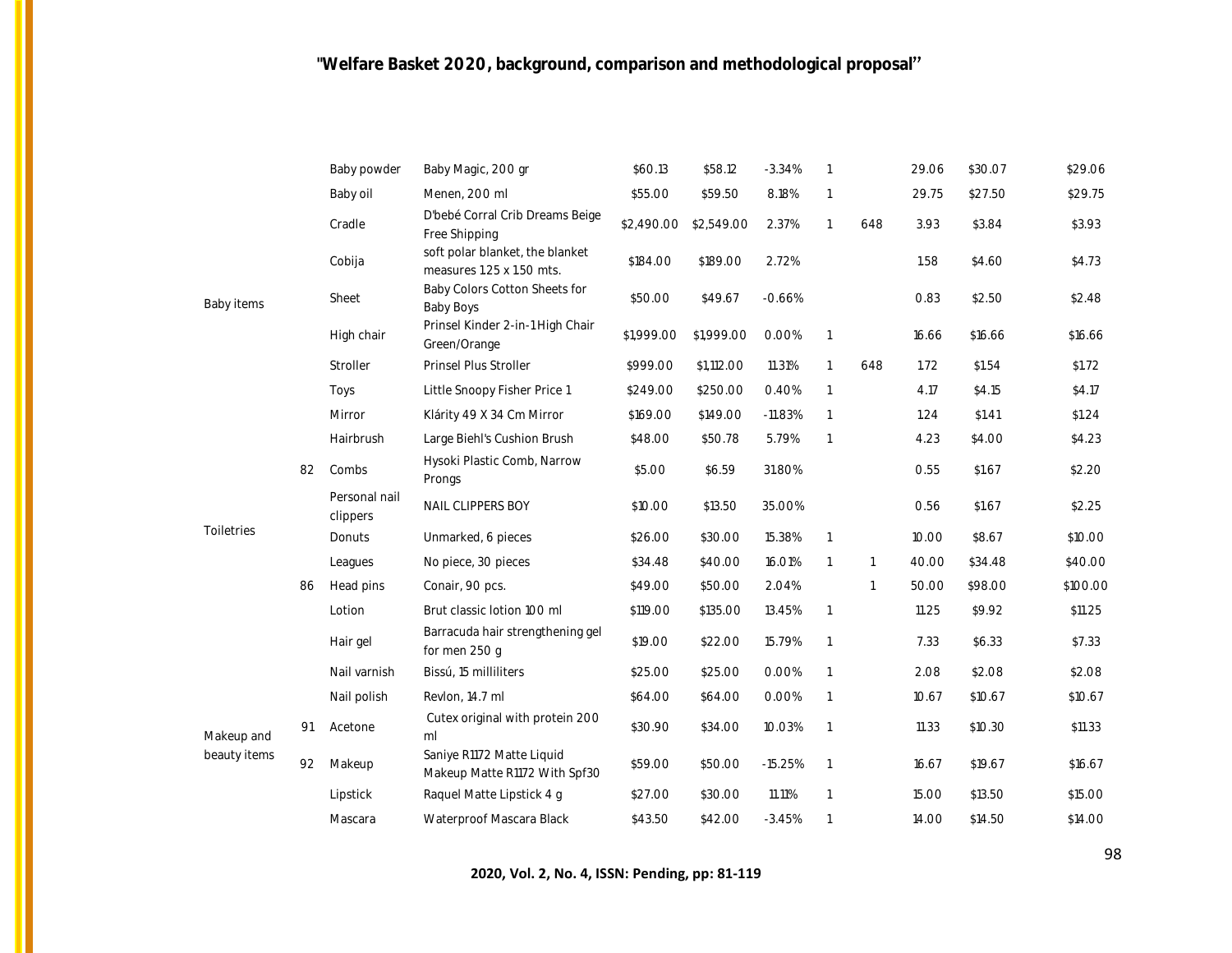|                              |            | Eyeliner                                | Extra long eyeliner olé! black                                               | \$25.00  | \$27.00  | 8.00%    | $\overline{1}$           |              | 4.50  | \$4.17  | \$4.50  |
|------------------------------|------------|-----------------------------------------|------------------------------------------------------------------------------|----------|----------|----------|--------------------------|--------------|-------|---------|---------|
|                              |            | Powder make-<br>up                      | Equate natural mattifying<br>compact powder 12 g<br>Cosmetics Makeup Glitter | \$25.00  | \$25.00  | 0.00%    | $\overline{1}$           |              | 8.33  | \$8.33  | \$8.33  |
|                              |            | Shadow play                             | Eyeshadow Natural Eyeshadow<br>40 Colors Light Set Earth Color               | \$45.00  | \$42.00  | $-6.67%$ | $\overline{1}$           |              | 3.50  | \$3.75  | \$3.50  |
|                              |            | Files                                   | No Bloom Waterproof<br>Random ombré nail file 4<br>packages                  | \$50.00  | \$56.00  | 12.00%   | $\overline{1}$           |              | 14.00 | \$12.50 | \$14.00 |
|                              | 99         | Risadores                               | Eyelash Curler Cala model 70<br>705B1pc.                                     | \$25.00  | \$25.00  | 0.00%    | $\overline{1}$           |              | 0.69  | \$0.69  | \$0.69  |
|                              |            | Gentleman's<br>cut                      | Normal cutting                                                               | \$80.00  | \$90.00  | 12.50%   | $\overline{1}$           |              | 45.00 | \$40.00 | \$45.00 |
| Haircut                      | 101        | Lady's cut                              | Normal cutting                                                               | \$90.00  | \$100.00 | 11.11%   |                          |              | 33.33 | \$60.00 | \$66.67 |
|                              | 102        | Cutting for<br>children                 | Normal cutting                                                               | \$70.00  | \$80.00  | 14.29%   | $\overline{1}$           | $\mathbf{1}$ | 80.00 | \$70.00 | \$80.00 |
| First aid and<br>emergencies | 103        | Assistance to a<br>private<br>physician | Consultation and medications in<br>similar pharmacies                        | \$250.00 | \$390.00 | 56.00%   | $\overline{1}$           |              | 65.00 | \$41.67 | \$65.00 |
|                              |            | Isodine                                 | Solution, 120 ml                                                             | \$133.70 | \$134.63 | 0.70%    | $\overline{1}$           |              | 11.22 | \$11.14 | \$11.22 |
|                              |            | Alcohol                                 | Mena Alcohol 500 MI                                                          | \$23.50  | \$24.00  | 2.13%    | $\overline{1}$           |              | 2.00  | \$1.96  |         |
|                              |            | Cotton                                  | Equate cotton swabs                                                          | \$16.50  | \$18.00  | 9.09%    | $\overline{1}$           |              | 1.50  | \$1.38  | \$1.50  |
|                              |            | Gauze 10*10<br>cm                       | Curaxion Gauze 10x10 cm, box<br>with 10 pcs.                                 | \$17.00  | \$20.00  | 17.65%   | $\overline{\phantom{a}}$ |              | 1.67  | \$1.42  | \$1.67  |
|                              |            | Merthiolate                             | Merthiolate Atom Bco 60MI                                                    | \$32.00  | \$35.02  | 9.44%    | $\overline{1}$           |              | 2.92  | \$2.67  | \$2.92  |
|                              | 109        | Adhesive tape                           | Silk, 2.5 cm * 5 mts.                                                        | \$54.50  | \$56.00  | 2.75%    | $\overline{1}$           |              | 4.67  | \$4.54  | \$4.67  |
| First Aid Kit                | <b>110</b> | Bandages                                | Elastic Bandage Protec, 7 cm * 5<br>mts                                      | \$12.50  | \$13.50  | 8.00%    |                          |              | 1.13  | \$4.17  | \$4.50  |
|                              |            | <b>Scissors</b>                         | Unbranded                                                                    | \$16.20  | \$20.00  | 23.46%   | $\overline{1}$           |              | 0.33  | \$0.27  | \$0.33  |
|                              |            | Thermometer                             | Basic digital thermometer                                                    | \$63.00  | \$72.90  | 15.71%   | $\overline{1}$           |              | 1.22  | \$1.05  | \$1.22  |
|                              |            | Condoms                                 | 3 pieces                                                                     | \$40.00  | \$46.50  | 16.25%   |                          | $\mathbf{1}$ | 46.50 | \$80.00 | \$93.00 |
|                              | 114        | Paracetamol                             | Generic tablets, 10 pcs. of 500<br>mg                                        | \$18.00  | \$20.00  | 11.11%   | $\overline{1}$           |              | 1.67  | \$1.50  | \$1.67  |
|                              |            | Aspirin<br>(acetylsalicylic             | Bayer, 40 pcs. of 500 milligrams                                             | \$29.26  | \$34.85  | 19.10%   | $\overline{1}$           |              | 2.90  | \$2.44  | \$2.90  |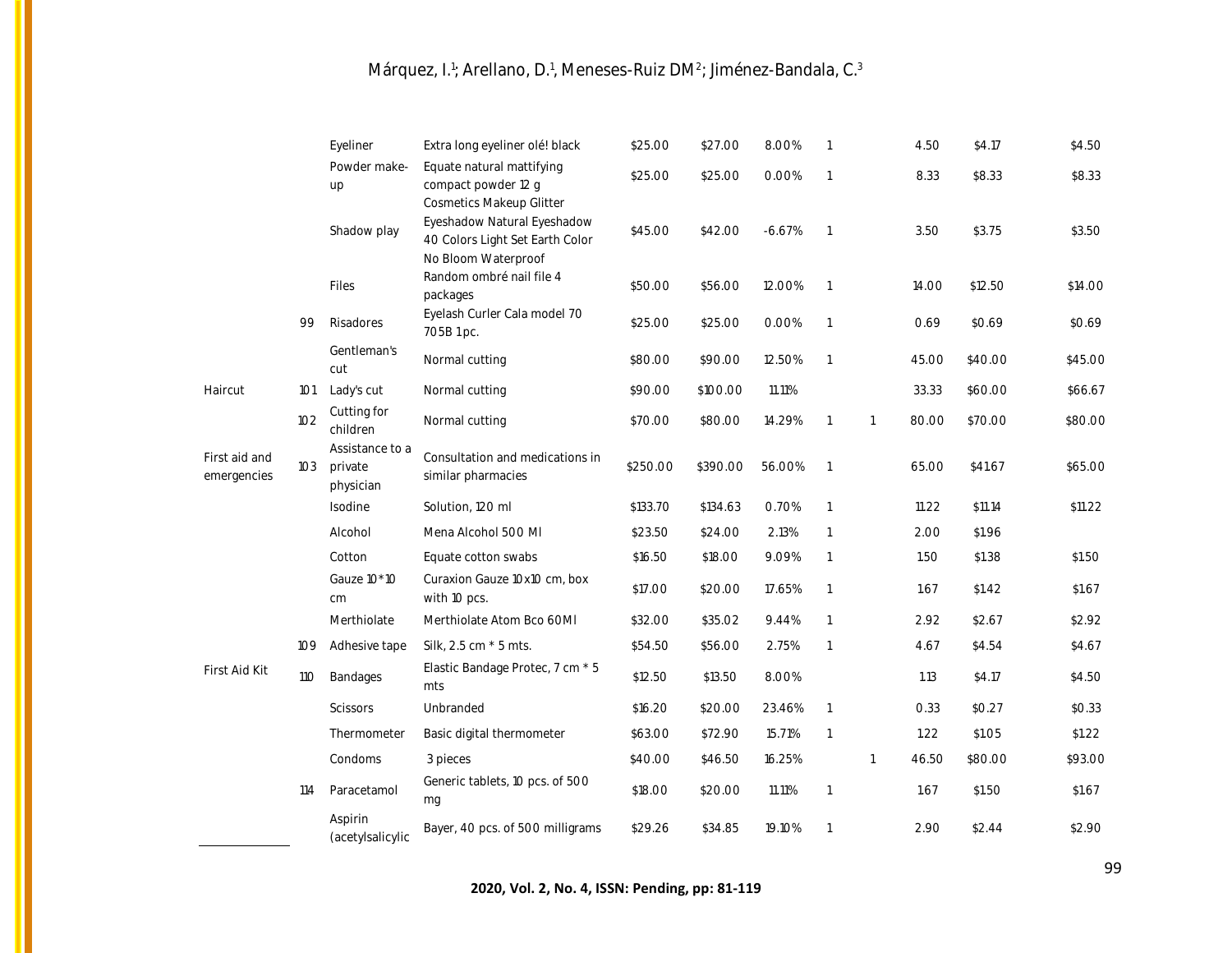| I |  |
|---|--|
|---|--|

|                      |                                              | Omeprazole                                 | Genoprazole, 14 capsules of 20<br>mg                  | \$58.80 | \$41.00 | 30.27%   | $\overline{1}$ | 6.83   | \$9.80  | \$6.83  |
|----------------------|----------------------------------------------|--------------------------------------------|-------------------------------------------------------|---------|---------|----------|----------------|--------|---------|---------|
|                      |                                              | Ranitidine                                 | Ranisen 150 mg 20 tablets                             | \$56.50 | \$60.00 | 6.19%    | $\mathbf{1}$   | 5.00   | \$4.71  | \$5.00  |
|                      |                                              | Large grid<br>notebook 100<br>sheets.      | Professional notebook Scribe 100<br>sheets            | \$18.60 | \$19.90 | 6.99%    |                | 1.66   | \$4.65  | \$4.98  |
|                      |                                              | 100-sheet<br>lined<br>notebook.            | Professional notebook Scribe 100<br>sheets            | \$18.60 | \$19.90 | 6.99%    |                | 1.66   | \$4.65  | \$4.98  |
|                      | Notebook of<br>100 sheets of<br>white paper. | Professional notebook Scribe 100<br>sheets | \$18.60                                               | \$19.90 | 6.99%   |          | 1.66           | \$4.65 | \$4.98  |         |
|                      | Pencil<br>sharpener                          | <b>Ticher Color</b>                        | \$6.00                                                | \$7.00  | 16.67%  |          | 0.58           | \$1.50 | \$1.75  |         |
|                      |                                              | Small adhesive<br>pencil                   | Pritt                                                 | \$14.50 | \$16.00 | 10.34%   |                | 1.33   | \$3.63  | \$4.00  |
| Preschool            |                                              | Wooden color<br>pack                       | Bic 12                                                | \$69.00 | \$64.00 | $-7.25%$ |                | 5.33   | \$17.25 | \$16.00 |
| supply list<br>child |                                              | Box of thick<br>crayons                    | Paper Mate Crayons Thick<br>Triangular Brush 12 pcs.  | \$15.50 | \$15.50 | 0.00%    |                | 1.29   | \$3.88  | \$3.88  |
|                      |                                              | Flat wooden<br>sticks                      | Wooden Cylindrical Chopsticks<br>30 X 0.5cm C/25 Pcs. | \$39.00 | \$40.00 | 2.56%    |                | 3.33   | \$9.75  | \$10.00 |
|                      |                                              | Blunt tip<br>scissors                      | Delta School Scissors blunt tip<br>gray               | \$8.50  | \$9.00  | 5.88%    |                | 0.25   | \$0.71  | \$0.75  |
|                      |                                              | Brush set                                  | Barrel, 6 pcs.                                        | \$36.00 | \$38.20 | 6.11%    |                | 3.18   | \$9.00  | \$9.55  |
|                      |                                              | Watercolors                                | Samrty watercolors, 12 colors                         | \$11.83 | \$13.50 | 14.12%   |                | 1.13   | \$2.96  | \$3.38  |
|                      |                                              | White<br>cardboard<br>Cardboard of         | AMERICAN CARDBOARD                                    | \$10.00 | \$10.25 | 2.50%    |                | 0.85   | \$12.50 | \$12.81 |
|                      |                                              | different<br>colors                        | Unmarked, 50*60 cm                                    | \$15.00 | \$18.00 | 20.00%   |                | 1.50   | \$18.75 | \$22.50 |
|                      |                                              | Packs of 100<br>white sheets               | Scribe Duplicator Paper letter<br>size 100 sheets     | \$33.00 | \$34.00 | 3.03%    |                | 2.83   | \$8.25  | \$8.50  |
|                      | 132                                          | Foamy of                                   | FOAMY CARD 5 PCS BASIC                                | \$12.00 | \$14.02 | 16.83%   |                | 1.17   | \$15.00 | \$17.53 |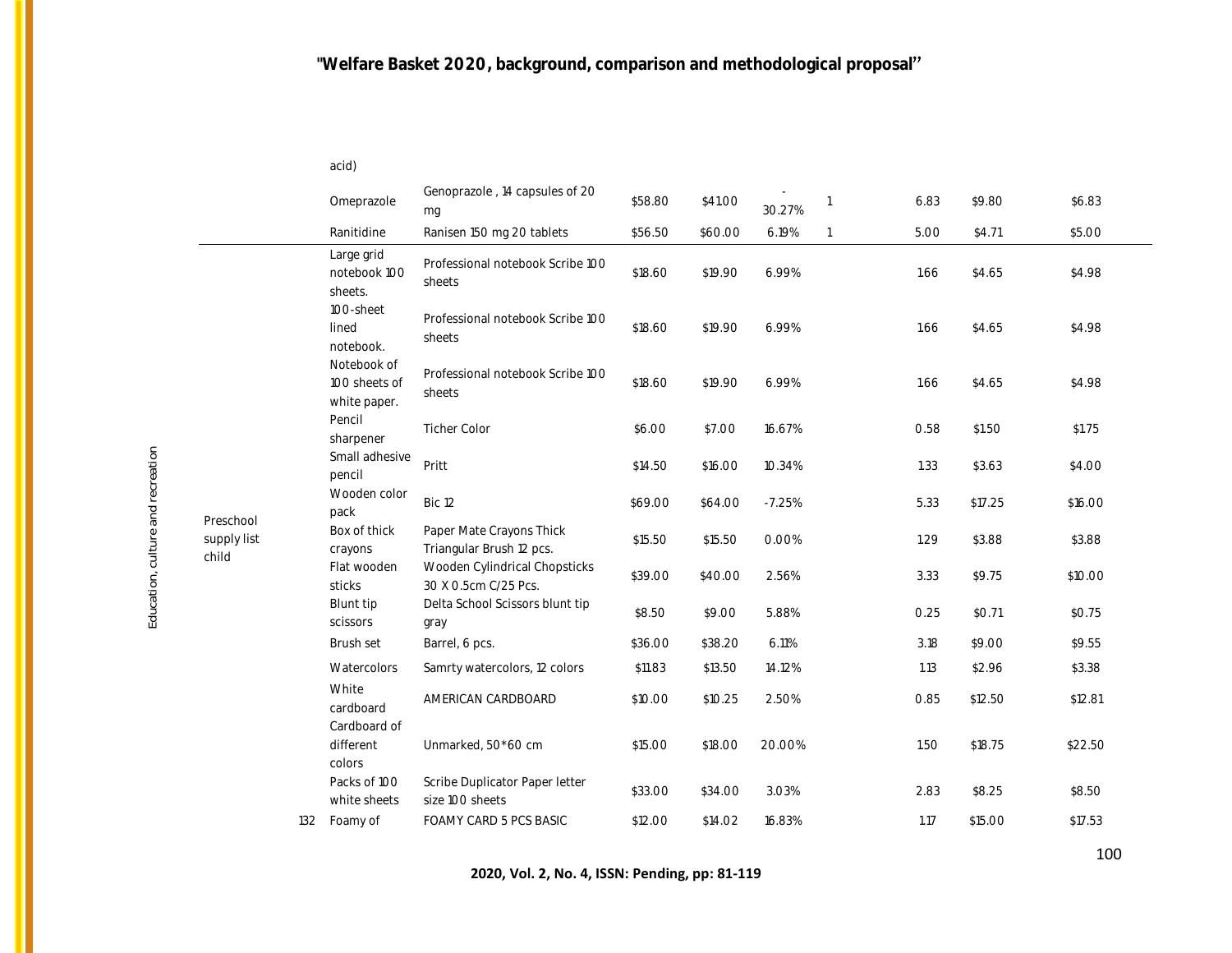|                           |     | different<br>colors<br>Yarn of<br>different  | COLORS NAEN MNK<br>Kitty                                    | \$8.30  | \$15.00 | 80.72%   | 1.25 | \$10.38 | \$18.75 |
|---------------------------|-----|----------------------------------------------|-------------------------------------------------------------|---------|---------|----------|------|---------|---------|
|                           |     | colors<br>Plasticine<br>package              | Pelikan Plasticine, 10 bars.                                | \$11.50 | \$12.00 | 4.35%    | 1.00 | \$5.75  | \$6.00  |
|                           | 135 | Chinese paper                                | package 10pcs, 50*75 cm                                     | \$10.50 | \$11.00 | 4.76%    | 0.92 | \$13.13 | \$13.75 |
|                           |     | Small silicone<br>rods                       | Thin Silicone 20cm 5pz                                      | \$14.50 | \$14.65 | 1.03%    | 1.22 | \$3.63  | \$3.66  |
|                           |     | Large grid<br>notebook 100<br>sheets.        | Professional notebook Scribe 100<br>sheets                  | \$18.60 | \$19.90 | 6.99%    | 1.66 | \$6.20  | \$6.63  |
|                           |     | 100-sheet<br>lined<br>notebook.              | Professional notebook Scribe 100<br>sheets                  | \$18.60 | \$19.90 | 6.99%    | 1.66 | \$9.30  | \$9.95  |
|                           |     | Notebook of<br>100 sheets of<br>white paper. | Professional notebook Scribe 100<br>sheets                  | \$18.60 | \$19.90 | 6.99%    | 1.66 | \$3.10  | \$3.32  |
|                           |     | Small grid<br>notebook 100<br>sheets.        | Professional notebook Scribe 100<br>sheets                  | \$18.60 | \$19.90 | 6.99%    | 1.66 | \$24.80 | \$26.53 |
| List of primary<br>school |     | #2 pencil                                    | Graphite pencil Paper Mate<br>Mirado number 2 round 4 pcs.  | \$18.90 | \$21.00 | 11.11%   | 1.75 | \$9.45  | \$10.50 |
| supplies son              |     | bicolor                                      | Bicolor Home Depot, 2 pieces                                | \$20.50 | \$20.80 | 1.46%    | 1.73 | \$10.25 | \$10.40 |
|                           |     | Pens                                         | PAPER MATTE PEN KILOMETRICO<br>100 (BLACK, 12 PCS.)         | \$46.50 | \$49.50 | 6.45%    | 4.13 | \$15.50 | \$16.50 |
|                           |     | Mark texts                                   | Highlighter highlighter azor<br>highlighter 2450am 2 pieces | \$12.80 | \$13.60 | 6.25%    | 1.13 | \$3.20  | \$3.40  |
|                           | 145 | eraser                                       | Pelikan beige erasers                                       | \$11.40 | \$13.20 | 15.79%   | 1.10 | \$5.70  | \$6.60  |
|                           |     | Box of colored<br>pencils.<br>Liquid glue or | Bic 12                                                      | \$69.00 | \$64.00 | $-7.25%$ | 5.33 | \$34.50 | \$32.00 |
|                           |     | adhesive<br>pencil.                          | Pritt                                                       | \$14.50 | \$16.00 | 10.34%   | 1.33 | \$7.25  | \$8.00  |
|                           | 148 | Plastic ruler.                               | Maped Twist'n flex plastic ruler<br>30 cm                   | \$24.20 | \$26.00 | 7.44%    | 2.17 | \$4.03  | \$4.33  |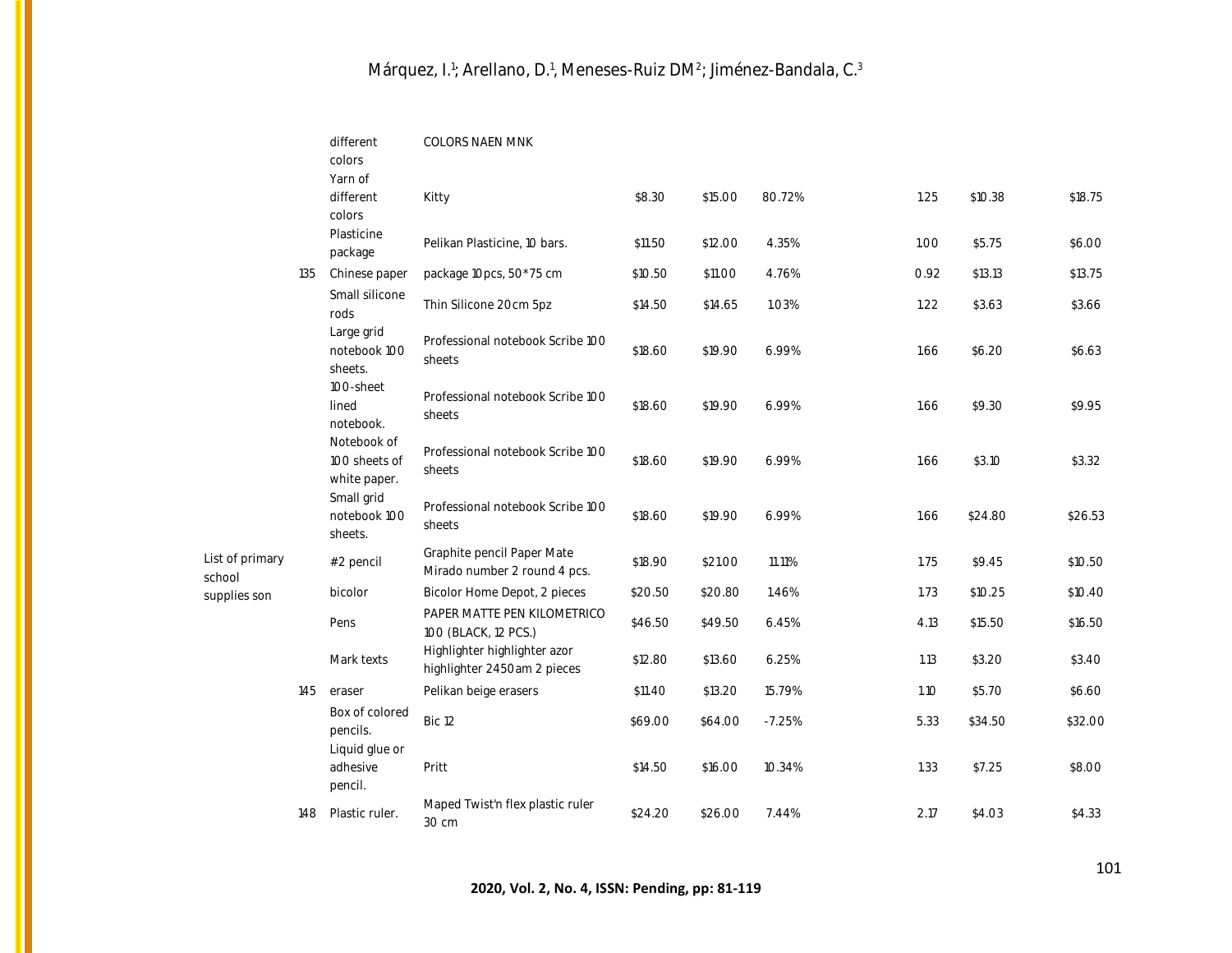|     | pencil<br>sharpener                  | <b>Ticher Color</b>                                                        | \$6.00  | \$7.00  | 16.67%   |   | 0.58 | \$3.00  | \$3.50  |
|-----|--------------------------------------|----------------------------------------------------------------------------|---------|---------|----------|---|------|---------|---------|
|     | blunt-tipped<br>scissors             | Delta School Scissors blunt tip<br>gray                                    | \$8.50  | \$9.00  | 5.88%    |   | O.13 | \$0.71  | \$0.75  |
|     | Geometry<br>game.                    | GEOMETRY SET W/PELIKAN MNK<br>PLASTIC PRECISION COMPASSES                  | \$39.00 | \$43.42 | 11.33%   |   | 0.60 | \$2.17  | \$2.41  |
|     | Different types<br>of paper:         | Different types of paper: bond,<br>cardboard, cardboard, china,<br>luster. | \$7.00  | \$8.00  | 14.29%   |   | 0.67 | \$1.17  | \$1.33  |
|     | 100 white<br>letter-size<br>sheets.  | Scribe Duplicator Paper letter<br>size 100 sheets                          | \$33.00 | \$34.00 | 3.03%    |   | 2.83 | \$16.50 | \$17.00 |
|     | School<br>dictionary.<br>Calculator  | RED SCHOOL DICTIONARY 1065<br>LAROUSSE                                     | \$92.00 | \$94.50 | 2.72%    | 5 | 7.88 | \$38.33 | \$39.38 |
|     | with basic<br>operations.            | <b>Basic Casio Calculator</b>                                              | \$39.00 | \$39.60 | 1.54%    |   | 3.30 | \$9.75  | \$9.90  |
|     | Professional<br>notebook.            | Professional notebook Scribe 100<br>sheets                                 | \$18.60 | \$19.90 | 6.99%    |   | 1.66 | \$46.50 | \$49.75 |
|     | Pencils                              | Graphite pencil Paper Mate<br>Mirado number 2 round 4 pcs.                 | \$18.90 | \$21.00 | 11.11%   |   | 1.75 | \$4.73  | \$5.25  |
|     | Mark texts                           | Stabilo Boss, 2 pcs                                                        | \$39.00 | \$42.00 | 7.69%    |   | 3.50 | \$9.75  | \$10.50 |
|     | Bicolor                              | BICOLOR PENCIL RJ/AZ OD 4PK                                                | \$16.00 | \$18.00 | 12.50%   |   | 1.50 | \$4.00  | \$4.50  |
|     | Pencil<br>sharpener                  | <b>Ticher Color</b>                                                        | \$6.00  | \$7.00  | 16.67%   |   | 0.58 | \$1.50  | \$1.75  |
|     | Pens                                 | PAPER MATTE PEN KILOMETRICO<br>100 (BLACK, 12 PCS.)                        | \$46.50 | \$49.50 | 6.45%    |   | 4.13 | \$11.63 | \$12.38 |
| 162 | Colors                               | Bic 12                                                                     | \$69.00 | \$64.00 | $-7.25%$ |   | 5.33 | \$17.25 | \$16.00 |
| 163 | Rubber                               | Pelikan beige erasers                                                      | \$11.40 | \$13.20 | 15.79%   |   | 1.10 | \$2.85  | \$3.30  |
|     | Liquid glue or<br>adhesive<br>pencil | Pritt                                                                      | \$14.50 | \$16.00 | 10.34%   |   | 1.33 | \$3.63  | \$4.00  |
|     | Geometry<br>qame                     | Maped Geometry Set.                                                        | \$55.90 | \$59.00 | 5.55%    |   | 4.92 | \$13.98 | \$14.75 |
|     | Graduated<br>ruler                   | Maped Twist'n flex plastic ruler<br>30 cm                                  | \$24.20 | \$26.00 | 7.44%    |   | 2.17 | \$6.05  | \$6.50  |
|     |                                      |                                                                            |         |         |          |   |      |         |         |

**2020, Vol. 2, No. 4, ISSN: Pending, pp: 81-119**

Secondary school supply list son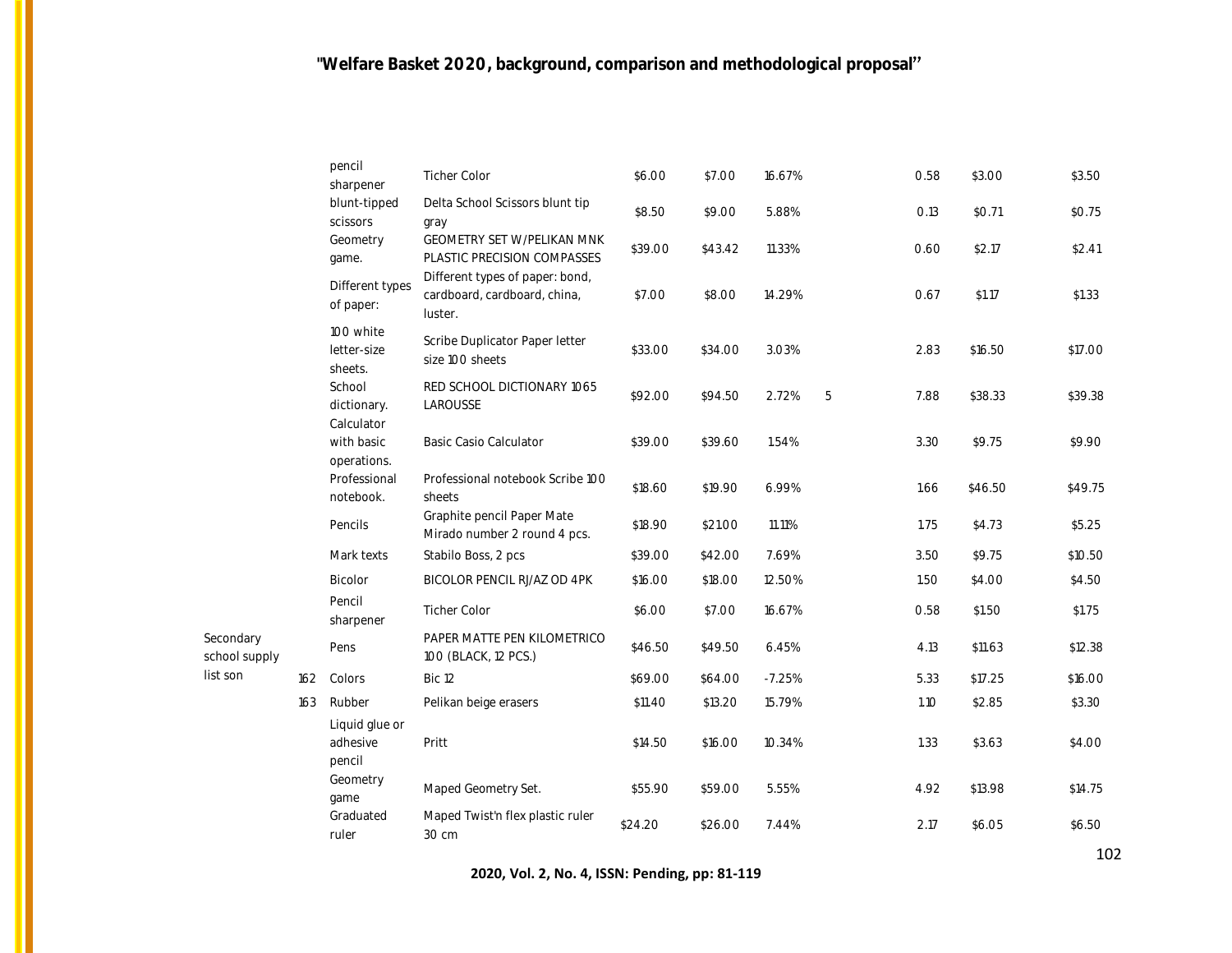|                                            |     | Sheet block or<br>pack of 100<br>sheets      | Scribe Duplicator Paper letter<br>size 100 sheets                           | \$33.00  | \$34.00  | 3.03%     |                          | 2.83 | \$8.25  | \$8.50  |
|--------------------------------------------|-----|----------------------------------------------|-----------------------------------------------------------------------------|----------|----------|-----------|--------------------------|------|---------|---------|
|                                            |     | Professional<br>notebook, 100<br>sheets.     | Professional notebook Scribe 100<br>sheets                                  | \$18.60  | \$19.90  | 6.99%     |                          | 1.66 | \$40.30 | \$43.12 |
|                                            |     | Pencil                                       | Graphite pencil Paper Mate<br>Mirado number 2 round 4 pcs.                  | \$18.90  | \$21.00  | 11.11%    |                          | 1.75 | \$4.73  | \$5.25  |
|                                            | 170 | Pencil<br>sharpener                          | <b>Ticher Color</b>                                                         | \$6.00   | \$7.00   | 16.67%    |                          | 0.58 | \$1.50  | \$1.75  |
|                                            |     | Pens                                         | PAPER MATTE PEN KILOMETRICO<br>100 (BLACK, 12 PCS.)                         | \$46.50  | \$49.50  | 6.45%     |                          | 4.13 | \$11.63 | \$12.38 |
|                                            |     | Rubber                                       | Pelikan beige erasers                                                       | \$11.40  | \$13.20  | 15.79%    |                          | 1.10 | \$2.85  | \$3.30  |
| List of<br>supplies upper<br>middle school | 173 | Set of squares<br>without<br>graduation      | MAPED TECHNIC SEMI-<br>PROFESSIONAL SQUARES (30<br>$CM$ )                   |          | \$65.00  | $-10.96%$ | $\overline{\phantom{a}}$ | 5.42 | \$6.08  | \$5.42  |
| son                                        |     | Precision<br>compass                         | Maximum precision metal Maped<br>compass                                    | \$54.50  | \$57.00  | 4.59%     | $\overline{1}$           | 2.38 | \$2.27  | \$2.38  |
|                                            |     | Graduated<br>ruler                           | Maped Twist'n flex plastic ruler<br>30 cm                                   | \$24.20  | \$26.00  | 7.44%     | $\overline{1}$           | 2.17 | \$2.02  | \$2.17  |
|                                            |     | Conveyor                                     | MAPED PROTRACTOR<br>(TRANSPARENT, 1 PC.)                                    |          | \$21.00  | 10.53%    | $\overline{1}$           | 1.75 | \$1.58  | \$1.75  |
|                                            |     | Sheet block or<br>pack of 100<br>sheets      | Scribe Duplicator Paper letter<br>size 100 sheets                           | \$33.00  | \$34.00  | 3.03%     |                          | 2.83 | \$8.25  | \$8.50  |
|                                            |     | Scientific<br>calculator                     | Casio Inc. FX-300ES Plus -<br>Scientific Calculator, fx-300ES<br>PLUS, Blue | \$221.13 | \$233.12 | 5.42%     | $\overline{1}$           | 6.48 | \$6.14  | \$6.48  |
|                                            |     | Large grid<br>notebook 100<br>sheets.        | Professional notebook Scribe 100<br>sheets                                  | \$18.60  | \$19.90  | 6.99%     |                          | 0.55 | \$1.55  | \$1.66  |
| Preschool<br>supply list                   |     | 100-sheet<br>lined<br>notebook.              | Professional notebook Scribe 100<br>sheets                                  | \$18.60  | \$19.90  | 6.99%     |                          | 0.55 | \$1.55  | \$1.66  |
| daughter                                   |     | Notebook of<br>100 sheets of<br>white paper. | Professional notebook Scribe 100<br>sheets                                  | \$18.60  | \$19.90  | 6.99%     |                          | 0.55 | \$1.55  | \$1.66  |
|                                            | 182 | Pencil                                       | <b>Ticher Color</b>                                                         | \$6.00   | \$7.00   | 16.67%    |                          | 0.19 | \$0.50  | \$0.58  |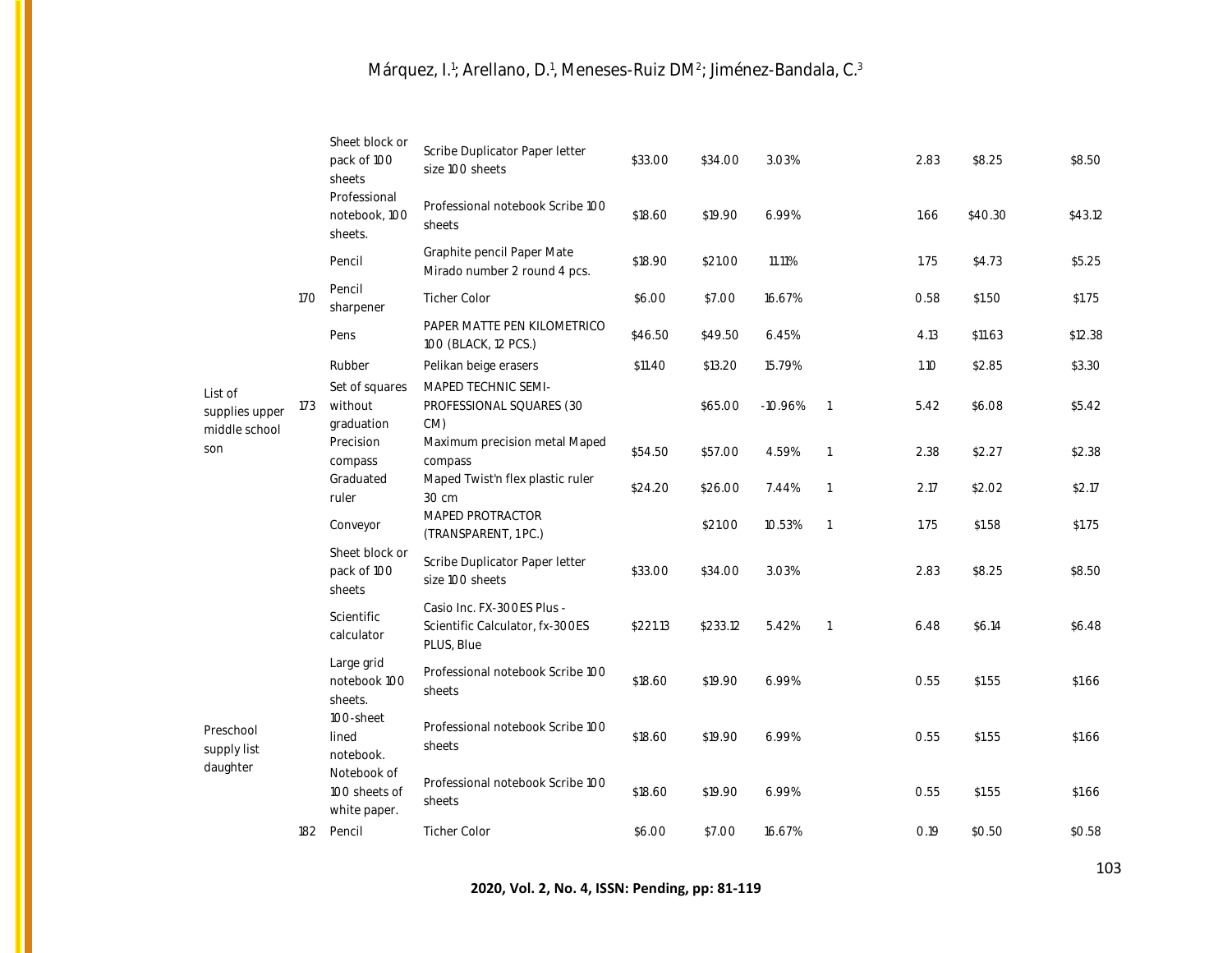sharpener

|                          | 183 | small adhesive<br>pencil                   | Pritt                                                 | \$14.50 | \$16.00 | 10.34%   | 0.44 | \$1.21  | \$1.33  |
|--------------------------|-----|--------------------------------------------|-------------------------------------------------------|---------|---------|----------|------|---------|---------|
|                          | 184 | Wooden color<br>pack                       | Bic 12                                                | \$69.00 | \$64.00 | $-7.25%$ | 1.78 | \$5.75  | \$5.33  |
|                          |     | Box of thick<br>crayons                    | Paper Mate Crayons Thick<br>Triangular Brush 12 pcs.  | \$15.50 | \$15.50 | 0.00%    | 0.43 | \$1.29  | \$1.29  |
|                          | 186 | Flat wooden<br>sticks                      | Wooden Cylindrical Chopsticks<br>30 X 0.5cm C/25 Pcs. | \$39.00 | \$40.00 | 2.56%    | 1.11 | \$13.00 | \$13.33 |
|                          | 187 | Blunt tip<br>scissors                      | Delta School Scissors blunt tip<br>gray               | \$8.50  | \$9.00  | 5.88%    | 0.25 | \$0.71  | \$0.75  |
|                          | 188 | Brush set                                  | Barrel, 6 pcs.                                        | \$36.00 | \$38.20 | 6.11%    | 1.06 | \$3.00  | \$3.18  |
|                          | 189 | Watercolors                                | Watercolors barrel                                    | \$21.90 | \$25.00 | 14.16%   | 0.69 | \$1.83  | \$2.08  |
|                          |     | White<br>cardboard<br>Cardboard of         | AMERICAN CARDBOARD                                    | \$10.00 | \$10.25 | 2.50%    | 0.28 | \$4.17  | \$4.27  |
|                          | 191 | different<br>colors                        | Unmarked, 50*60 cm                                    | \$15.00 | \$18.00 | 20.00%   | 0.50 | \$6.25  | \$7.50  |
|                          | 192 | Packs of 100<br>white sheets               | Scribe Duplicator Paper letter<br>size 100 sheets     | \$33.00 | \$34.00 | 3.03%    | 0.94 | \$2.75  | \$2.83  |
|                          | 193 | Foamy of<br>different<br>colors<br>Yarn of | FOAMY CARD 5 PCS BASIC<br>COLORS NAEN MNK             | \$12.00 | \$14.02 | 16.83%   | 0.39 | \$5.00  | \$5.84  |
|                          | 194 | different<br>colors                        | Kitty                                                 | \$19.99 | \$15.00 | 24.96%   | 0.42 | \$8.33  | \$6.25  |
|                          | 195 | Plasticine<br>package                      | Pelikan Plasticine, 10 bars.                          | \$11.50 | \$12.00 | 4.35%    | 0.33 | \$1.92  | \$2.00  |
|                          |     | Chinese paper                              | package 10pcs, 50*75 cm                               | \$9.90  | \$11.00 | 11.11%   | O.31 | \$4.13  | \$4.58  |
|                          |     | Small silicone<br>rods                     | Thin Silicone 20cm 5pz                                | \$14.50 | \$14.65 | 1.03%    | O.41 | \$1.21  | \$1.22  |
| Primary<br>school supply | 198 | Large grid<br>notebook 100<br>sheets.      | Professional notebook Scribe 100<br>sheets            | \$18.60 | \$19.90 | 6.99%    | 0.28 | \$1.03  | \$1.11  |
| list daughter            |     | 100-sheet<br>lined                         | Professional notebook Scribe 100<br>sheets            | \$18.60 | \$19.90 | 6.99%    | 0.28 | \$1.55  | \$1.66  |

**2020, Vol. 2, No. 4, ISSN: Pending, pp: 81-119**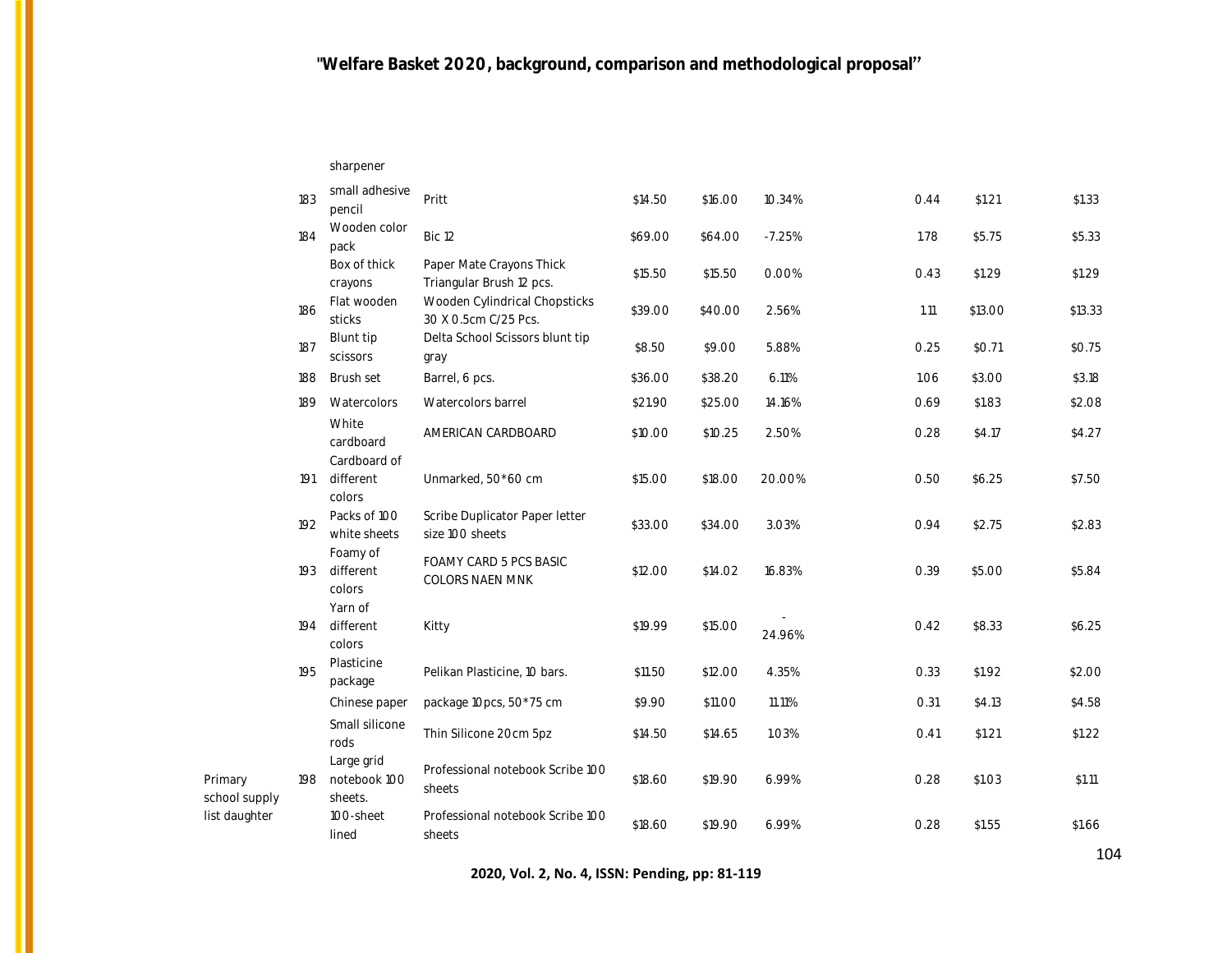notebook.

|     | Notebook of<br>100 sheets of<br>white paper. | Professional notebook Scribe 100<br>sheets                                 | \$18.60 | \$19.90 | 6.99%     |   | 0.28 | \$0.52 | \$0.55 |
|-----|----------------------------------------------|----------------------------------------------------------------------------|---------|---------|-----------|---|------|--------|--------|
| 201 | Small grid<br>notebook 100<br>sheets.        | Professional notebook Scribe 100<br>sheets                                 | \$18.60 | \$19.90 | 6.99%     |   | 0.28 | \$4.13 | \$4.42 |
| 202 | Pencil $# 2$                                 | Graphite pencil Paper Mate<br>Mirado number 2 round 4 pcs.                 | \$18.90 | \$21.00 | 11.11%    |   | 0.29 | \$1.58 | \$1.75 |
|     | <b>Bicolor</b>                               | HEXAG HEXAG JUMBO SMART<br><b>BOWL WITH 2</b>                              | \$16.40 | \$17.00 | 3.66%     |   | 0.24 | \$1.37 | \$1.42 |
|     | Pens                                         | PAPER MATTE PEN KILOMETRICO<br>100 (BLACK, 12 PCS.)                        | \$46.50 | \$49.50 | 6.45%     |   | 0.69 | \$2.58 | \$2.75 |
| 205 | Markatextos                                  | Goshawk, 2 pcs                                                             | \$19.00 | \$19.90 | 4.74%     |   | 0.28 | \$0.79 | \$0.83 |
|     | Eraser                                       | Pelikan beige erasers                                                      | \$11.40 | \$13.20 | 15.79%    |   | 0.18 | \$0.95 | \$1.10 |
|     | Box of colored<br>pencils.                   | Bic 12                                                                     | \$69.00 | \$64.00 | $-7.25%$  |   | 0.89 | \$5.75 | \$5.33 |
|     | Liquid glue or<br>adhesive<br>pencil.        | Pritt                                                                      | \$14.50 | \$16.00 | 10.34%    |   | 0.22 | \$1.21 | \$1.33 |
|     | Plastic ruler.                               | Maped Twist'n flex plastic ruler<br>30 cm                                  | \$24.20 | \$26.00 | 7.44%     |   | 0.36 | \$0.67 | \$0.72 |
| 210 | pencil<br>sharpener                          | <b>Ticher Color</b>                                                        | \$6.00  | \$7.00  | 16.67%    |   | O.1O | \$0.50 | \$0.58 |
| 211 | blunt-tipped<br>scissors                     | Delta School Scissors blunt tip<br>gray                                    | \$8.50  | \$9.00  | 5.88%     |   | 0.13 | \$0.71 | \$0.75 |
| 212 | Geometry<br>game.                            | Maped Geometry Set.                                                        | \$55.90 | \$51.90 | $-7.16%$  |   | 0.72 | \$3.11 | \$2.88 |
| 213 | Different types<br>of paper:                 | Different types of paper: bond,<br>cardboard, cardboard, china,<br>luster. | \$2.00  | \$2.50  | 25.00%    |   | 0.03 | \$0.06 | \$0.07 |
| 214 | 100 white<br>letter-size<br>sheets.          | Scribe Duplicator Paper letter<br>size 100 sheets                          | \$33.00 | \$34.00 | 3.03%     |   | 0.47 | \$2.75 | \$2.83 |
| 215 | School<br>dictionary.                        | Practical school dictionary<br>academy                                     | \$30.00 | \$26.00 | $-13.33%$ | 5 | 0.36 | \$2.08 | \$1.81 |
| 216 | Calculator                                   | Basic calculator, Royal Cast                                               | \$29.00 | \$32.90 | 13.45%    |   | 0.46 | \$1.21 | \$1.37 |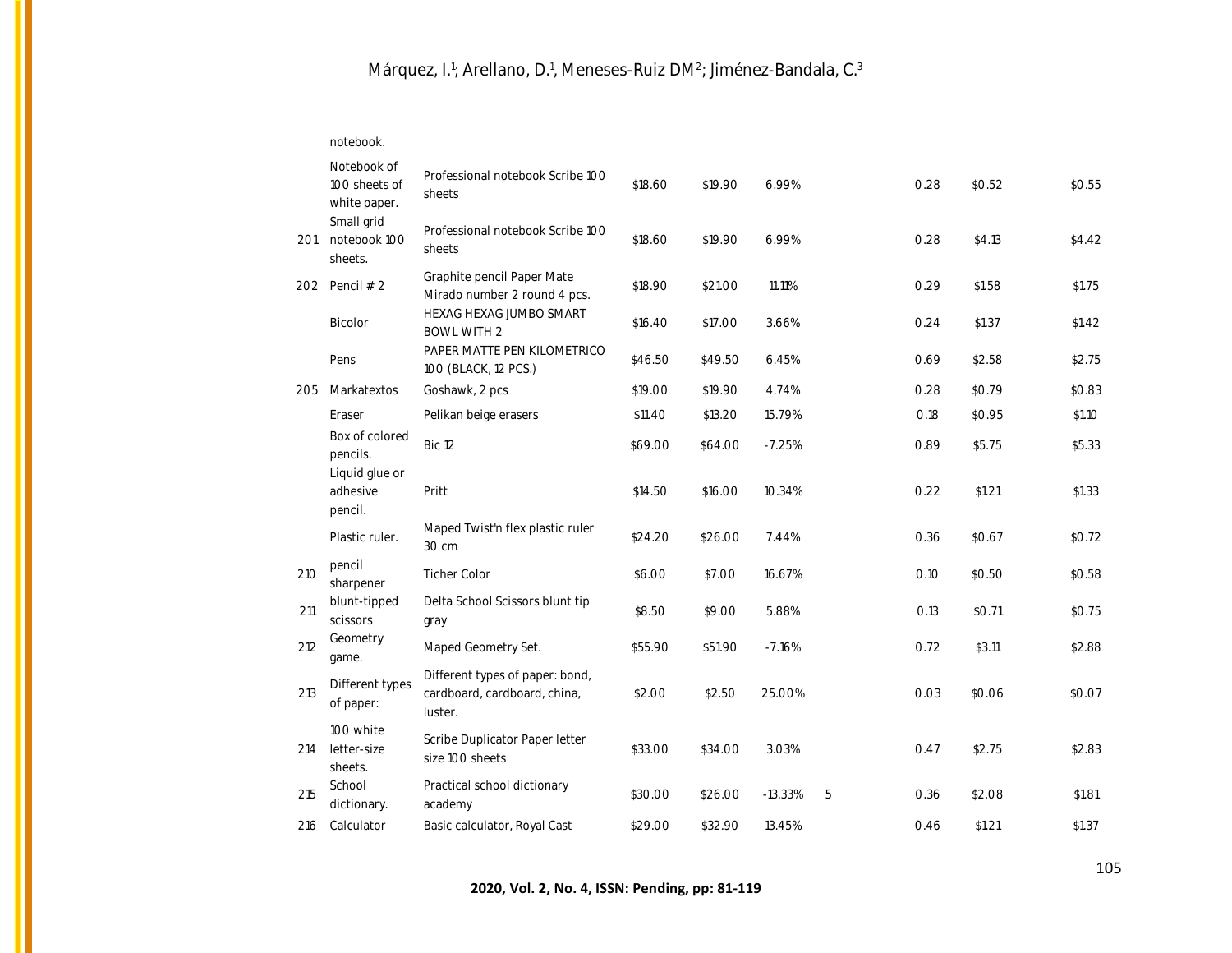|                                            |     | with basic<br>operations.               |                                                            |         |         |           |                |      |         |         |
|--------------------------------------------|-----|-----------------------------------------|------------------------------------------------------------|---------|---------|-----------|----------------|------|---------|---------|
|                                            | 217 | Pencils                                 | Graphite pencil Paper Mate<br>Mirado number 2 round 4 pcs. | \$18.90 | \$21.00 | 11.11%    |                | 1.75 | \$4.73  | \$5.25  |
|                                            | 218 | Mark texts                              | OFFICE DEPOT MARKER (YELLOW<br>2 PZS.) Office Depot        | \$19.00 | \$19.00 | 0.00%     |                | 1.58 | \$4.75  | \$4.75  |
|                                            | 219 | Bicolor                                 | Dixon two-color pencil                                     | \$13.00 | \$15.50 | 19.23%    |                | 1.29 | \$3.25  | \$3.88  |
|                                            | 220 | Pencil<br>sharpener                     | <b>Ticher Color</b>                                        | \$6.00  | \$7.00  | 16.67%    |                | 0.58 | \$1.50  | \$1.75  |
| High school<br>supply list                 |     | Pens                                    | PAPER MATTE PEN KILOMETRICO<br>100 (BLACK, 12 PCS.)        | \$46.50 | \$49.50 | 6.45%     |                | 4.13 | \$11.63 | \$12.38 |
| daughter                                   |     | Colors                                  | Bic 12                                                     | \$69.00 | \$64.00 | $-7.25%$  |                | 5.33 | \$17.25 | \$16.00 |
|                                            | 223 | Rubber                                  | Pelikan beige erasers                                      | \$11.40 | \$13.20 | 15.79%    |                | 1.10 | \$2.85  | \$3.30  |
|                                            |     | Liquid glue or<br>adhesive<br>pencil    | Pritt                                                      | \$14.50 | \$16.00 | 10.34%    |                | 1.33 | \$3.63  | \$4.00  |
|                                            |     | Geometry<br>game                        | Maped Geometry Set.                                        | \$55.90 | \$51.90 | $-7.16%$  |                | 4.33 | \$13.98 | \$12.98 |
|                                            | 226 | Pencil                                  | Mirado pencil no. 2, 4 pcs.                                | \$23.00 | \$21.00 | $-8.70%$  |                | 1.75 | \$3.83  | \$3.50  |
|                                            | 227 | Pencil<br>sharpener                     | Maped pencil sharpeners                                    | \$18.50 | \$17.90 | $-3.24%$  |                | 1.49 | \$4.63  | \$4.48  |
|                                            | 228 | Pens                                    | PAPER MATTE PEN KILOMETRICO<br>100 (BLACK, 12 PCS.)        | \$46.50 | \$49.50 | 6.45%     |                | 4.13 | \$11.63 | \$12.38 |
|                                            | 229 | Rubber                                  | Pelikan beige erasers                                      | \$11.40 | \$13.20 | 15.79%    |                | 1.10 | \$2.85  | \$3.30  |
| List of<br>supplies upper<br>middle school | 230 | Set of squares<br>without<br>graduation | MAPED TECHNIC SEMI-<br>PROFESSIONAL SQUARES (30<br>$CM$ )  | \$73.00 | \$65.00 | $-10.96%$ | $\overline{1}$ | 5.42 | \$6.08  | \$5.42  |
| daughter                                   | 231 | Precision<br>compass                    | Maximum precision metal Maped<br>compass                   | \$54.50 | \$57.00 | 4.59%     | $\overline{1}$ | 4.75 | \$4.54  | \$4.75  |
|                                            |     | Graduated<br>ruler                      | Maped Twist'n flex plastic ruler<br>30 cm                  | \$24.20 | \$26.00 | 7.44%     | $\overline{1}$ | 2.17 | \$2.02  | \$2.17  |
|                                            | 233 | Conveyor                                | MAPED PROTRACTOR<br>(TRANSPARENT, 1 PC.)                   | \$19.00 | \$21.00 | 10.53%    | $\overline{1}$ | 1.75 | \$1.58  | \$1.75  |
|                                            | 234 | Sheet block or<br>pack of 100           | Scribe Eco-Class paper, letter size<br>500 sheets          | \$89.00 | \$89.00 | 0.00%     |                | 7.42 | \$22.25 | \$22.25 |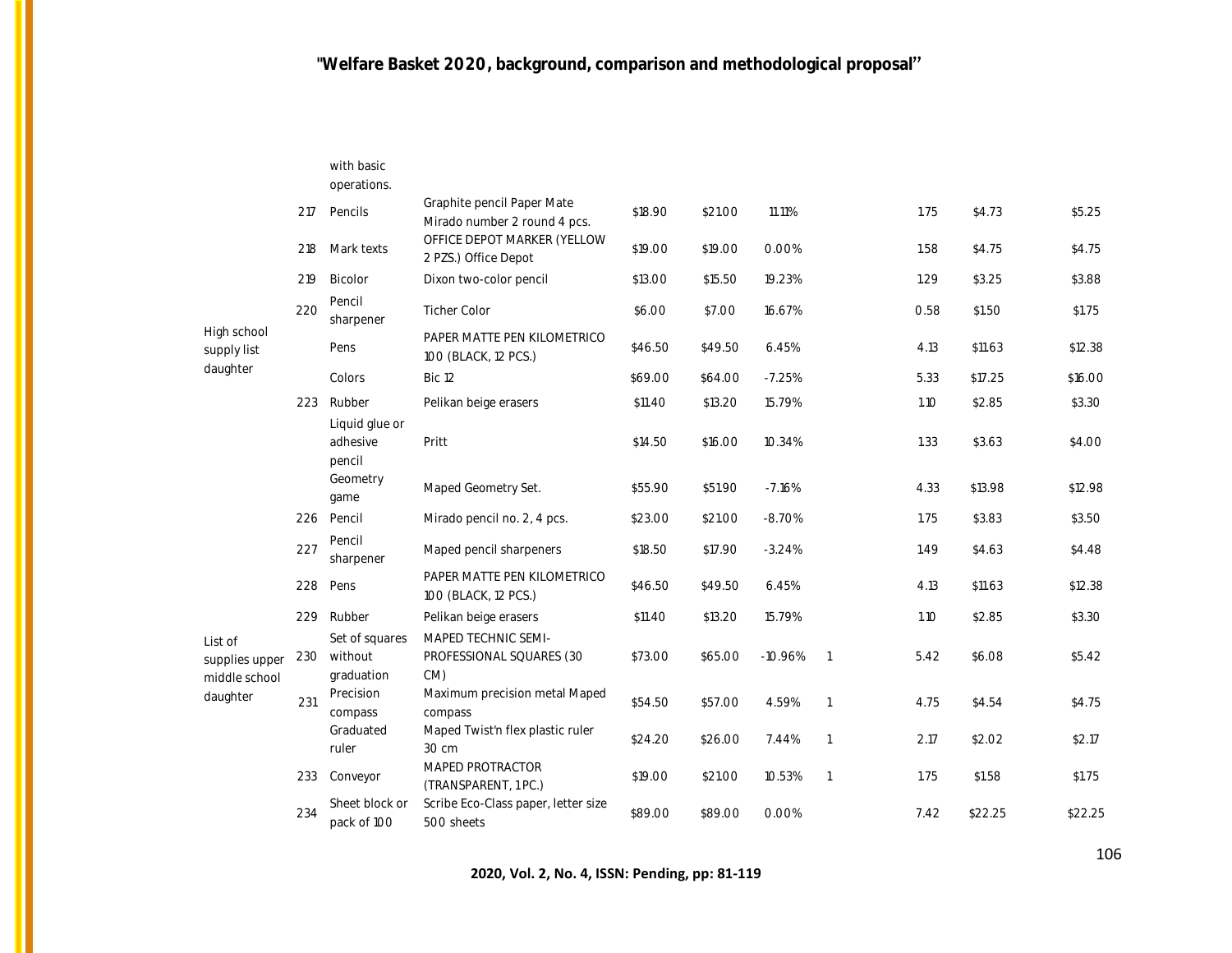|                                          |     | sheets                            |                                                                                                                                                                                  |            |            |           |                |                |        |          |          |
|------------------------------------------|-----|-----------------------------------|----------------------------------------------------------------------------------------------------------------------------------------------------------------------------------|------------|------------|-----------|----------------|----------------|--------|----------|----------|
|                                          | 235 | Scientific<br>calculator          | Casio Inc. FX-300ES Plus -<br>Scientific Calculator, fx-300ES<br>PLUS, Blue                                                                                                      | \$221.13   | \$233.12   | 5.42%     | $\overline{1}$ |                | 6.48   | \$6.14   | \$6.48   |
| Computation                              | 236 | Computer                          | HP Chromebook 14-dbOO5Onr<br>White 35.6 cm (14") 1920 x 1080<br>Pixels 1.6 GHz AMD A A4-9120C -<br>Laptop (AMD A, 1.6 GHz, 35.6 cm<br>(14"), 1920 x 1080 Pixels, 4 GB, 32<br>GB) | \$5.306.91 | \$5,070.00 | $-4.46%$  | $\overline{1}$ |                | 105.63 | \$110.56 | \$105.63 |
| School visit                             | 237 | School outings                    | MUSEUM, UNIVERSUM, GENERAL<br><b>ADMISSION</b>                                                                                                                                   | \$70.00    | \$90.00    | 28.57%    |                |                | 7.50   | \$11.67  | \$15.00  |
|                                          | 238 | Newspapers                        | La Jornada                                                                                                                                                                       | \$10.00    | \$10.00    | 0.00%     | $\overline{1}$ |                | 3.33   | \$3.33   | \$3.33   |
| Information                              | 239 | Magazines                         | CONSUMER, MONTHLY, ED<br>PROFECO                                                                                                                                                 | \$28.00    | \$28.00    | 0.00%     | $\overline{1}$ |                | 14.00  | \$14.00  | \$14.00  |
|                                          | 240 | Museum visit                      | MUSEUM, GENERAL ADMISSION                                                                                                                                                        | \$95.00    | \$95.00    | 0.00%     |                |                | 7.92   | \$31.67  | \$31.67  |
| Recreation                               | 241 | Cinema                            | Cinema, Wednesday general<br>admission                                                                                                                                           | \$34.00    | \$30.00    | $-11.76%$ |                |                | 5.00   | \$22.67  | \$20.00  |
|                                          |     | 242 Vacations                     | Contribution independent of the<br>benefit determined by law                                                                                                                     | \$119.86   | \$119.86   | 0.00%     | $\overline{1}$ |                | 9.99   | \$9.99   | \$9.99   |
| Fixed<br>telephony<br>equipment          | 243 | Central battery<br>telephone      | Panasonic KX-TS500W - Corded<br>Telephone, White                                                                                                                                 | \$399.00   | \$371.00   | $-7.02%$  | $\overline{1}$ |                | 3.86   | \$4.16   | \$3.86   |
| Mobile<br>telephony<br>devices           | 244 | Cell phone                        | Nyxmobile XYN 306 Basic 3G Cell<br>Phone, 1.77" Screen, 1.3 MP<br>Camera, Black Color                                                                                            | \$359.00   | \$300.00   | $-16.43%$ |                |                | 8.33   | \$19.94  | \$16.67  |
| Fixed<br>telephony<br>services<br>Mobile | 245 | Fixed<br>telephone line<br>rental | Home telephone service                                                                                                                                                           | \$249.00   | \$260.00   | 4.42%     | $\overline{1}$ | $\overline{1}$ | 260.00 | \$249.00 | \$260.00 |
| telephony<br>services                    | 246 | Airtime                           | Recharge balance                                                                                                                                                                 | \$100.00   | \$100.00   | 0.00%     |                | $\overline{1}$ | 100.00 | \$200.00 | \$200.00 |
| Internet<br>services                     | 247 | Internet<br>monthly rent          | Telcel, 3Gb broadband                                                                                                                                                            | \$399.00   | \$399.00   | 0.00%     | $\overline{1}$ | $\overline{1}$ | 399.00 | \$399.00 | \$399.00 |
| Water supply<br>fees                     | 248 | Water                             | CONSUMPTION OF 30 CUBIQUE<br>METERS, sanitation and drainage                                                                                                                     | \$207.75   | \$209.85   | 1.01%     | $\overline{1}$ |                | 104.93 | \$103.88 | \$104.93 |
| Electricity                              | 249 | Electric power                    | Bimonthly consumption of 125                                                                                                                                                     | \$124.44   | \$115.23   | $-7.40%$  | $\overline{1}$ | -1             | 115.23 | \$124.44 | \$115.23 |

Communications Communications

Housing and services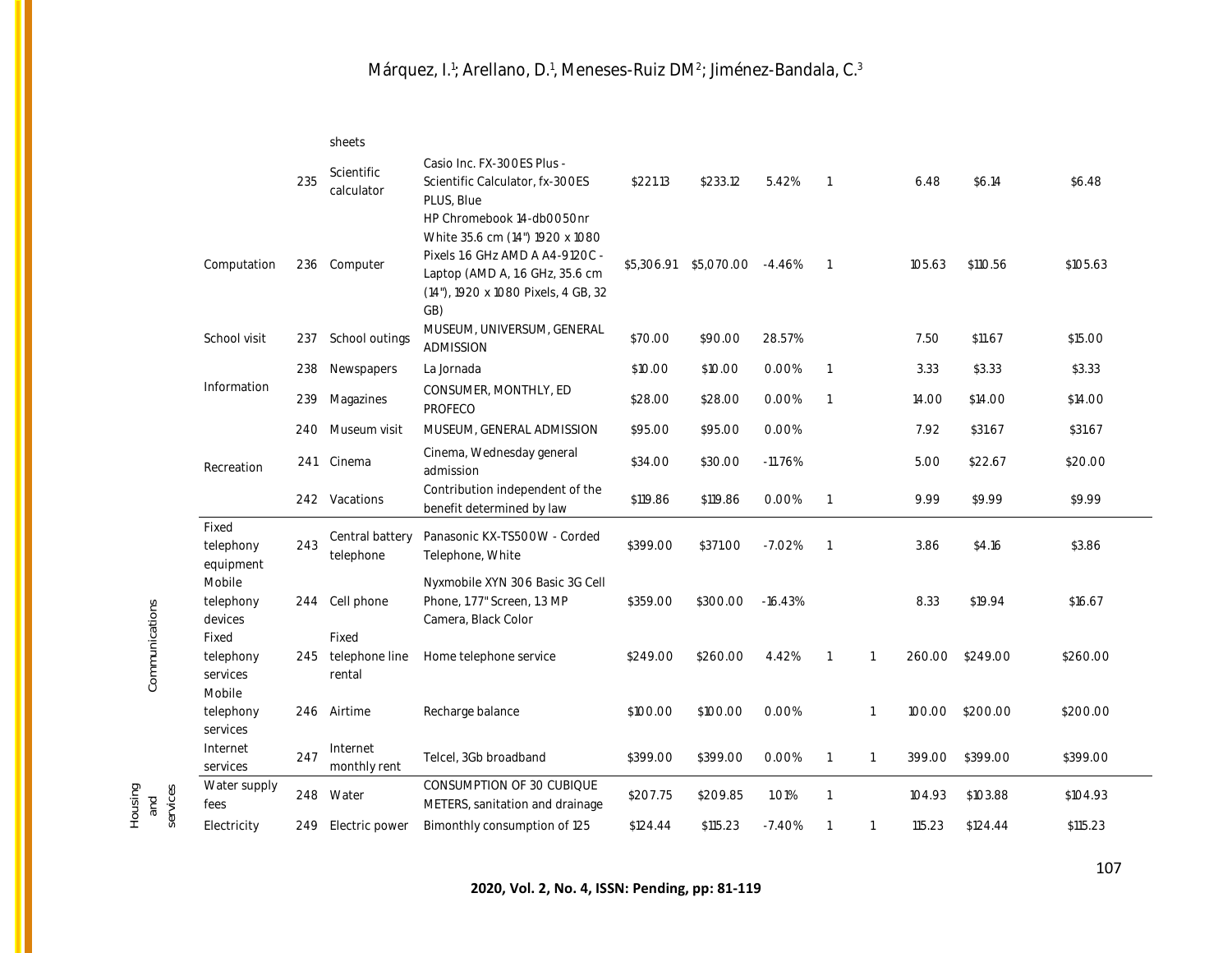| Services                    |     |                | <b>KWH</b>                                                                                                                                           |            |            |          |                |                |         |            |            |
|-----------------------------|-----|----------------|------------------------------------------------------------------------------------------------------------------------------------------------------|------------|------------|----------|----------------|----------------|---------|------------|------------|
| Gas<br>Consumption          |     | LP Gas         | LP Gas, price per 30 kg                                                                                                                              | \$483.00   | \$587.00   | 21.53%   | -1             | -1             | 587.00  | \$483.00   | \$587.00   |
| Rental                      |     | Rental housing | Average Rent in CDMX                                                                                                                                 | \$3,321.00 | \$3,321.00 | 0.00%    | $\overline{1}$ | $\overline{1}$ | 3321.00 | \$3,321.00 | \$3,321.00 |
|                             | 252 | Dress pants    | H&M - Viscose stretch pants -<br>Blue                                                                                                                | \$199.00   | \$235.00   | 18.09%   | $\overline{1}$ |                | 9.79    | \$8.29     | \$9.79     |
|                             | 253 | Denim pants    | WTO2 Men's Stretch Jeans                                                                                                                             | \$305.17   | \$331.00   | 8.46%    | $\overline{1}$ |                | 27.58   | \$25.43    | \$27.58    |
|                             | 254 | Work pants     | Wrangler-Men's ZBCGL Pants,<br>ZBCGL                                                                                                                 | \$425.44   | \$487.18   | 14.51%   |                |                | 81.20   | \$141.81   | \$162.39   |
|                             |     | Suit           | Kenneth Cole Reaction - Men's<br>Tailored Suit, Slim Fit, Separate,<br>Trousers                                                                      | \$591.60   | \$596.31   | 0.80%    | $\overline{1}$ |                | 9.94    | \$9.86     | \$9.94     |
|                             |     | Tie            | Slim Slim Tie of excellent quality,<br>handmade, cool accessory, classic<br>and elegant Slim Skinny tie plain<br>fashion 6 cm wide                   | \$197.00   | \$196.00   | $-0.51%$ |                |                | 3.27    | \$6.57     | \$6.53     |
| Father's dress<br>and shoes | 257 | Dress shirt    | Men's Business Everyday / Work<br>Basic Plus Size English Collared<br>Shirt One Color Long Sleeve<br>Polyester Spring / Fall White L<br>Adult #0000Y | \$204.10   | \$210.00   | 2.89%    | $\overline{1}$ |                | 8.75    | \$8.50     | \$8.75     |
|                             |     | 258 Work shirt | Long Sleeve Shirt, Marco Viali,<br>Cod CmI3451                                                                                                       | \$100.00   | \$100.00   | 0.00%    |                |                | 16.67   | \$33.33    | \$33.33    |
|                             | 259 | Dress shirt    | Men's casual long sleeve cotton<br>linen shirt with curved hem, light<br>weight, regular fit summer shirt,<br>t-shirt                                | \$133.91   | \$154.81   | 15.61%   | $\overline{1}$ |                | 25.80   | \$22.32    | \$25.80    |
|                             | 260 | Sports T-shirt | Legou Men's Short Sleeve Polo<br>Shirt, 15 Colors                                                                                                    | \$155.12   | \$169.57   | 9.32%    | $\overline{1}$ |                | 28.26   | \$25.85    | \$28.26    |
|                             | 261 | Dress socks    | 12 pairs of men's dress socks                                                                                                                        | \$336.73   | \$331.24   | $-1.63%$ | $\overline{1}$ |                | 55.21   | \$56.12    | \$55.21    |
|                             | 262 | Work socks     | H&M - Printed socks - Grey                                                                                                                           | \$69.00    | \$79.00    | 14.49%   |                |                | 19.75   | \$34.50    | \$39.50    |
|                             | 263 | Sports socks   | Adidas Unisex Adidas<br>Performance Socks With Logo On<br>Red Upper 9-10.5                                                                           | \$109.00   | \$115.00   | 5.50%    | $\overline{1}$ |                | 28.75   | \$27.25    | \$28.75    |
|                             |     | 264 T-shirt    | Plain sleeveless T-shirt, one-size                                                                                                                   | \$122.00   | \$139.30   | 14.18%   |                |                | 7.74    | \$13.56    | \$15.48    |

**2020, Vol. 2, No. 4, ISSN: Pending, pp: 81-119**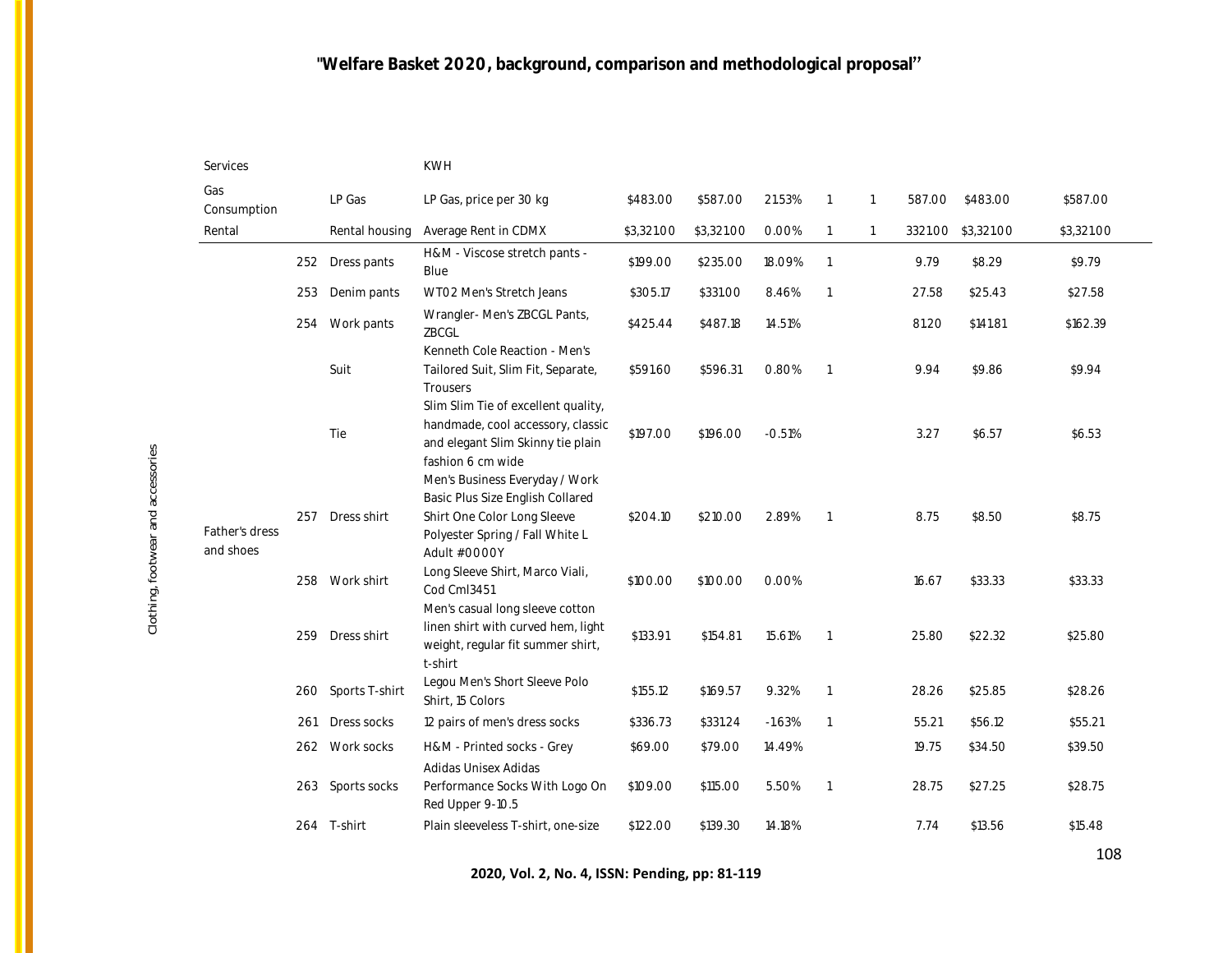|                |     | 265 Briefs             | Rinbros Cotton Boxer Single Black                                                                                                       | \$271.83 | \$229.00 | $-15.76%$ |                | 12.72 | \$45.31 | \$38.17 |
|----------------|-----|------------------------|-----------------------------------------------------------------------------------------------------------------------------------------|----------|----------|-----------|----------------|-------|---------|---------|
|                | 266 | Work shoes             | Safety shoe type steel helmet<br>boot Mod. 101 Mca. Armada                                                                              | \$339.30 | \$339.30 | 0.00%     | $\mathbf{1}$   | 56.55 | \$56.55 | \$56.55 |
|                | 267 | Dress shoes            | Beijing old cloth shoes Men's<br>loafers Hand stitching Handmade<br>stitching Casual non-slip business<br>shoes Large size US 6.5-US 13 | \$279.00 | \$284.00 | 1.79%     | $\mathbf{1}$   | 15.78 | \$15.50 | \$15.78 |
|                |     | 268 Sports shoes       | Men Lightweight Sneakers<br>Running Shoes Tennis Indoor<br>Outdoor Sports Shoes Breathable                                              | \$329.00 | \$325.00 | $-1.22%$  | 1              | 27.08 | \$27.42 | \$27.08 |
|                | 269 | Sandals for<br>bathing | synthetic cut sandals                                                                                                                   | \$49.00  | \$58.00  | 18.37%    | $\overline{1}$ | 4.83  | \$4.08  | \$4.83  |
|                |     | Towel                  | Half Bath Towel Cotonella Tinta<br>brand                                                                                                | \$133.93 | \$119.00 | $-11.15%$ |                | 4.96  | \$11.16 | \$9.92  |
|                | 271 | Sweater                | Gianfranco Dunna V-neck<br>sweater                                                                                                      | \$198.00 | \$179.10 | $-9.55%$  |                | 4.98  | \$16.50 | \$14.93 |
|                |     | 272 Sweatshirt         | Slim Fit Men's Hooded<br>Sweatshirts                                                                                                    | \$175.00 | \$169.00 | $-3.43%$  | $\overline{1}$ | 9.39  | \$9.72  | \$9.39  |
|                |     | 273 Jacket             | Fitfulvan Men's Baseball Jacket,<br>Casual Style, Pure Color, with Zip<br>Fastener                                                      | \$128.00 | \$130.64 | 2.06%     | $\mathbf{1}$   | 5.44  | \$5.33  | \$5.44  |
|                |     | 274 Windbreaker        | Hooded windbreaker jacket with<br>drawstring hood with color block<br>stripes,L                                                         | \$266.00 | \$280.00 | 5.26%     | $\mathbf{1}$   | 35.00 | \$33.25 | \$35.00 |
|                | 275 | Belt                   | Freedom Reversible Belt for Men                                                                                                         | \$128.00 | \$149.00 | 16.41%    |                | 12.42 | \$21.33 | \$24.83 |
|                | 276 | Pants                  | Pants Dunlop 0389, Black                                                                                                                | \$159.00 | \$189.00 | 18.87%    | $\mathbf{1}$   | 15.75 | \$13.25 | \$15.75 |
|                | 277 | Bermuda                | Non stop regular fit Bermuda<br>shorts                                                                                                  | \$95.00  | \$105.00 | 10.53%    |                | 5.83  | \$10.56 | \$11.67 |
|                | 278 | Cap                    | Men's Furor Green Cap for Men 1<br>man                                                                                                  | \$149.00 | \$149.00 | 0.00%     |                | 4.14  | \$8.28  | \$8.28  |
|                |     | 279 Portfolio          | York Team Polo Club Men's Black<br>Wallet                                                                                               | \$135.00 | \$144.00 | 6.67%     | $\mathbf{1}$   | 12.00 | \$11.25 | \$12.00 |
|                |     | Wristwatch             | Men's Wristwatch Quartz Classic<br>Watch Casual Analog Brown One<br>Size #00004                                                         | \$160.00 | \$176.94 | 10.59%    | $\overline{1}$ | 4.92  | \$4.44  | \$4.92  |
| Mother's dress | 281 | Dress pants            | Contempo printed dress pant                                                                                                             | \$199.00 | \$210.00 | 5.53%     |                | 8.75  | \$16.58 | \$17.50 |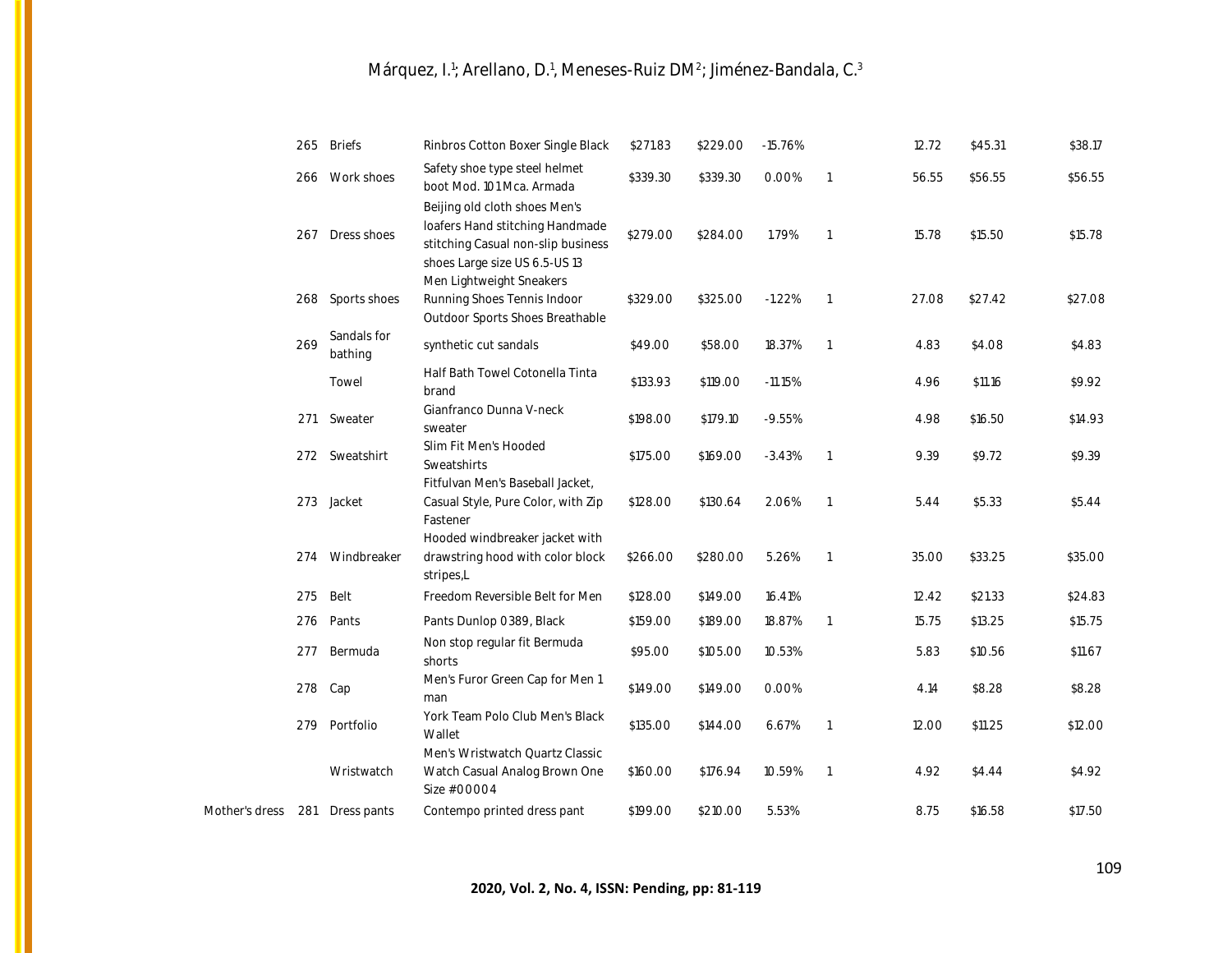and

| shoes | 282 | Denim pants    | Women's Fashion Causal Slim Fit<br>Jeans Fashion Women's Classic<br>Long Pants Pencil Denim Pants<br>High Waist Jeans Leg<br>Tight-fitting open back ribbed | \$129.00 | \$146.00 | 13.18%   |   |   | 4.06  | \$21.50 | \$24.33 |
|-------|-----|----------------|-------------------------------------------------------------------------------------------------------------------------------------------------------------|----------|----------|----------|---|---|-------|---------|---------|
|       |     | 283 Dresses    | dress with crossed straps, L<br>Bordeaux Sexy Crossover Open<br>back Straps Plain Fitted<br>Sleeveless                                                      | \$147.00 | \$152.00 | 3.40%    |   |   | 12.67 | \$36.75 | \$38.00 |
|       | 284 | Skirts         | Checked skirt with front slit, XS<br> Black                                                                                                                 | \$102.00 | \$102.00 | 0.00%    |   |   | 14.57 | \$87.43 | \$87.43 |
|       | 285 | <b>Blouses</b> | Single color shirt with button                                                                                                                              | \$278.00 | \$290.00 | 4.32%    | 5 |   | 9.67  | \$46.33 | \$48.33 |
|       | 286 | Dress shirt    | Tanktop Brang Women's Cotton<br>Tanktop Sleeveless T-Shirt<br>Various Colors                                                                                | \$79.00  | \$84.99  | 7.58%    | 5 |   | 1.42  | \$6.58  | \$7.08  |
|       | 287 | Sports T-shirt | RIO SPORT : Sportivo RelaxedFit<br>Mesh Back Women's Short Sleeve<br>Sport Shirt                                                                            | \$279.00 | \$299.00 | 7.17%    | 5 |   | 4.98  | \$23.25 | \$24.92 |
|       | 288 | Nightgowns     | Illusion Nightgown                                                                                                                                          | \$117.00 | \$124.20 | 6.15%    |   |   | 5.18  | \$9.75  | \$10.35 |
|       | 289 | <b>Bras</b>    | Bra with floral lace                                                                                                                                        | \$100.00 | \$106.00 | 6.00%    |   |   | 2.94  | \$16.67 | \$17.67 |
|       |     | <b>Briefs</b>  | Odisea lace pantyhose                                                                                                                                       | \$128.00 | \$119.00 | $-7.03%$ |   |   | 6.61  | \$42.67 | \$39.67 |
|       | 291 | Funds          | <b>Illusion Fund</b>                                                                                                                                        | \$108.00 | \$111.30 | 3.06%    |   |   | 4.64  | \$9.00  | \$9.28  |
|       | 292 | Stockings      | Fine mesh stockings 2 pairs                                                                                                                                 | \$95.00  | \$105.00 | 10.53%   |   |   | 17.50 | \$31.67 | \$35.00 |
|       | 293 | Pantyhose      | Pantimedia Black Captive                                                                                                                                    | \$67.90  | \$69.00  | 1.62%    |   |   | 17.25 | \$67.90 | \$69.00 |
|       | 294 | Tobimedias     | Tobimedia Dorian Grey One Size                                                                                                                              | \$12.90  | \$14.00  | 8.53%    |   | 5 | 2.80  | \$7.74  | \$8.40  |
|       | 295 | Girdles        | Xtreme Ones Lady Reductive<br>Girdle Mod 3260 Medium                                                                                                        | \$149.00 | \$145.00 | $-2.68%$ |   |   | 12.08 | \$24.83 | \$24.17 |
|       |     | Dress socks    | 4Packs Women's Invisible Socks<br>Short Nylon Cotton Cotton Socks<br>With Anti-Slip Silicone<br>Adidas Unisex Adidas                                        | \$199.00 | \$199.00 | 0.00%    |   |   | 33.17 | \$99.50 | \$99.50 |
|       | 297 | Sports socks   | Performance Socks With Logo On<br>Red Upper 9-10.5                                                                                                          | \$109.00 | \$119.00 | 9.17%    |   |   | 29.75 | \$27.25 | \$29.75 |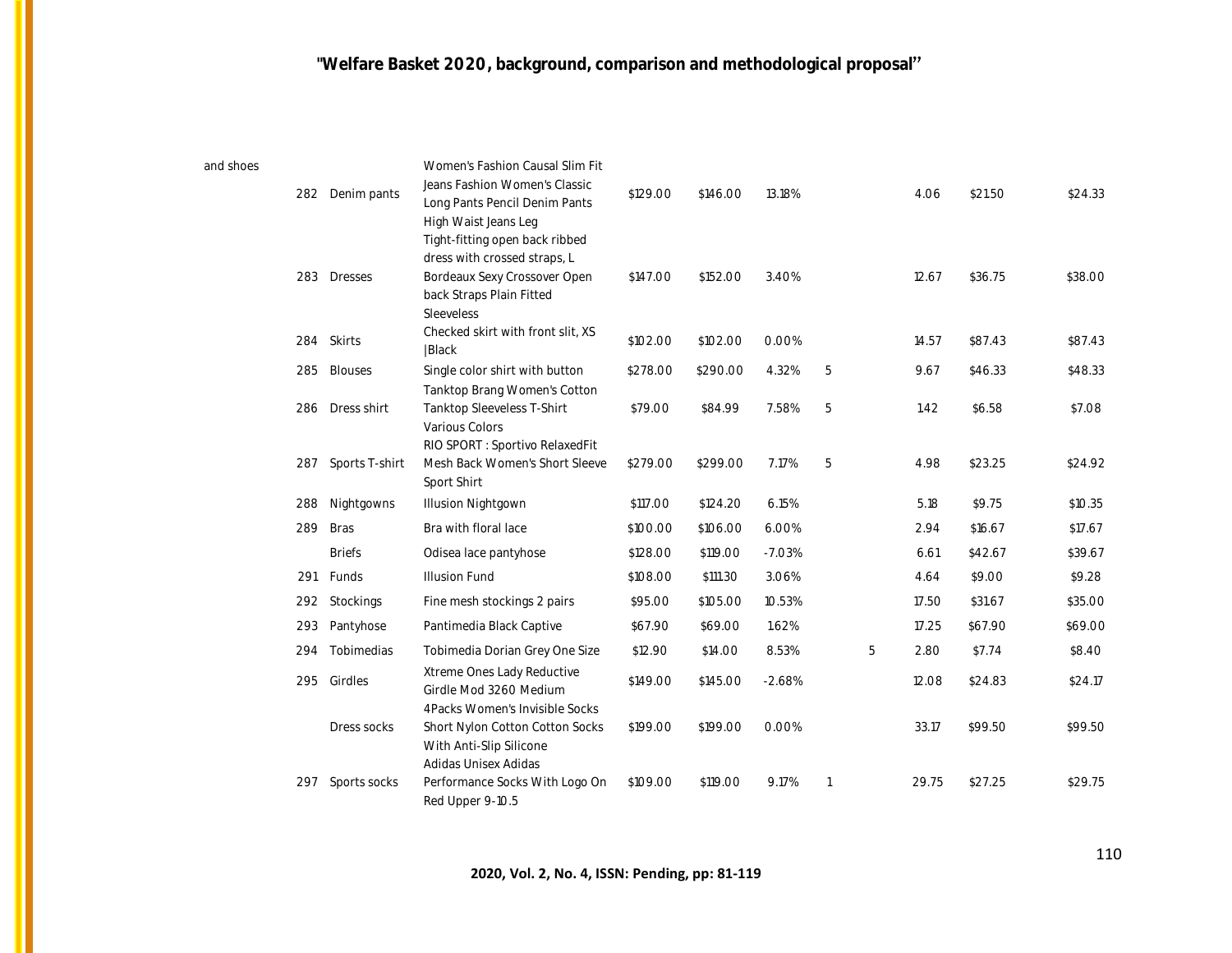|              |     |                        | Fashion stiletto heel platform                                                                                       |          |          |          |                |       |          |          |
|--------------|-----|------------------------|----------------------------------------------------------------------------------------------------------------------|----------|----------|----------|----------------|-------|----------|----------|
|              |     | 298 Dress shoes        | shoes with ankle strap fashion for<br>women                                                                          | \$319.00 | \$339.00 | 6.27%    |                | 28.25 | \$53.17  | \$56.50  |
|              | 299 | Sports shoes           | Sportline Women's Lilac Tennis<br>Shoes                                                                              | \$299.00 | \$299.00 | 0.00%    |                | 8.31  | \$16.61  | \$16.61  |
|              |     | House shoes            | Hearty black flats - Erez Calzado                                                                                    | \$183.53 | \$189.99 | 3.52%    | $\overline{1}$ | 15.83 | \$15.29  | \$15.83  |
|              | 301 | Sandals for<br>bathing | Minimalist flip-flops                                                                                                | \$148.50 | \$160.00 | 7.74%    | $\overline{1}$ | 26.67 | \$24.75  | \$26.67  |
|              |     | Towel                  | Women's Microfiber Dress Towel<br>Fiusha H2O4O                                                                       | \$129.00 | \$149.00 | 15.50%   |                | 12.42 | \$21.50  | \$24.83  |
|              |     | Sweater                | Women's Basic Buttons Sweater                                                                                        | \$148.50 | \$161.00 | 8.42%    |                | 13.42 | \$37.13  | \$40.25  |
|              |     | Sweatshirt             | short hooded sweatshirt                                                                                              | \$197.00 | \$225.00 | 14.21%   |                | 9.38  | \$16.42  | \$18.75  |
|              |     | 305 Jacket             | Women's Spring Zipper Casual PU<br>Soft Leather Motorcycle Leather<br>Leather Jacket Coat<br>Windbreaker jacket with | \$143.25 | \$139.00 | $-2.97%$ |                | 3.86  | \$11.94  | \$11.58  |
|              | 306 | Windbreaker            | reflective hood and zippered<br>hood                                                                                 | \$305.00 | \$324.00 | 6.23%    | $\overline{1}$ | 27.00 | \$25.42  | \$27.00  |
|              | 307 | Belt                   | Belt with square metal buckle                                                                                        | \$152.36 | \$159.00 | 4.36%    |                | 26.50 | \$50.79  | \$53.00  |
|              | 308 | Pants                  | Women's Sport Pants Everlast<br>Original Brand                                                                       | \$150.00 | \$149.00 | $-0.67%$ | $\overline{1}$ | 12.42 | \$12.50  | \$12.42  |
|              |     | 309 Short              | Unicolor elastic waist sport<br>shorts                                                                               | \$126.00 | \$150.00 | 19.05%   |                | 8.33  | \$14.00  | \$16.67  |
|              | 310 | Bag                    | Plain square bag                                                                                                     | \$106.65 | \$106.00 | $-0.61%$ | $\overline{1}$ | 17.67 | \$17.78  | \$17.67  |
|              | 311 | Portfolio              | <b>HAN Women's Ladies Wallet</b>                                                                                     | \$219.00 | \$235.00 | 7.31%    |                | 13.06 | \$36.50  | \$39.17  |
|              |     | Ring                   | H&M - 9-pack of rings - Gold                                                                                         | \$169.00 | \$199.00 | 17.75%   | 1              | 4.15  | \$3.52   | \$4.15   |
|              | 313 | Necklace               | 1 piece choker with artificial pearl<br>bead                                                                         | \$40.00  | \$40.00  | 0.00%    |                | 0.83  | \$8.33   | \$8.33   |
|              | 314 | <b>Bracelet</b>        | Fashion Tiger Eye Natural Stone<br>Beaded Bracelet Women<br>Elasticity Bangle Jewelry                                | \$81.00  | \$85.00  | 4.94%    |                | 1.77  | \$16.88  | \$17.71  |
|              |     | Wristwatch             | Vizanti RVR2690 Silver Watch                                                                                         | \$380.99 | \$389.00 | 2.10%    | 1              | 16.21 | \$15.87  | \$16.21  |
|              |     | Earrings               | H&M - 25 pairs of earrings - Gold                                                                                    | \$249.00 | \$249.00 | 0.00%    |                | 6.92  | \$48.42  | \$48.42  |
| Son's dress  | 317 | Dress pants            | Weekend, 100% cotton                                                                                                 | \$268.00 | \$299.00 | 11.57%   | 5              | 12.46 | \$55.83  | \$62.29  |
| and footwear | 318 | Denim pants            | Essentials Straight Jeans, 83%                                                                                       | \$431.00 | \$499.00 | 15.78%   |                | 27.72 | \$143.67 | \$166.33 |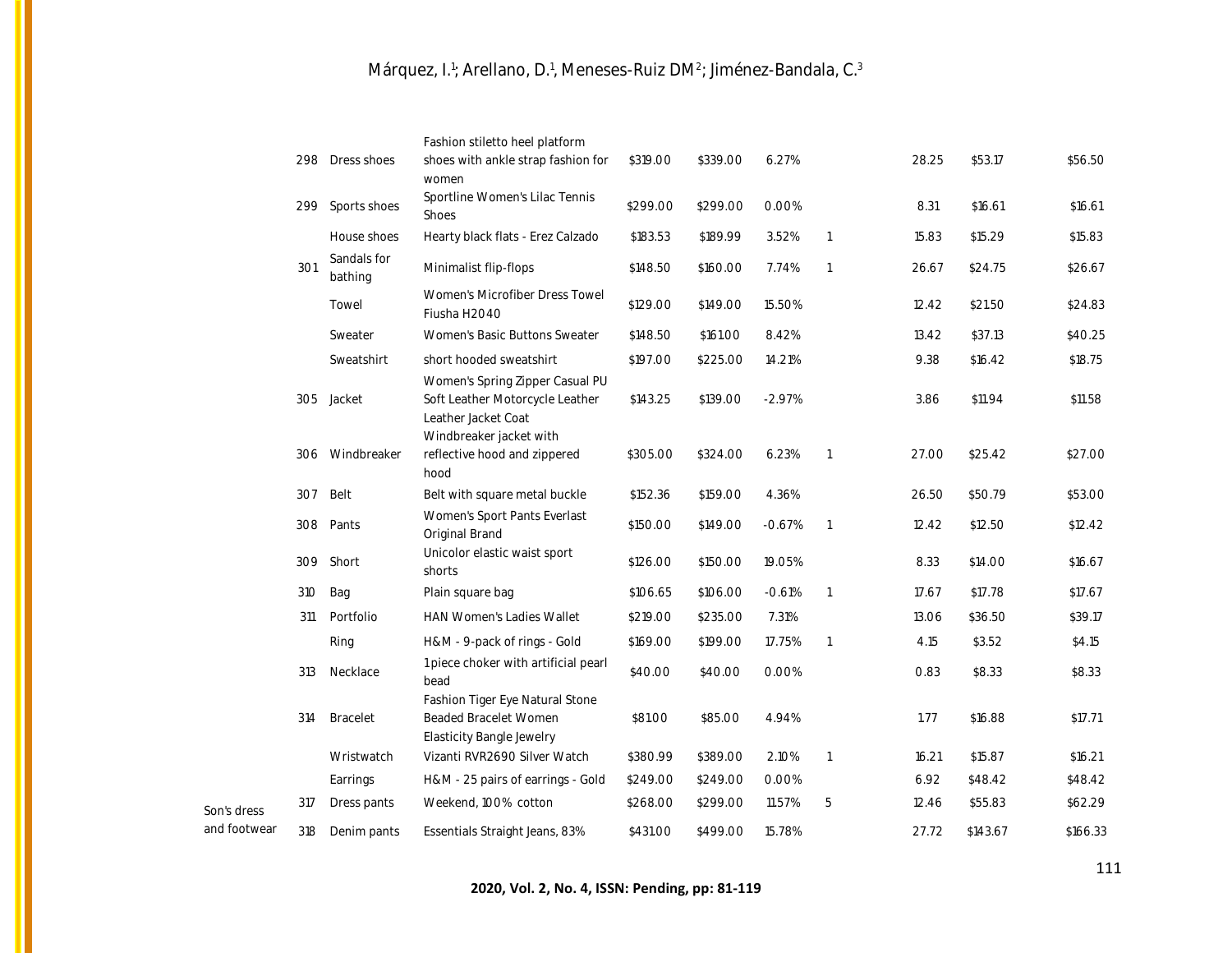|     |                        | cotton, 15.5% polyester, 1.5%<br>elastane                              |          |          |           |                |       |          |          |
|-----|------------------------|------------------------------------------------------------------------|----------|----------|-----------|----------------|-------|----------|----------|
| 319 | Dress shirt            | The Children's Place, 100%<br>cotton                                   | \$316.00 | \$289.00 | $-8.54%$  |                | 9.63  | \$84.27  | \$77.07  |
|     | Dress shirt            | Weekend T-shirt with round neck<br>print                               | \$128.00 | \$120.00 | $-6.25%$  |                | 10.00 | \$106.67 | \$100.00 |
| 321 | Sports T-shirt         | Boy's Nautical Polo Shirt                                              | \$191.00 | \$199.00 | 4.19%     |                | 16.58 | \$127.33 | \$132.67 |
| 322 | Dress socks            | James Fiallo Mens Dress Socks<br>Size 10-13 Polyester                  | \$34.00  | \$33.41  | $-1.74%$  |                | 1.39  | \$11.33  | \$11.14  |
| 323 | Sports socks           | Puma Socks Set 6                                                       | \$54.00  | \$50.00  | $-7.41%$  |                | 6.25  | \$40.50  | \$37.50  |
| 324 | T-shirt                | Fruit of the Loom 501B Bca Boy's<br>T-Shirt                            | \$70.00  | \$79.00  | 12.86%    |                | 13.17 | \$93.33  | \$105.33 |
|     | <b>Briefs</b>          | Boxer cardigan belgica 86ca azu<br>baby creysi for boys                | \$71.00  | \$76.00  | 7.04%     |                | 6.33  | \$71.00  | \$76.00  |
| 326 | Dress shoes            | Grafito Boys, cowhide leather cut                                      | \$479.00 | \$384.00 | $-19.83%$ |                | 32.00 | \$79.83  | \$64.00  |
| 327 | Sports shoes           | Women's sport tennis shoes<br>navy/ navy nautical                      | \$639.00 | \$699.00 | 9.39%     |                | 29.13 | \$53.25  | \$58.25  |
| 328 | Sandals for<br>bathing | RIO BEACH LIFE LOVERS<br>Children's Blue Sandals Rio Beach<br>13       | \$99.00  | \$104.00 | 5.05%     | $\overline{1}$ | 17.33 | \$16.50  | \$17.33  |
| 329 | Towel                  | Selected whites, 100% cotton                                           | \$40.00  | \$59.00  | 47.50%    |                | 4.92  | \$6.67   | \$9.83   |
| 33O | Sweater                | Boy's marbled sweater Weekend                                          | \$228.00 | \$206.10 | $-9.61%$  |                | 17.18 | \$114.00 | \$103.05 |
| 331 | Sweatshirt             | Shoulder Sweatshirt<br>Lettering, Black, L, Cotton, Polyester<br>Fiber | \$547.00 | \$530.93 | $-2.94%$  | 5              | 29.50 | \$151.94 | \$147.48 |
| 332 | Jacket                 | H&M, 100% polyester                                                    | \$499.00 | \$449.00 | $-10.02%$ |                | 12.47 | \$41.58  | \$37.42  |
| 333 | Windbreaker            | Adjustable Windbreaker Jacket<br>for Boys                              | \$290.00 | \$249.00 | $-14.14%$ | $\overline{1}$ | 20.75 | \$24.17  | \$20.75  |
| 334 | Belt                   | Polo CLub                                                              | \$89.00  | \$99.00  | 11.24%    |                | 8.25  | \$14.83  | \$16.50  |
| 335 | Cap                    | The Children's Place, 100%<br>polyester                                | \$175.00 | \$202.83 | 15.90%    |                | 8.45  | \$29.17  | \$33.81  |
| 336 | Bermuda                | The Children's Place, 100%<br>cotton                                   | \$170.00 | \$172.30 | 1.35%     | 5              | 7.18  | \$35.42  | \$35.90  |
| 337 | Pants                  | American Polo, 100% polyester                                          | \$479.00 | \$464.00 | $-3.13%$  |                | 38.67 | \$159.67 | \$154.67 |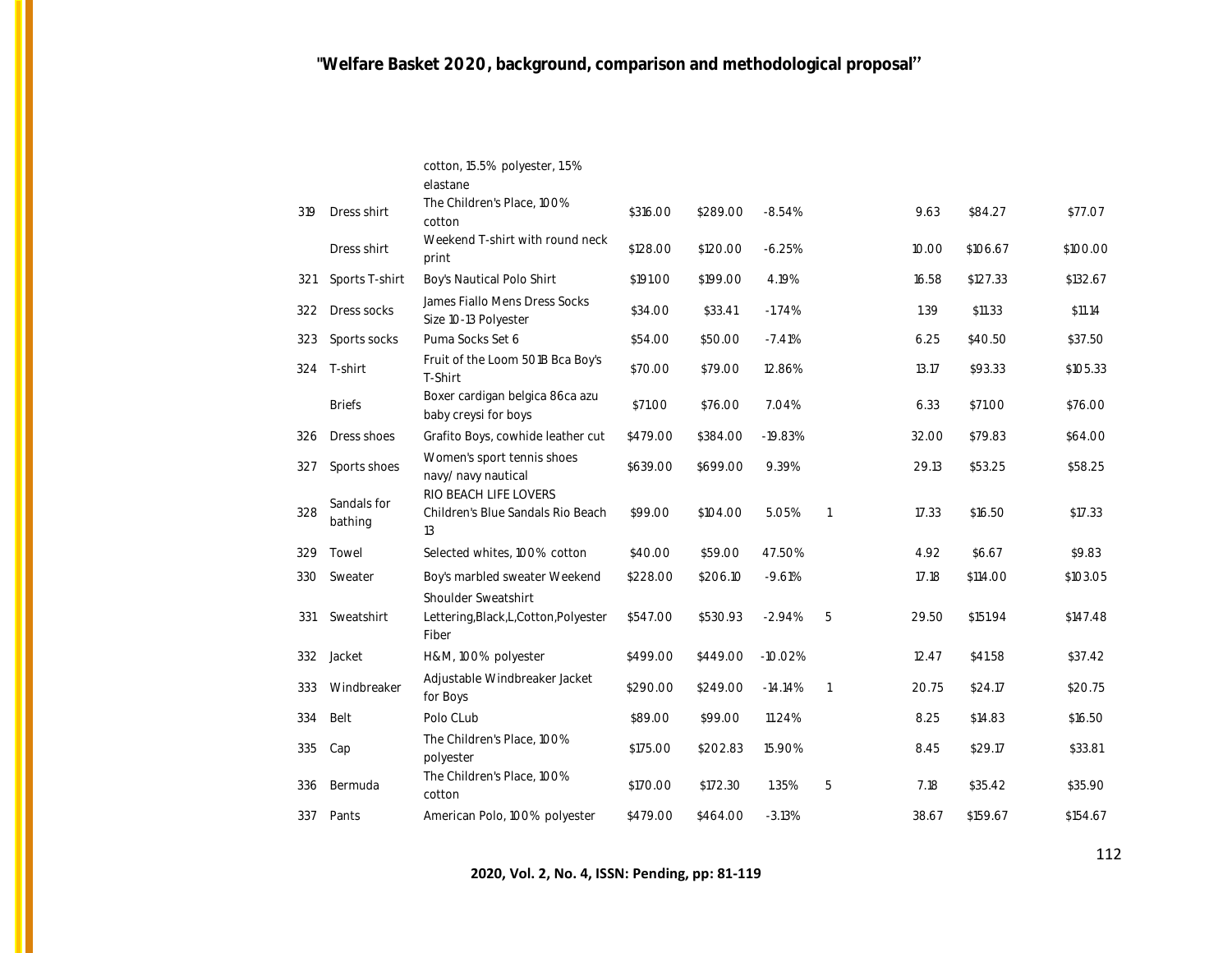|                    | 338 | Portfolio                  | Video game paper wallet                                                                                                       | \$179.00 | \$199.00 | 11.17%    | $\overline{1}$ | 11.06 | \$9.94   | \$11.06  |
|--------------------|-----|----------------------------|-------------------------------------------------------------------------------------------------------------------------------|----------|----------|-----------|----------------|-------|----------|----------|
|                    | 339 | Wristwatch                 | Smart watch for phone                                                                                                         | \$265.00 | \$245.00 | $-7.55%$  | $\overline{1}$ | 10.21 | \$11.04  | \$10.21  |
|                    | 340 | School<br>backpack         | Puma                                                                                                                          | \$399.00 | \$349.00 | $-12.53%$ | $\overline{1}$ | 14.54 | \$16.63  | \$14.54  |
|                    | 341 | Official school<br>shirt   | Optima, White, short sleeve, polo<br>neck                                                                                     | \$70.00  | \$69.00  | $-1.43%$  |                | 23.00 | \$70.00  | \$69.00  |
|                    | 342 | Official school<br>pants   | Size 6-10                                                                                                                     | \$137.00 | \$104.00 | 24.09%    |                | 52.00 | \$274.00 | \$208.00 |
|                    | 343 | Official school<br>sweater | 100% acrylic size Size 6-10                                                                                                   | \$229.00 | \$299.00 | 30.57%    |                | 12.46 | \$38.17  | \$49.83  |
|                    | 344 | Official school<br>shorts  | Size 6-10                                                                                                                     | \$50.00  | \$99.00  | 98.00%    |                | 16.50 | \$16.67  | \$33.00  |
|                    | 345 | Official school<br>vest    | Vest                                                                                                                          | \$92.00  | \$149.00 | 61.96%    |                | 6.21  | \$7.67   | \$12.42  |
|                    | 346 | Full school<br>pants       | School trousers white stripe                                                                                                  | \$262.00 | \$332.00 | 26.72%    | $\overline{1}$ | 27.67 | \$21.83  | \$27.67  |
|                    | 347 | Denim pants                | 365 ESSENTIAL That's It Boy's<br>Skinny Fit Jeans Size 14 LIGHT<br><b>BLUE</b>                                                | \$295.00 | \$299.00 | 1.36%     | 5              | 12.46 | \$61.46  | \$62.29  |
|                    | 348 | Dress pants                | <b>GIRLS ATTITUDE Girls Atittitude</b><br>Black Pants for Girls 10                                                            | \$120.00 | \$136.00 | 13.33%    | 5              | 5.67  | \$25.00  | \$28.33  |
|                    | 349 | <b>Dresses</b>             | H&M - Printed knit dress - Blue                                                                                               | \$118.00 | \$129.00 | 9.32%     |                | 3.58  | \$13.11  | \$14.33  |
|                    |     | Skirts                     | Girls skirt with ruffle waist belt<br>with ruffle button front, 11-12Y                                                        | \$186.50 | \$159.00 | $-14.75%$ |                | 6.63  | \$15.54  | \$13.25  |
| Daughter's         | 351 | Dress blouses              | Girls Attitude Blue Blouse for Girl<br>4                                                                                      | \$78.69  | \$64.00  | $-18.67%$ |                | 2.67  | \$9.84   | \$8.00   |
| dress and<br>shoes |     | 352 T-shirts               | Baby Creysi 00266 GRF Girl's<br>Long Sleeve T-Shirt                                                                           | \$84.56  | \$84.00  | $-0.66%$  |                | 7.00  | \$56.37  | \$56.00  |
|                    | 353 | Sports T-shirt             | T-shirt Blouse Lady 725originals<br>Pale Fashion Fashion Fashion<br>Ofert                                                     | \$120.00 | \$139.00 | 15.83%    |                | 11.58 | \$70.00  | \$81.08  |
|                    | 354 | Nightgowns                 | Women's sleeveless nightgown<br>incanto  maltese print.                                                                       | \$239.00 | \$239.00 | 0.00%     |                | 9.96  | \$19.92  | \$19.92  |
|                    | 355 | <b>Bras</b>                | Bra set with adjustable strap 2<br>packs, M Nylon Women's Simple<br>Multicolor No Underwire<br>Seamless Seamless Sets spandex | \$239.00 | \$235.00 | $-1.67%$  |                | 6.53  | \$39.83  | \$39.17  |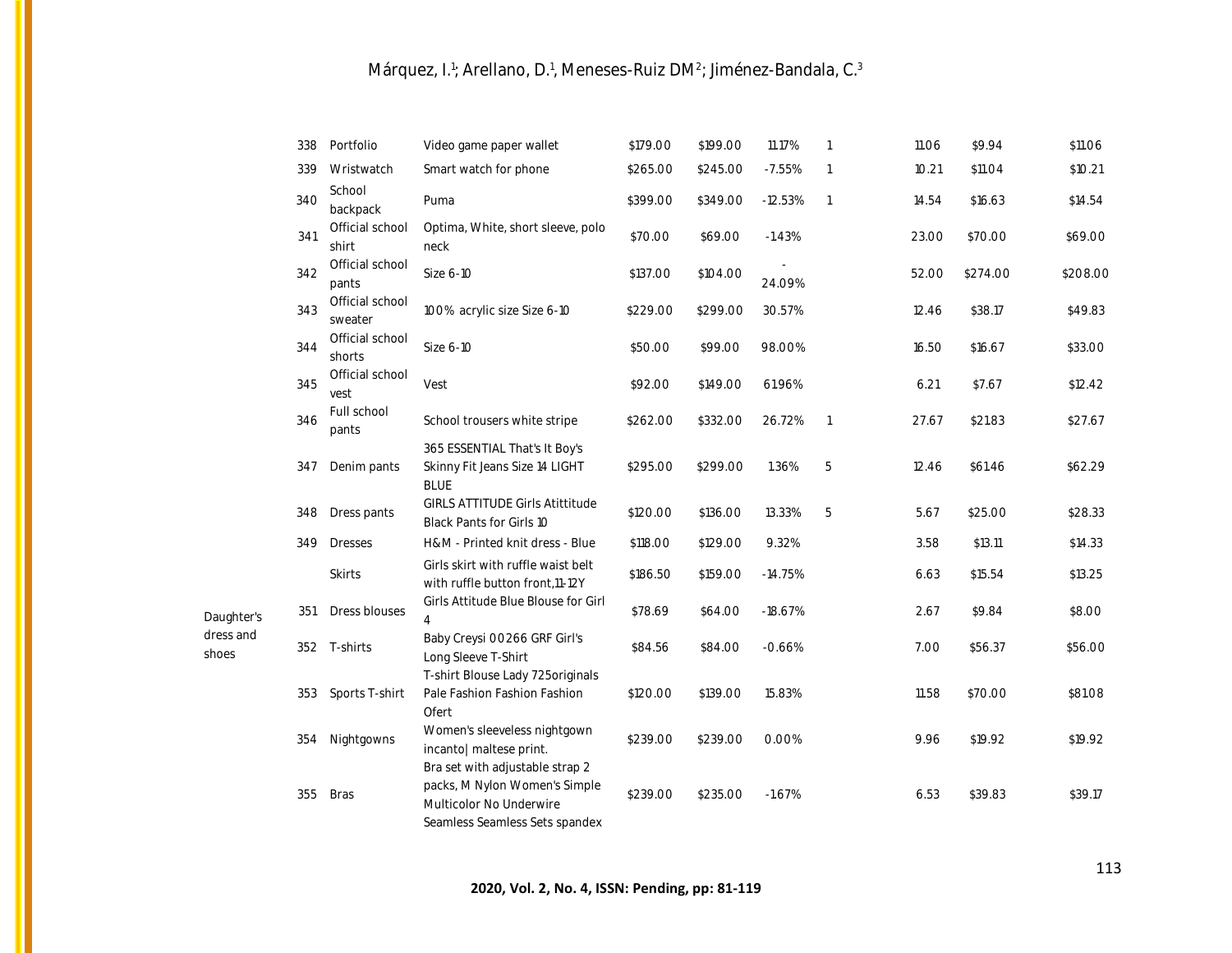### Nylon PatternType

| 356 | <b>Briefs</b>          | Hanes Girls Bikini Panties 100%<br>Cotton, (Pack of 3)                  | \$94.91  | \$94.91  | 0.00%     |                | 3.95  | \$31.64  | \$31.64  |
|-----|------------------------|-------------------------------------------------------------------------|----------|----------|-----------|----------------|-------|----------|----------|
| 357 | <b>Bras</b>            | White bodice with print for baby<br>creysi girls                        | \$63.00  | \$62.00  | $-1.59%$  |                | 3.44  | \$24.50  | \$24.11  |
| 358 | Stockings              | <b>GIRLS ATTITUDE Girls Atittude</b><br>Girls Grey Tights Girls 8       | \$49.00  | \$48.00  | $-2.04%$  |                | 4.00  | \$8.17   | \$8.00   |
| 359 | Tobimedias             | <b>Circulation Women's Elastic</b><br>Tobimedia for Women 1 woman       | \$68.00  | \$69.00  | 1.47%     |                | 8.63  | \$34.00  | \$34.50  |
|     | Dress socks            | Jefferies High Class Baby Knee<br>High Socks, 3-Pack of 3 Pairs         | \$241.54 | \$253.42 | 4.92%     |                | 7.04  | \$40.26  | \$42.24  |
| 361 | Sports socks           | Hanes Ultimate Girls Low Cut<br>Socks Size 6-10 . 5 Pack                | \$171.21 | \$161.89 | $-5.44%$  |                | 13.49 | \$142.68 | \$134.91 |
| 362 | Dress shoes            | Balerina Weekend for girl                                               | \$179.00 | \$199.00 | 11.17%    |                | 16.58 | \$29.83  | \$33.17  |
| 363 | Sports shoes           | X-10 unisex Tennis Shoes Size 23<br>cm WHITE Girl's                     | \$349.00 | \$349.30 | 0.09%     | $\overline{1}$ | 29.11 | \$29.08  | \$29.11  |
| 364 | Sandals for<br>bathing | Rio Beach Sandals and Sunglasses<br>Set                                 | \$79.00  | \$89.00  | 12.66%    | $\mathbf{1}$   | 7.42  | \$6.58   | \$7.42   |
| 365 | Towel                  | My Little Pony Children's Towel<br>70 x 140 cm TOA-PN2                  | \$199.00 | \$199.00 | 0.00%     |                | 8.29  | \$16.58  | \$16.58  |
| 366 | Sweater                | Girl's Sweater George                                                   | \$158.40 | \$150.00 | $-5.30%$  |                | 2.08  | \$15.40  | \$14.58  |
| 367 | Sweatshirt             | <b>Girls Sweatshirts Contrast</b><br>Sequins Letters Casual, 8Y         | \$269.40 | \$265.00 | $-1.63%$  | $\mathbf{1}$   | 11.04 | \$11.23  | \$11.04  |
| 368 | Jacket                 | Girls Attitude Blue Jacket for Girls<br>8                               | \$383.40 | \$368.00 | $-4.02%$  | $\mathbf{1}$   | 15.33 | \$15.98  | \$15.33  |
| 369 | Windbreaker            | Nina Unicorn Lightweight Jacket                                         | \$299.00 | \$329.00 | 10.03%    | $\mathbf{1}$   | 27.42 | \$24.92  | \$27.42  |
|     | Portfolio              | Up & Down Women's Tornasol<br>Coin Purse 1                              | \$63.00  | \$56.00  | $-11.11%$ |                | 4.67  | \$10.50  | \$9.33   |
| 371 | School<br>backpack     | Disney Frozen Backpack and<br>Lunchbox Set 1<br>18 Forever Women's Pink | \$379.00 | \$379.00 | 0.00%     | $\mathbf{1}$   | 15.79 | \$15.79  | \$15.79  |
| 372 | Dress bag              | Crossbody Bag, brand name 18<br>Forever                                 | \$245.00 | \$248.00 | 1.22%     | 5              | 3.44  | \$17.01  | \$17.22  |
| 373 | Cap                    | Piquenique snapback cap for girl                                        | \$167.30 | \$199.00 | 18.95%    |                | 8.29  | \$27.88  | \$33.17  |
|     |                        |                                                                         |          |          |           |                |       |          |          |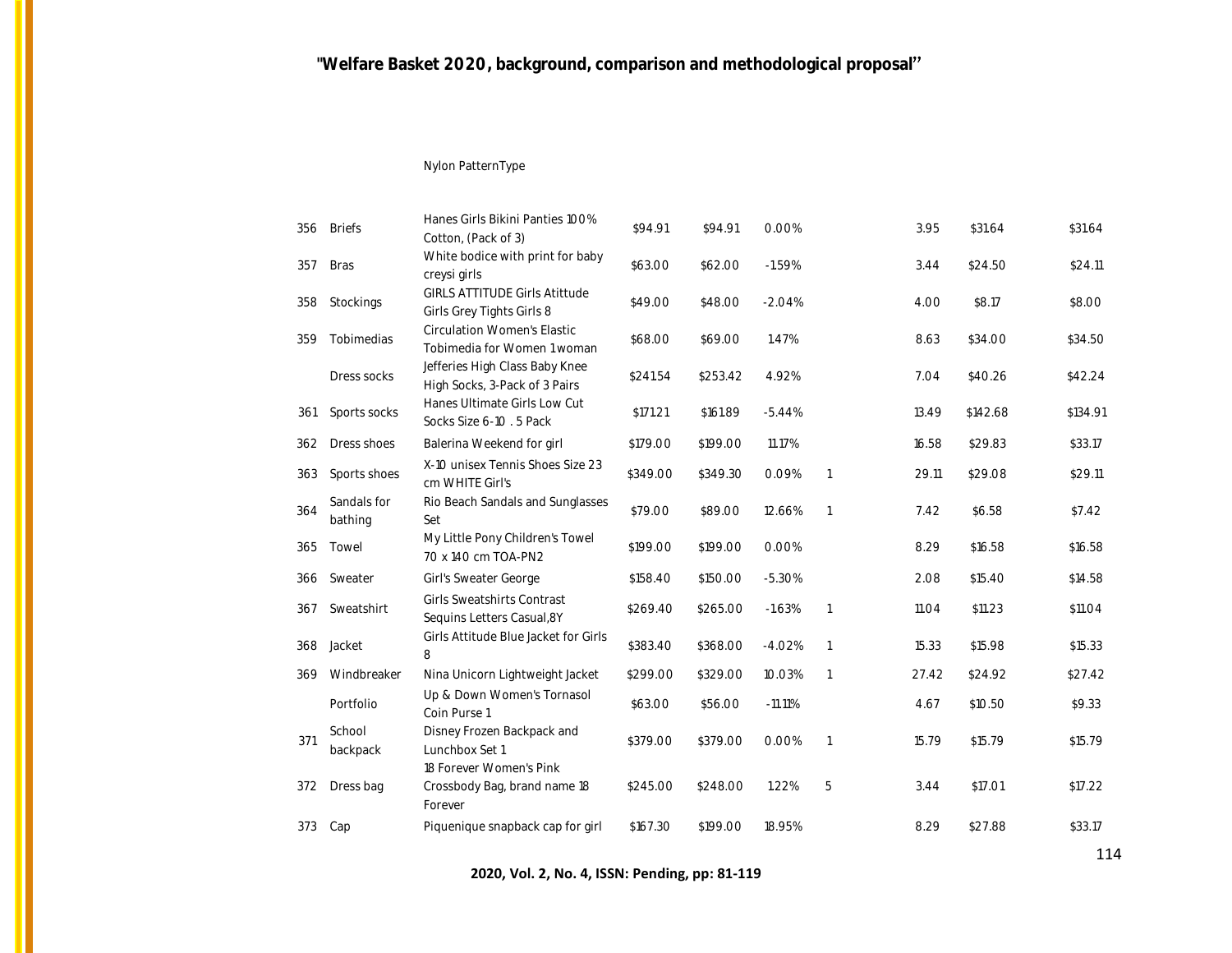|                                                                     | 374 | Bermuda             | Girls Attitude Denim Shorts for<br>Girls                                                                 | \$133.00 | \$144.00 | 8.27%     |                |                | 12.00 | \$44.33 | \$48.00 |
|---------------------------------------------------------------------|-----|---------------------|----------------------------------------------------------------------------------------------------------|----------|----------|-----------|----------------|----------------|-------|---------|---------|
|                                                                     |     | Belt                | Girls Attitude Belts for Girls (2<br>Pieces) 10                                                          | \$79.00  | \$64.00  | $-18.99%$ |                |                | 0.89  | \$3.29  | \$2.67  |
|                                                                     | 376 | Pants               | Piquenique cotton plain set for<br>girl Size 4 PINK                                                      | \$454.30 | \$454.30 | 0.00%     | $\overline{1}$ |                | 37.86 | \$37.86 | \$37.86 |
|                                                                     | 377 | Ring                | Ring set with swivel and heart<br>design 10 pcs.                                                         | \$104.30 | \$96.00  | $-7.96%$  |                |                | 2.67  | \$5.79  | \$5.33  |
|                                                                     | 378 | Wristwatch          | Disney PN1172 Princess -<br>Children's watch with white strap,<br>for kids                               | \$236.52 | \$267.56 | 13.12%    | $\overline{1}$ |                | 4.46  | \$3.94  | \$4.46  |
|                                                                     | 379 | Bracelet            | Layered rainbow striped bracelet                                                                         | \$35.00  | \$30.00  | $-14.29%$ |                |                | 0.50  | \$3.50  | \$3.00  |
|                                                                     |     | Earrings            | <b>OFFICE Clip Earrings</b>                                                                              | \$104.30 | \$99.00  | $-5.08%$  |                |                | 8.25  | \$52.15 | \$49.50 |
|                                                                     | 381 | Uniforma<br>escolar | School Blouse with Bias and<br>School Skirt Prince Of Wales<br>Fabric 2 Plank 28 To 40                   | \$209.70 | \$228.00 | 8.73%     | 5              |                | 9.50  | \$43.69 | \$47.50 |
|                                                                     | 382 | Mameluco            | Bam-Bu Baby Boy's Striped<br>Mameluco                                                                    | \$109.00 | \$119.00 | 9.17%     |                |                | 9.92  | \$36.33 | \$39.67 |
|                                                                     | 383 | Set                 | Baby Circus Set Size 6 months<br>Yellow                                                                  | \$108.00 | \$118.00 | 9.26%     |                |                | 9.83  | \$36.00 | \$39.33 |
| Baby clothing                                                       | 384 | Diaper T-shirt      | Baby Creysi Collection plain<br>cotton diaper bag for girls Size 24<br>months WHITE                      | \$89.00  | \$74.25  | $-16.57%$ |                |                | 6.19  | \$51.92 | \$43.31 |
|                                                                     | 385 | Baby T-shirt        | Baby Creysi T-shirt 250 10 White                                                                         | \$58.00  | \$53.90  | $-7.07%$  |                |                | 4.49  | \$33.83 | \$31.44 |
|                                                                     | 386 | Baby shoe           | baby / toddler solid cotton<br>prewalker style shoes                                                     | \$105.00 | \$111.08 | 5.79%     |                |                | 9.26  | \$35.00 | \$37.03 |
|                                                                     | 387 | Shoe cream          | Colorfiel liquid shoe wax brown<br>color 60 ml                                                           | \$11.00  | \$11.50  | 4.55%     | $\overline{1}$ | $\overline{1}$ | 11.50 | \$11.00 | \$11.50 |
|                                                                     |     | 388 Templates       | Super Feet insole for men Arfat                                                                          | \$13.00  | \$13.00  | 0.00%     |                |                | 1.08  | \$3.25  | \$3.25  |
| Shoe cleaning<br>and<br>maintenance                                 | 389 | Laces               | 2 pairs of thick flat laces fat<br>shoes 2/5 " Wide laces All types<br>of shoes Shoes boot shoes trainer | \$20.00  | \$22.00  | 10.00%    |                |                | 0.61  | \$1.67  | \$1.83  |
|                                                                     |     | Shoe brush          | Wooden Shoe Brush #2 Horse<br>Bristle Shoe Shining Brush                                                 | \$60.00  | \$72.00  | 20.00%    | $\overline{1}$ |                | 1.20  | \$1.00  | \$1.20  |
|                                                                     | 391 | Shoe repair         | Sewing                                                                                                   | \$50.00  | \$60.00  | 20.00%    | $\overline{1}$ |                | 2.50  | \$2.08  | \$2.50  |
| house<br>linens<br>Articles by<br>ware,<br>hold<br>and<br>zotehuela |     | 392 Clothes hooks   | Plasti-Home Hooks White 10<br>Pieces                                                                     | \$26.90  | \$26.90  | 0.00%     |                |                | 1.49  | \$2.99  | \$2.99  |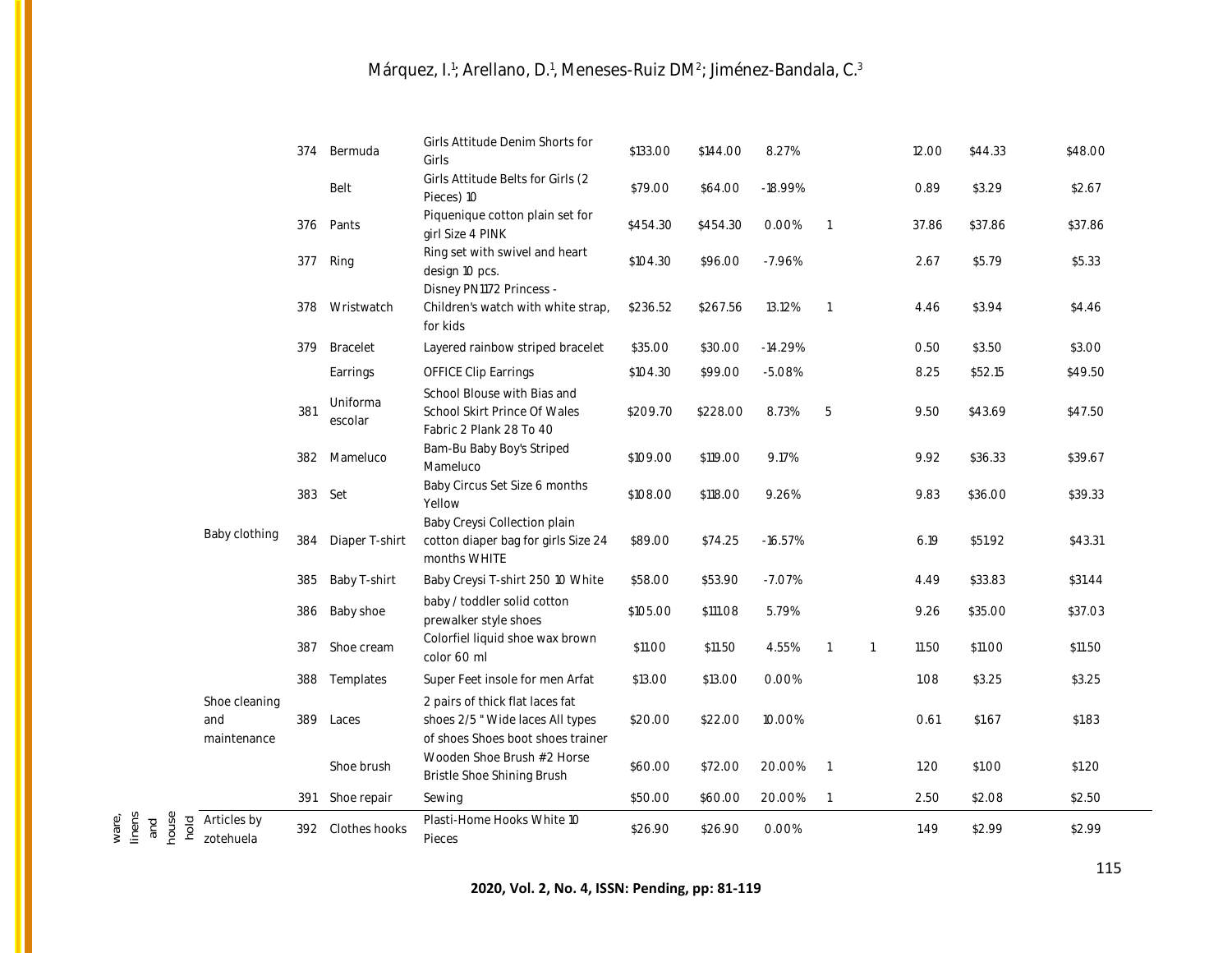|                                            | Bath                     | 393     | Bathroom<br>cover  | BEMIS OPEN FRONT ROUND<br>WHITE PLASTIC TOILET SEAT             | \$99.00    | \$99.00    | 0.00%     |                | 2.75  | \$2.75  | \$2.75  |
|--------------------------------------------|--------------------------|---------|--------------------|-----------------------------------------------------------------|------------|------------|-----------|----------------|-------|---------|---------|
|                                            | Mattresses               | 394     | Single<br>mattress | Restonic Single Native Mattress                                 | \$1,799.00 | \$1,799.00 | 0.00%     |                | 14.99 | \$29.98 | \$29.98 |
|                                            | Mattresses               | 395     | Double<br>mattress | Divano Toronto Double Mattress                                  | \$2,299.00 | \$2,445.00 | 6.35%     | $\overline{1}$ | 20.38 | \$19.16 | \$20.38 |
|                                            | Sheets.                  | 396     | Cobija             | Mainstays Polar Fleece Blanket<br>Matrimonial Navy Blue         | \$199.00   | \$199.00   | 0.00%     |                | 5.53  | \$16.58 | \$16.58 |
|                                            | bedspreads               | 397     | Sheets             | Mainstays 4-Piece Plain Double<br><b>Bed Sheet Set</b>          | \$169.00   | \$169.00   | 0.00%     |                | 4.69  | \$14.08 | \$14.08 |
|                                            | and blankets             | 398     | Quilt              | King Reversible Duvet - Mercado<br>Libre Basics                 | \$465.69   | \$460.00   | $-1.22%$  |                | 12.78 | \$38.81 | \$38.33 |
|                                            | Other textiles           | 399     | Cleaning rags      | Thick multipurpose syringe 48 x<br>140 cm 1 pc.                 | \$25.90    | \$26.50    | 2.32%     | 5              | 4.42  | \$21.58 | \$22.08 |
|                                            |                          |         | Threads            | Embroidery threads Mouliné<br>Spécial 117                       | \$12.00    | \$14.00    | 16.67%    | 5              | 0.78  | \$3.33  | \$3.89  |
|                                            |                          | 401     | Pillow             | Mainstays One Pack 130 Thread<br>Count Firm Pillow White        | \$56.00    | \$56.00    | 0.00%     |                | 2.33  | \$9.33  | \$9.33  |
|                                            | Pillows                  |         | 402 Pillow covers  | Mainstays Microfiber Pillowcases<br>Plain Beige Standard 2 Pcs. | \$39.00    | \$33.00    | $-15.38%$ |                | 0.46  | \$6.50  | \$5.50  |
|                                            |                          | 403     | Needle             | Needle For Chaquira And Beads<br>#15 5.5cm 10pz                 | \$10.00    | \$11.75    | 17.50%    | $\overline{1}$ | 0.20  | \$0.17  | \$0.20  |
|                                            | Sewing items             | 404     | Closures           | 15 Cm Detachable #5 Thick Teeth<br>Snap Fant                    | \$20.00    | \$16.00    | 20.00%    |                | 1.33  | \$6.67  | \$5.33  |
|                                            |                          | 405     | <b>Buttons</b>     | Shirt button #18 Mod 8025<br>C/10pcs.                           | \$20.00    | \$18.00    | 10.00%    |                | 1.50  | \$13.33 | \$12.00 |
|                                            |                          | 406     | Curtain rod        | Adjustable path curtain 1.22-2.18<br>m Novacort                 | \$106.00   | \$105.00   | $-0.94%$  |                | 0.88  | \$5.30  | \$5.25  |
|                                            | Curtains                 | 407     | Home curtains      | 1 Curtain Panel 1.40 X 1.80 White                               | \$166.49   | \$159.00   | $-4.50%$  |                | 2.21  | \$27.75 | \$26.50 |
|                                            |                          | 408     | Shower<br>curtain  | Shower Curtain 180 x 180cm (2<br>pack)                          | \$49.00    | \$39.99    | $-18.39%$ | $\overline{1}$ | 1.67  | \$2.04  | \$1.67  |
|                                            |                          | 409 Fan |                    | mytek 3131 desktop fan                                          | \$199.00   | \$229.10   | 15.13%    |                | 4.77  | \$8.29  | \$9.55  |
| Household goods<br>maintenance<br>and home | Electrical<br>appliances | 410     | Iron               | Taurus Orion 300 Steam Iron<br>with Non-Stick Sole              | \$149.00   | \$149.00   | 0.00%     | $\overline{1}$ | 6.21  | \$6.21  | \$6.21  |
|                                            |                          | 411     | Washing<br>machine | Manual Washing Machine 10.1 kg<br>Midea MLTS101M2SGDW White     | \$1,992.00 | \$1,749.30 | $-12.18%$ | $\overline{1}$ | 9.72  | \$11.07 | \$9.72  |
|                                            |                          |         |                    |                                                                 |            |            |           |                |       |         |         |

**2020, Vol. 2, No. 4, ISSN: Pending, pp: 81-119**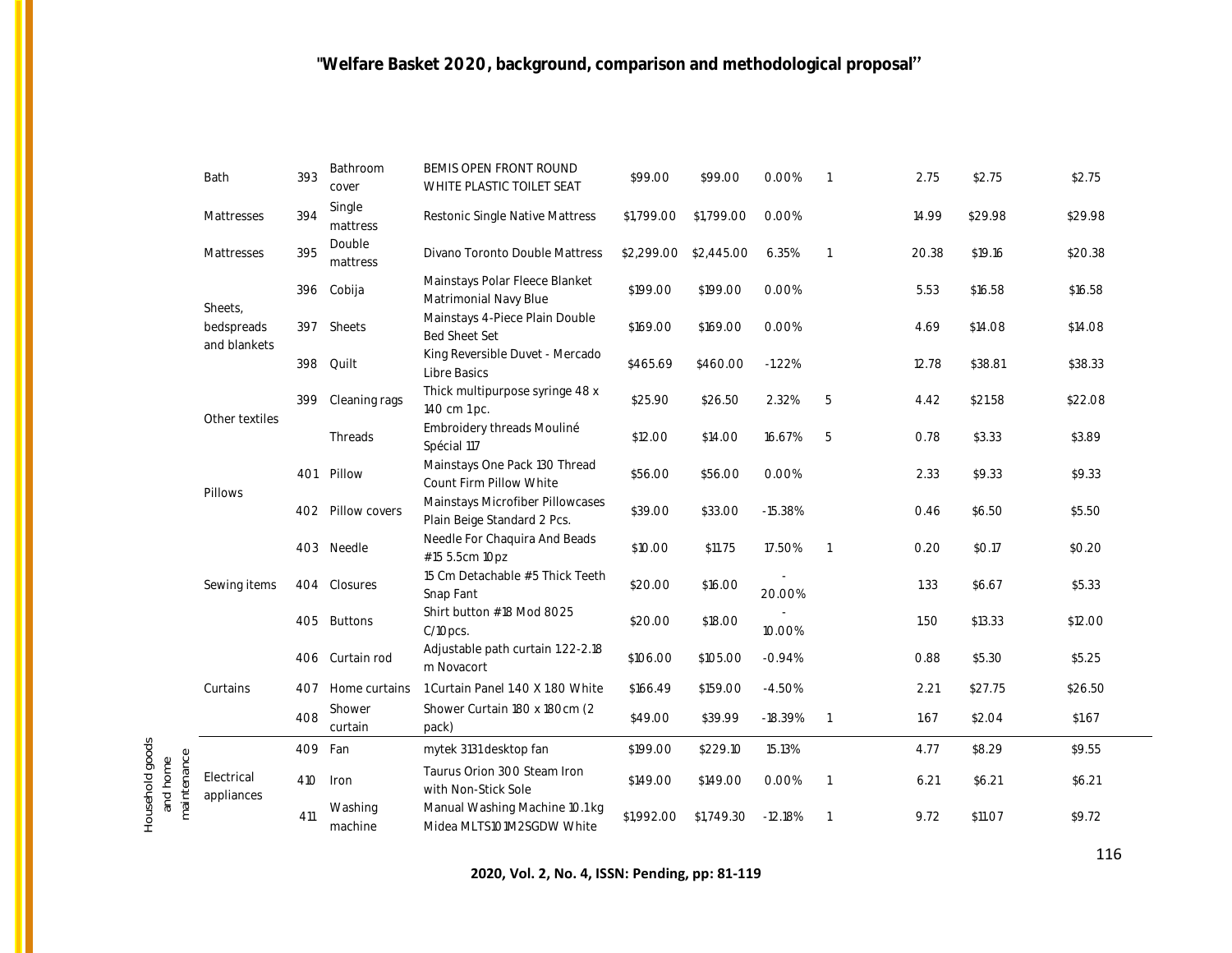|                                       | 412 | Alarm clock                                           | TIMCO tiimco orange alarm clock                                               | \$71.00    | \$62.00    | $-12.68%$ | $\overline{\phantom{0}}$ |     | 5.17  | \$5.92  | \$5.17  |
|---------------------------------------|-----|-------------------------------------------------------|-------------------------------------------------------------------------------|------------|------------|-----------|--------------------------|-----|-------|---------|---------|
| <b>Extensions</b><br>and regulators   | 413 | Multicontacts                                         | Multicontact bar 6 FPOO47<br>Fulgore                                          | \$39.38    | \$36.00    | $-8.58%$  | $\overline{1}$           |     | 0.50  | \$0.55  | \$0.50  |
|                                       | 414 | Double bed                                            | Contemporary Double Bed Base                                                  | \$2,099.00 | \$1,689.00 | $-19.53%$ | $\overline{1}$           |     | 14.08 | \$17.49 | \$14.08 |
|                                       | 415 | Single bed                                            | Single Hotel Mattress Base                                                    | \$1,176.00 | \$1,399.00 | 18.96%    |                          |     | 7.77  | \$13.07 | \$15.54 |
| Wooden                                | 416 | Closet                                                | HUT Woven Portable Closet 160<br>cm x 75 cm x 48.5 cm Blue                    | \$379.00   | \$399.01   | 5.28%     |                          | 240 | 1.66  | \$3.16  | \$3.33  |
| furniture                             | 417 | Dressing table                                        | Chocolate color Gabbana dresser                                               | \$1,999.00 | \$1,999.00 | $0.00\%$  |                          | 240 | 8.33  | \$16.66 | \$16.66 |
|                                       | 418 | Coffee table                                          | Coffee Table Cuadros Nogal                                                    | \$899.00   | \$999.00   | 11.12%    | $\overline{1}$           |     | 5.55  | \$4.99  | \$5.55  |
|                                       | 419 | Closet                                                | Closet Organizer Portable Closet<br>Compartments Gray                         | \$599.00   | \$689.00   | 15.03%    |                          | 240 | 2.87  | \$4.99  | \$5.74  |
| Chairs                                | 420 | Chair                                                 | Plastic chair model berlin -<br>foodkeepers                                   | \$129.00   | \$135.00   | 4.65%     |                          |     | 1.61  | \$3.07  | \$3.21  |
|                                       | 421 | Bookcase                                              | Andes Beige Industrial Wooden<br>Bookcase                                     | \$1,149.00 | \$1,299.00 | 13.05%    | $\overline{1}$           |     | 3.61  | \$3.19  | \$3.61  |
| Wooden                                |     | 422 Showcase                                          | Bertolini Showcase, Bookcase<br>Bookcase Multipurpose Cabinet<br>Bertolini RT | \$1,739.00 | \$1,882.00 | 8.22%     | $\overline{1}$           |     | 3.92  | \$3.62  | \$3.92  |
| furniture                             | 423 | Television<br>table                                   | Alabama Gray TV Table                                                         | \$999.00   | \$999.00   | $0.00\%$  | $\overline{\phantom{0}}$ |     | 16.65 | \$16.65 | \$16.65 |
|                                       | 424 | Room                                                  | Contemporary House Corner<br>Room 2 Pieces                                    | \$5,999.00 | \$6,299.00 | 5.00%     | $\overline{1}$           |     | 17.50 | \$16.66 | \$17.50 |
| <b>Bicycles</b>                       | 425 | Bicycles                                              | Huffy Tantrum Bicycle 26                                                      | \$1,664.10 | \$1,990.00 | 19.58%    |                          |     | 33.17 | \$55.47 | \$66.33 |
| Ironing                               | 426 | Ironing donkey                                        | Standard Eurostail Ironing<br>Donkey                                          | \$249.00   | \$279.00   | 12.05%    | $\overline{1}$           |     | 4.65  | \$4.15  | \$4.65  |
| Audio<br>equipment<br>and players     | 427 | Audio system                                          | Logitech - Z337 - Bluetooth 2.1<br>Audio System - Black                       | \$1,999.00 | \$1,699.01 | $-15.01%$ | $\overline{1}$           |     | 9.44  | \$11.11 | \$9.44  |
| Electrical<br>appliances              | 428 | Color<br>television                                   | Ty Screen Led Screen Hdty<br>Element Elefw195 19 720p 60hz<br>Hdmi            | \$1,599.00 | \$1,999.00 | 25.02%    | $\overline{\phantom{0}}$ |     | 33.32 | \$26.65 | \$33.32 |
| Video players                         | 429 | DVD player                                            | Atvio Dvd Player With HDMI Port<br>Atdv 103                                   | \$399.00   | \$499.00   | 25.06%    | $\overline{1}$           |     | 8.32  | \$6.65  | \$8.32  |
| Maintenance<br>and repair<br>services | 430 | Repair and<br>maintenance<br>of recreational<br>items | Overhaul and repair                                                           | \$150.00   | \$157.35   | 4.90%     | $\overline{1}$           |     | 3.28  | \$3.13  | \$3.28  |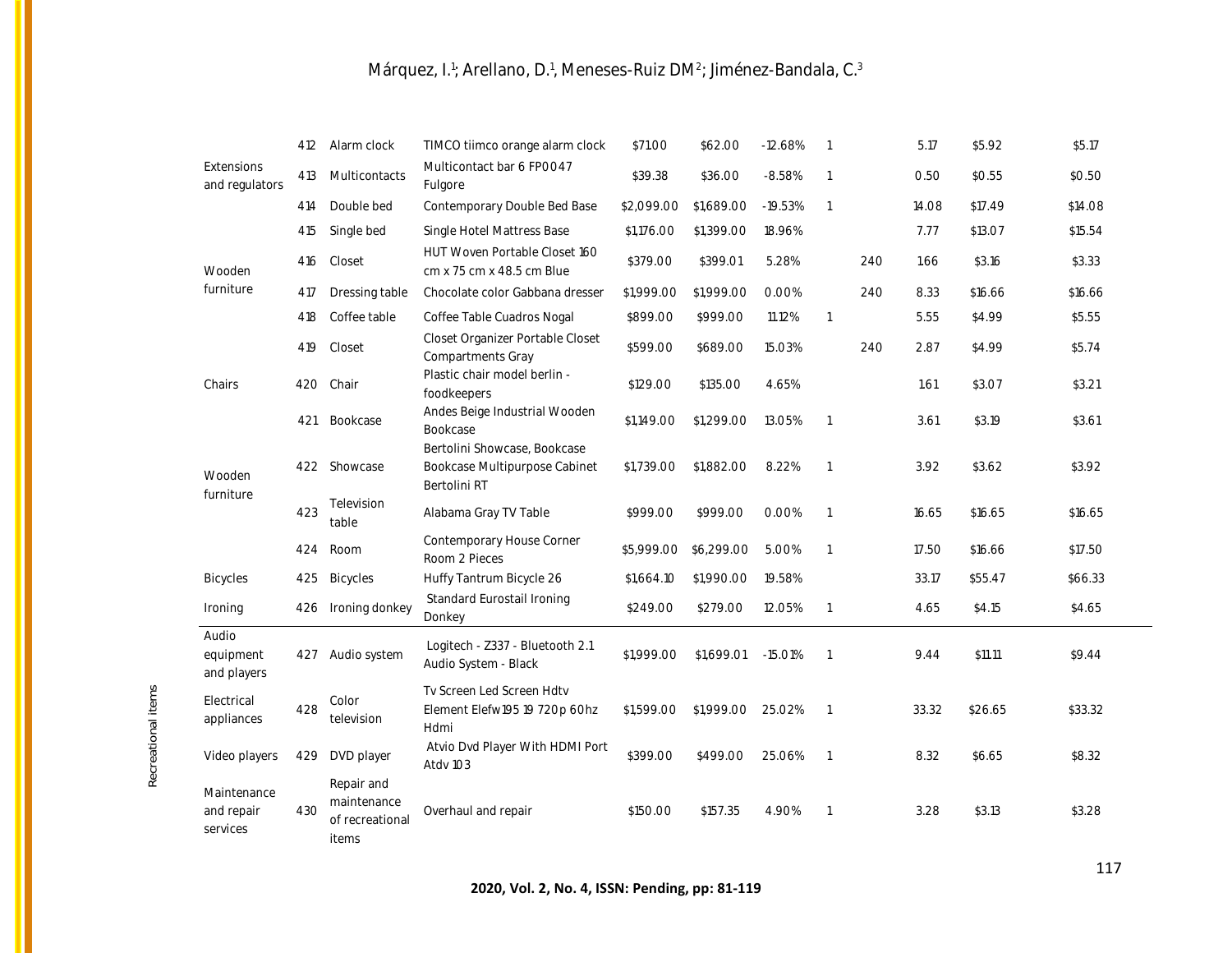| Movies and<br>music | 431 | music CD's                                                        | Various genres, 1 piece      | \$99.00    | \$103.85   | 4.90%  | 5              |              | 1.73   | \$8.25   | \$8.65   |
|---------------------|-----|-------------------------------------------------------------------|------------------------------|------------|------------|--------|----------------|--------------|--------|----------|----------|
|                     | 432 | Streaming                                                         | Netflix                      | \$150.00   | \$182.32   | 21.54% | $\overline{1}$ | $\mathbf{1}$ | 182.32 | \$150.00 | \$182.32 |
| Festivities         | 433 | Baptisms                                                          | Estimate of various expenses | \$5,993.00 | \$6,226.73 | 3.90%  |                | 648          | 9.61   | \$18.50  | \$19.22  |
|                     | 434 | Confirmation                                                      | Estimate of various expenses | \$2,996.50 | \$3,113.36 | 3.90%  |                | 648          | 4.80   | \$9.25   | \$9.61   |
|                     | 435 | 1st<br>communion                                                  | Estimate of various expenses | \$6,364.57 | \$6,612.78 | 3.90%  |                | 648          | 10.20  | \$19.64  | \$20.41  |
|                     | 436 | 3 years                                                           | Estimate of various expenses | \$3,356.08 | \$3,486.97 | 3.90%  |                | 648          | 5.38   | \$10.36  | \$10.76  |
|                     | 437 | XV years                                                          | Estimate of various expenses | \$9,109.36 | \$9,464.63 | 3.90%  | $\overline{1}$ | 648          | 14.61  | \$14.06  | \$14.61  |
|                     | 438 | New Year's Eve<br>dinner and<br>January 1st,<br>New Year's<br>Day | Estimate of various expenses | \$958.88   | \$996.28   | 3.90%  | $\overline{1}$ |              | 83.02  | \$79.91  | \$83.02  |
|                     | 439 | January 6,<br>Three Kings                                         | Estimate of various expenses | \$719.16   | \$747.21   | 3.90%  |                |              | 62.27  | \$119.86 | \$124.53 |
|                     | 440 | Day<br>February 5,<br>Mexican<br>Constitution<br>Day              | Estimate of various expenses | \$239.72   | \$249.07   | 3.90%  | $\overline{1}$ |              | 20.76  | \$19.98  | \$20.76  |
|                     | 441 | March 21,<br>Benito Juárez<br>G.'s birthday.                      | Estimate of various expenses | \$239.72   | \$249.07   | 3.90%  | $\overline{1}$ |              | 20.76  | \$19.98  | \$20.76  |
|                     | 442 | Maundy<br>Thursday                                                | Estimate of various expenses | \$119.86   | \$124.53   | 3.90%  | $\overline{1}$ |              | 10.38  | \$9.99   | \$10.38  |
|                     | 443 | Good Friday                                                       | Estimate of various expenses | \$119.86   | \$124.53   | 3.90%  | $\overline{1}$ |              | 10.38  | \$9.99   | \$10.38  |
|                     | 444 | Resurrection<br>Day                                               | Estimate of various expenses | \$239.72   | \$249.07   | 3.90%  | $\overline{1}$ |              | 20.76  | \$19.98  | \$20.76  |
|                     | 445 | April 30,<br>Children's Day                                       | Estimate of various expenses | \$491.43   | \$510.59   | 3.90%  | $\overline{1}$ |              | 42.55  | \$40.95  | \$42.55  |
|                     | 446 | May 1, Labor<br>Day                                               | Estimate of various expenses | \$119.86   | \$124.53   | 3.90%  | $\overline{1}$ |              | 10.38  | \$9.99   | \$10.38  |
|                     | 447 | May 5, Battle<br>of Puebla                                        | Estimate of various expenses | \$239.72   | \$249.07   | 3.90%  | $\overline{1}$ |              | 20.76  | \$19.98  | \$20.76  |